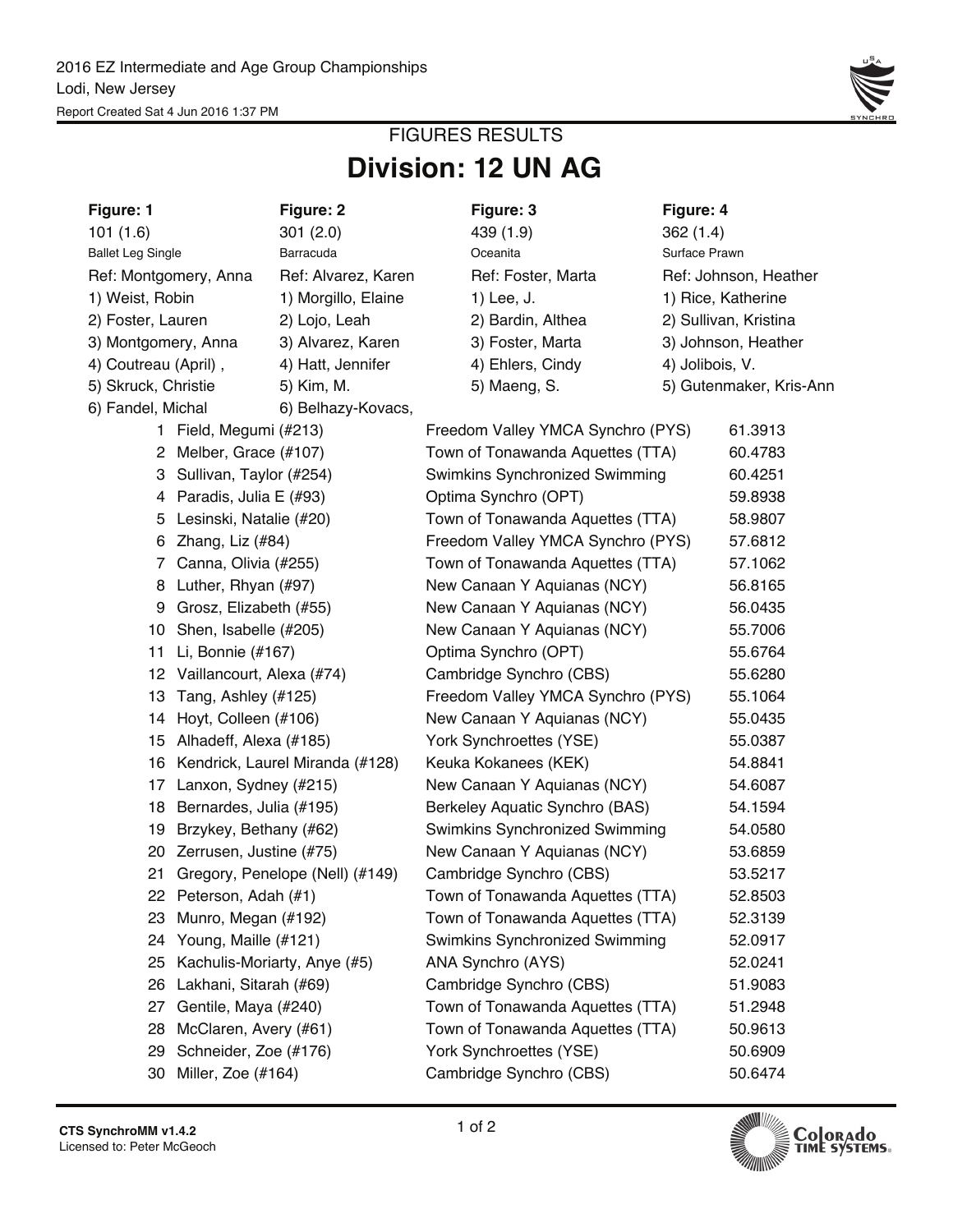

#### FIGURES RESULTS

| 31 | Buzdich, Alice (#244)        | Town of Tonawanda Aquettes (TTA) | 50.5458 |
|----|------------------------------|----------------------------------|---------|
| 32 | Powers, Fiona (#189)         | New Canaan Y Aquianas (NCY)      | 50.3333 |
| 33 | Doll, Brianna (#194)         | York Synchroettes (YSE)          | 50.1062 |
| 34 | Reiter, Grace (#105)         | New Canaan Y Aquianas (NCY)      | 50.0677 |
| 35 | Klimchock, Emma (#21)        | York Synchroettes (YSE)          | 49.6474 |
| 36 | Koenig, Madeline (#85)       | ANA Synchro (AYS)                | 49.5990 |
| 37 | Robbe - AYS, Camille (#235)  | ANA Synchro (AYS)                | 49.0677 |
| 38 | Stack, Aisling (#56)         | ANA Synchro (AYS)                | 49.0580 |
| 39 | Roger, Angelie (#210)        | Swimkins Synchronized Swimming   | 48.7681 |
| 40 | Sinnott, Mary (#13)          | Sculpins Synchro (CDY)           | 48.6329 |
| 41 | Olsen-Velasco, Raquel (#169) | Cambridge Synchro (CBS)          | 48.0387 |
| 42 | Newcomer, Macy (#160)        | York Synchroettes (YSE)          | 47.9710 |
| 43 | Boullie, Mariana (#183)      | ANA Synchro (AYS)                | 47.7246 |
| 44 | Williams, Kate (#166)        | Swimkins Synchronized Swimming   | 47.7054 |
| 45 | Lee, Pia (#265)              | ANA Synchro (AYS)                | 47.6183 |
| 46 | Brady, Bethany (#220)        | Sculpins Synchro (CDY)           | 47.1933 |
| 47 | Biesinger, Olivia (#153)     | Swimkins Synchronized Swimming   | 46.6281 |
| 48 | Cordio, Rachel (#2)          | ANA Synchro (AYS)                | 46.5797 |
| 49 | Atkinson, Meghan (#231)      | Sculpins Synchro (CDY)           | 45.0290 |
| 50 | Van Patten, Kylie (#175)     | Sculpins Synchro (CDY)           | 44.3333 |
| 51 | Sampedro, Sofia (#138)       | ANA Synchro (AYS)                | 44.3043 |
| 52 | Mercado, Amalia (#212)       | Swimkins Synchronized Swimming   | 44.2706 |
| 53 | Kantimanthu, Maya (#77)      | Sculpins Synchro (CDY)           | 40.3865 |
|    | 54 Alonso, Emily (#182)      | Sculpins Synchro (CDY)           | 40.1980 |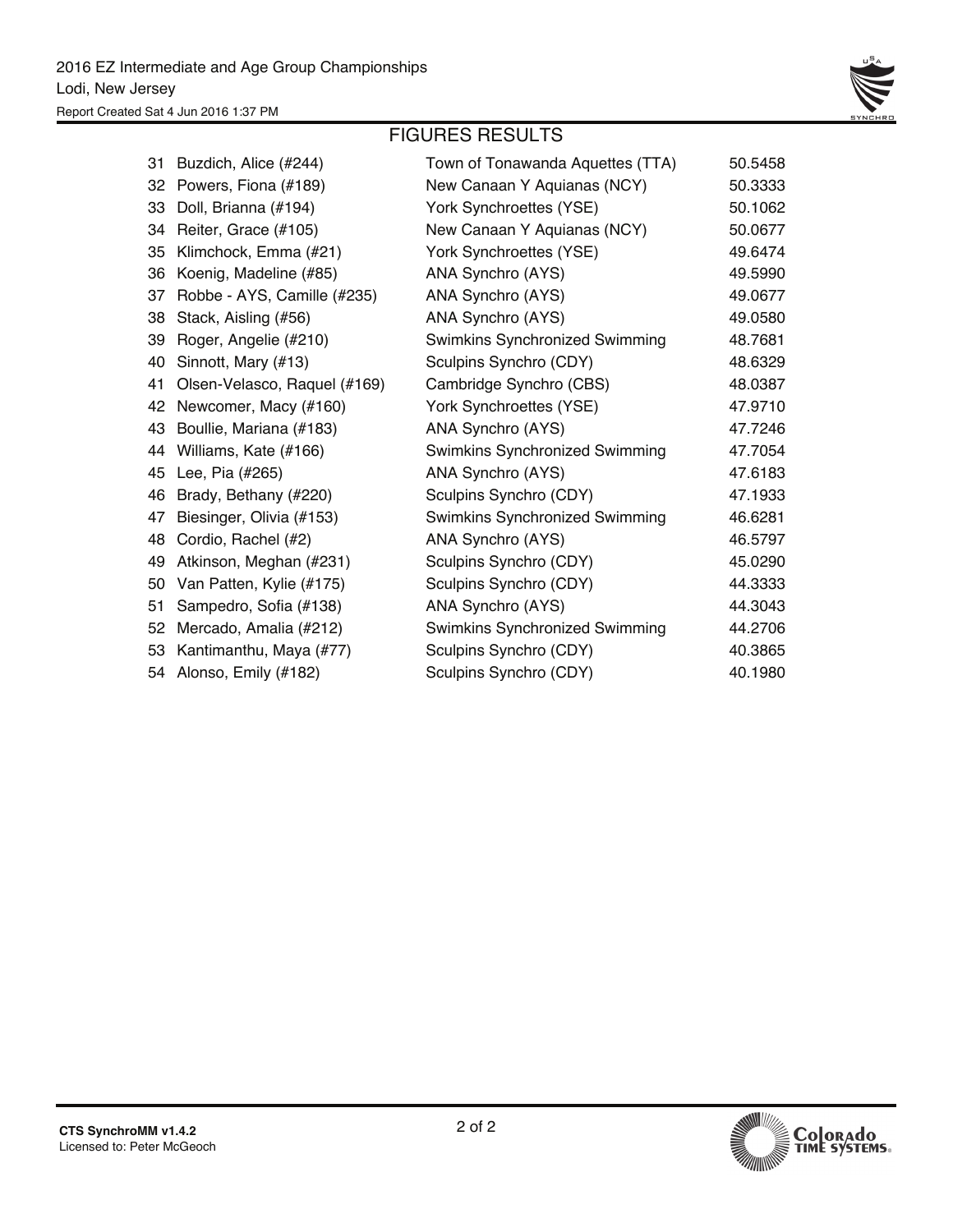

## **Division: 12 UN AG** FIGURES RESULTS - DETAILED

| Figure: 1                           | Figure: 2      |                       |            |            | Figure: 3                             |                     | Figure: 4               |                   |  |
|-------------------------------------|----------------|-----------------------|------------|------------|---------------------------------------|---------------------|-------------------------|-------------------|--|
| 101(1.6)                            | 301(2.0)       |                       |            |            | 439 (1.9)                             |                     | 362(1.4)                |                   |  |
| <b>Ballet Leg Single</b>            | Barracuda      |                       |            |            | Oceanita                              |                     | Surface Prawn           |                   |  |
| Ref: Montgomery, Anna               |                | Ref: Alvarez, Karen   |            |            | Ref: Foster, Marta                    |                     | Ref: Johnson, Heather   |                   |  |
| 1) Weist, Robin                     |                | 1) Morgillo, Elaine   |            |            | 1) Lee, J.                            |                     | 1) Rice, Katherine      |                   |  |
| 2) Foster, Lauren                   | 2) Lojo, Leah  |                       |            |            | 2) Bardin, Althea                     |                     | 2) Sullivan, Kristina   |                   |  |
| 3) Montgomery, Anna                 |                | 3) Alvarez, Karen     |            |            | 3) Foster, Marta                      | 3) Johnson, Heather |                         |                   |  |
| 4) Coutreau (April),                |                | 4) Hatt, Jennifer     |            |            | 4) Ehlers, Cindy                      |                     | 4) Jolibois, V.         |                   |  |
| 5) Skruck, Christie                 | 5) Kim, M.     |                       |            |            | 5) Maeng, S.                          |                     | 5) Gutenmaker, Kris-Ann |                   |  |
| 6) Fandel, Michal                   |                | 6) Belhazy-Kovacs,    |            |            |                                       |                     |                         |                   |  |
| 1 Field, Megumi (#213)              |                |                       |            |            | Freedom Valley YMCA Synchro           |                     | 61.3913                 |                   |  |
| 101 (1.6)<br>5.7                    | 5.4            | 6.2                   | 5.4        | $5.5\,$    | 5.7                                   |                     |                         | 8.9200            |  |
| 301(2.0)<br>6.4                     | 6.6            | 6.1                   | 6.5        | 6.4        | $6 - 7$                               |                     |                         | 12.9500           |  |
| 439 (1.9)<br>6.1                    | 6.1            | 6.3                   | 6.6        | 6.1        |                                       |                     |                         | 11.7167           |  |
| 362 (1.4)<br>5.8                    | 6.2            | 64                    | 6.3        | 6.3        |                                       |                     |                         | 8.7733            |  |
| 2 Melber, Grace (#107)              |                |                       |            |            | Town of Tonawanda Aquettes            |                     | 60.4783                 |                   |  |
| 101 (1.6)<br>5.6                    | 6.3            | 6.4                   | 5.5        | 5.8        | 5.9                                   |                     |                         | 9.4400            |  |
| 301(2.0)<br>6.3                     | 6.4            | 6.4                   | 6.4        | 6.3        | 70                                    |                     |                         | 12.7500           |  |
| 439 (1.9)<br>5.7                    | 5.7            | 6.0                   | 5.6        | 5.4        |                                       |                     |                         | 10.7667           |  |
| 362 (1.4)<br>6.2                    | 6.2            | 6.3                   | 6.3        | 6.3        |                                       |                     |                         | 8.7733            |  |
| 3 Sullivan, Taylor (#254)           |                |                       |            |            | <b>Swimkins Synchronized Swimming</b> |                     | 60.4251                 |                   |  |
| 101 (1.6)<br>5.6                    | 6.2            | 6.7                   | 6.2        | 6.3        | 6.6                                   |                     |                         | 10.1200           |  |
| 301(2.0)<br>6.4                     | 6.3            | 6.0                   | 6.0        | 6.0        | 6.0                                   |                     |                         | 12.1500           |  |
| 439 (1.9)<br>5.6<br>5.8             | 5.9<br>6.0     | 6.0<br>6.0            | 6.1<br>5.0 | 5.8<br>5.8 |                                       |                     |                         | 11.2100<br>8.2133 |  |
| 362 (1.4)                           |                |                       |            |            |                                       |                     |                         |                   |  |
| 4 Paradis, Julia E (#93)<br>5.8     | 5.6            |                       |            |            | Optima Synchro (OPT)<br>6.6           |                     | 59.8938                 | 9.4800            |  |
| 101 (1.6)<br>301(2.0)<br>6.2        | 6.5            | 6.3<br>6.0            | 6.0<br>6.0 | 5.5<br>6.0 | 70                                    |                     |                         | 12.3500           |  |
| $5 - 7$<br>439 (1.9)                | 5.8            | 5.7                   | 6.0        | 5.8        |                                       |                     |                         | 10.9567           |  |
| 6.0<br>362(1.4)                     | 6.1            | 6.0                   | 6.2        | $6-4$      |                                       |                     |                         | 8.5400            |  |
| 5 Lesinski, Natalie (#20)           |                |                       |            |            | Town of Tonawanda Aquettes            |                     | 58.9807                 |                   |  |
| 101 (1.6)<br>5.5                    | 6.1            | 6.1                   | 5.6        | 5.8        | 6.2                                   |                     |                         | 9.4400            |  |
| 301(2.0)<br>6.3                     | 6.5            | 6.5                   | 6.5        | 6.2        | 6.0                                   |                     |                         | 12.7500           |  |
| 439 (1.9)<br>5.4                    | 5.7            | 5.3                   | 58         | 47         |                                       |                     |                         | 10.3867           |  |
| 362 (1.4)<br>$5.8\,$                | 6.0            | 5.7                   | 5.7        | 5.9        |                                       |                     |                         | 8.1200            |  |
| 6 Zhang, Liz (#84)                  |                |                       |            |            | Freedom Valley YMCA Synchro           |                     | 57.6812                 |                   |  |
| 101 (1.6)<br>5.5                    | 5.8            | 6.2                   | 4.9        | 5.0        | 5.4                                   |                     |                         | 8.6800            |  |
| 301(2.0)<br>6.1                     | 6.2            | 5.9                   | 5.9        | 5.8        | 5.5                                   |                     |                         | 11.8500           |  |
| 439 (1.9)<br>5.3                    | 5.4            | 5.5                   | 5.6        | 5.6        |                                       |                     |                         | 10.4500           |  |
| 6.3<br>362 (1.4)                    | 6.3            | 6.4                   | $6+$       | 6.3        |                                       |                     |                         | 8.8200            |  |
| 7 Canna, Olivia (#255)              |                |                       |            |            | Town of Tonawanda Aquettes            |                     | 57.1062                 |                   |  |
| 101 (1.6)<br>5.7                    | $6.0\,$<br>5.9 | <del>6.2</del><br>5.9 | 5.8        | 5.5<br>5.8 | 5.9<br>5.5                            |                     |                         | 9.3600<br>11.6500 |  |
| 301(2.0)<br>6.0<br>439 (1.9)<br>5.5 | 5.4            | 5.3                   | 5.7<br>5.3 | 5.2        |                                       |                     |                         | 10.1333           |  |
| 362 (1.4)<br>5.8                    | 5.6            | 6.1                   | 6.0        | 5.9        |                                       |                     |                         | 8.2600            |  |

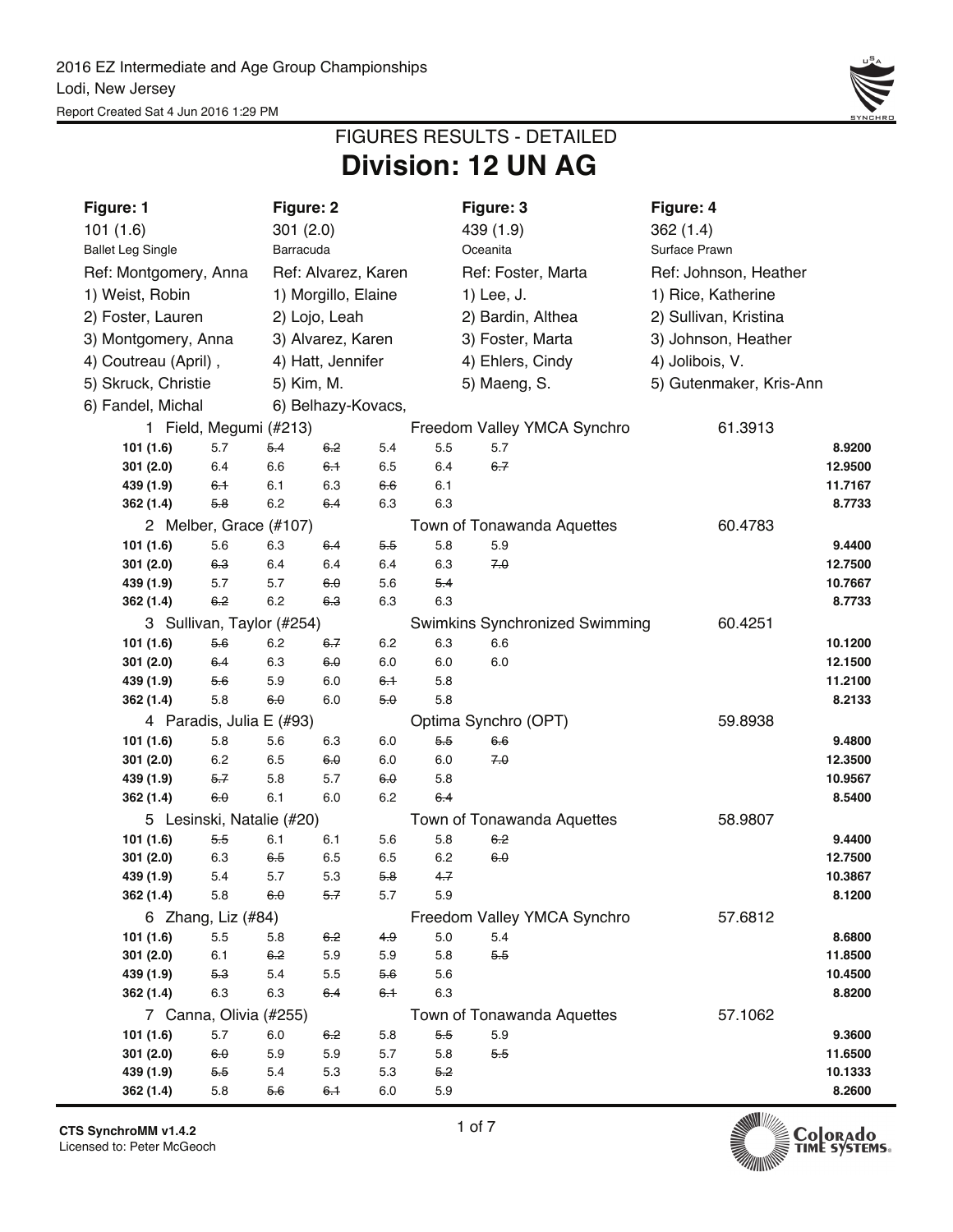

|           |                      |                                    |         |       |     | <b>FIGURES RESULTS - DETAILED</b> |         |         |
|-----------|----------------------|------------------------------------|---------|-------|-----|-----------------------------------|---------|---------|
|           |                      | 8 Luther, Rhyan (#97)              |         |       |     | New Canaan Y Aquianas (NCY)       | 56.8165 |         |
| 101 (1.6) | $4-8$                | 5.0                                | 5.0     | 5.1   | 5.1 | 4.9                               |         | 8.0000  |
| 301(2.0)  | 6.3                  | 6.3                                | $6-1$   | 6.3   | 6.5 | $7+$                              |         | 12.7000 |
| 439 (1.9) | 5.5                  | $5-6$                              | 5.3     | 5.3   | 4.8 |                                   |         | 10.1967 |
| 362 (1.4) | 5.9                  | 5.8                                | 5.9     | 6.4   | 6.0 |                                   |         | 8.3067  |
|           |                      | 9 Grosz, Elizabeth (#55)           |         |       |     | New Canaan Y Aquianas (NCY)       | 56.0435 |         |
| 101 (1.6) | 5.4                  | 5.1                                | 5.4     | 5.6   | 5.4 | 5.5                               |         | 8.6800  |
| 301(2.0)  | 6.1                  | 6.1                                | 5.8     | 6.0   | 5.8 | 5.6                               |         | 11.8500 |
| 439 (1.9) | 5.1                  | 5.5                                | 5.0     | 5.3   | 5.2 |                                   |         | 9.8800  |
| 362 (1.4) | 6.0                  | 5.8                                | 5.8     | 6.0   | 5.9 |                                   |         | 8.2600  |
|           |                      | 10 Shen, Isabelle (#205)           |         |       |     | New Canaan Y Aquianas (NCY)       | 55.7006 |         |
| 101 (1.6) | 5.2                  | 5.4                                | 5.4     | 5.2   | 5.5 | 5.5                               |         | 8.6000  |
| 301(2.0)  | $6-2$                | 5.9                                | 6.0     | 5.7   | 5.8 | $5-6$                             |         | 11.7000 |
| 439 (1.9) | 5.6                  | 5.4                                | 5.5     | 5.5   | 4.9 |                                   |         | 10.3867 |
| 362 (1.4) | 4.5                  | 5.4                                | 5.6     | 5.9   | 5.6 |                                   |         | 7.7467  |
|           | 11 Li, Bonnie (#167) |                                    |         |       |     | Optima Synchro (OPT)              | 55.6764 |         |
| 101(1.6)  | 5.1                  | 50                                 | $5 - 7$ | 5.0   | 5.0 | 5.0                               |         | 8.0400  |
| 301(2.0)  | 6.0                  | 6.2                                | 5.5     | 6.0   | 5.8 | 6.0                               |         | 11.9000 |
| 439 (1.9) | 5.7                  | 5.7                                | 5.3     | 5.5   | 5.3 |                                   |         | 10.4500 |
| 362 (1.4) | 5.9                  | 5.9                                | 5.6     | 5.7   | 5.2 |                                   |         | 8.0267  |
|           |                      | 12 Vaillancourt, Alexa (#74)       |         |       |     | Cambridge Synchro (CBS)           | 55.6280 |         |
| 101 (1.6) | 5.0                  | 5.5                                | 6.1     | 5.2   | 5.3 | 5.3                               |         | 8.5200  |
| 301(2.0)  | 5.8                  | 5.7                                | 5.5     | 5.5   | 5.7 | 5.5                               |         | 11.2000 |
| 439 (1.9) | $5-4$                | $5-8$                              | 5.5     | 5.5   | 5.5 |                                   |         | 10.4500 |
| 362 (1.4) | 6.0                  | 5.6                                | $6-1$   | $5-5$ | 6.0 |                                   |         | 8.2133  |
|           |                      | 13 Tang, Ashley (#125)             |         |       |     | Freedom Valley YMCA Synchro       | 55.1064 |         |
| 101(1.6)  | 5.3                  | 5.1                                | 5.0     | 58    | 5.4 | 5.1                               |         | 8.3600  |
| 301(2.0)  | 5.7                  | 5.6                                | 5.7     | 5.6   | 5.7 | $5-4$                             |         | 11.3000 |
| 439 (1.9) | 5.1                  | 5.4                                | 5.6     | 5.5   | 5.2 |                                   |         | 10.1967 |
| 362 (1.4) | 6.0                  | $5-4$                              | 5.7     | 5.9   | 5.9 |                                   |         | 8.1667  |
|           |                      | 14 Hoyt, Colleen (#106)            |         |       |     | New Canaan Y Aquianas (NCY)       | 55.0435 |         |
| 101 (1.6) | 5.2                  | 5.6                                | 5.7     | 50    | 5.0 | 5.2                               |         | 8.4000  |
| 301(2.0)  | 6.0                  | 6.0                                | $6-1$   | 5.9   | 5.9 | $5-5$                             |         | 11.9000 |
| 439 (1.9) | 4.9                  | $5-2$                              | 5.0     | 4.9   | 48  |                                   |         | 9.3733  |
| 362 (1.4) | 6.0                  | 6.0                                | 5.8     | 6.1   | 5.8 |                                   |         | 8.3067  |
|           |                      | 15 Alhadeff, Alexa (#185)          |         |       |     | York Synchroettes (YSE)           | 55.0387 |         |
| 101 (1.6) | 5.5                  | 5.4                                | 5.5     | 5.0   | 5.8 | 5.8                               |         | 8.8800  |
| 301 (2.0) | 5.8                  | 6.0                                | 5.8     | 6.0   | 5.9 | 6.0                               |         | 11.8500 |
| 439 (1.9) | 4.8                  | 5.5                                | 4.9     | 5.3   | 4.8 |                                   |         | 9.5000  |
| 362 (1.4) | 5.5                  | 5.5                                | 5.6     | 5.7   | 4.9 |                                   |         | 7.7467  |
|           |                      | 16 Kendrick, Laurel Miranda (#128) |         |       |     | Keuka Kokanees (KEK)              | 54.8841 |         |
| 101 (1.6) | 5.3                  | 5.3                                | $5-4$   | 4.9   | 5.4 | 5.4                               |         | 8.5600  |
| 301 (2.0) | 5.8                  | 5.8                                | 5.9     | 5.4   | 5.7 | 5.5                               |         | 11.4000 |
| 439 (1.9) | 5.4                  | 5.1                                | 5.4     | 5.2   | 5.3 |                                   |         | 10.0700 |
| 362 (1.4) | 5.6                  | 5.7                                | 5.5     | 5.4   | 5.9 |                                   |         | 7.8400  |

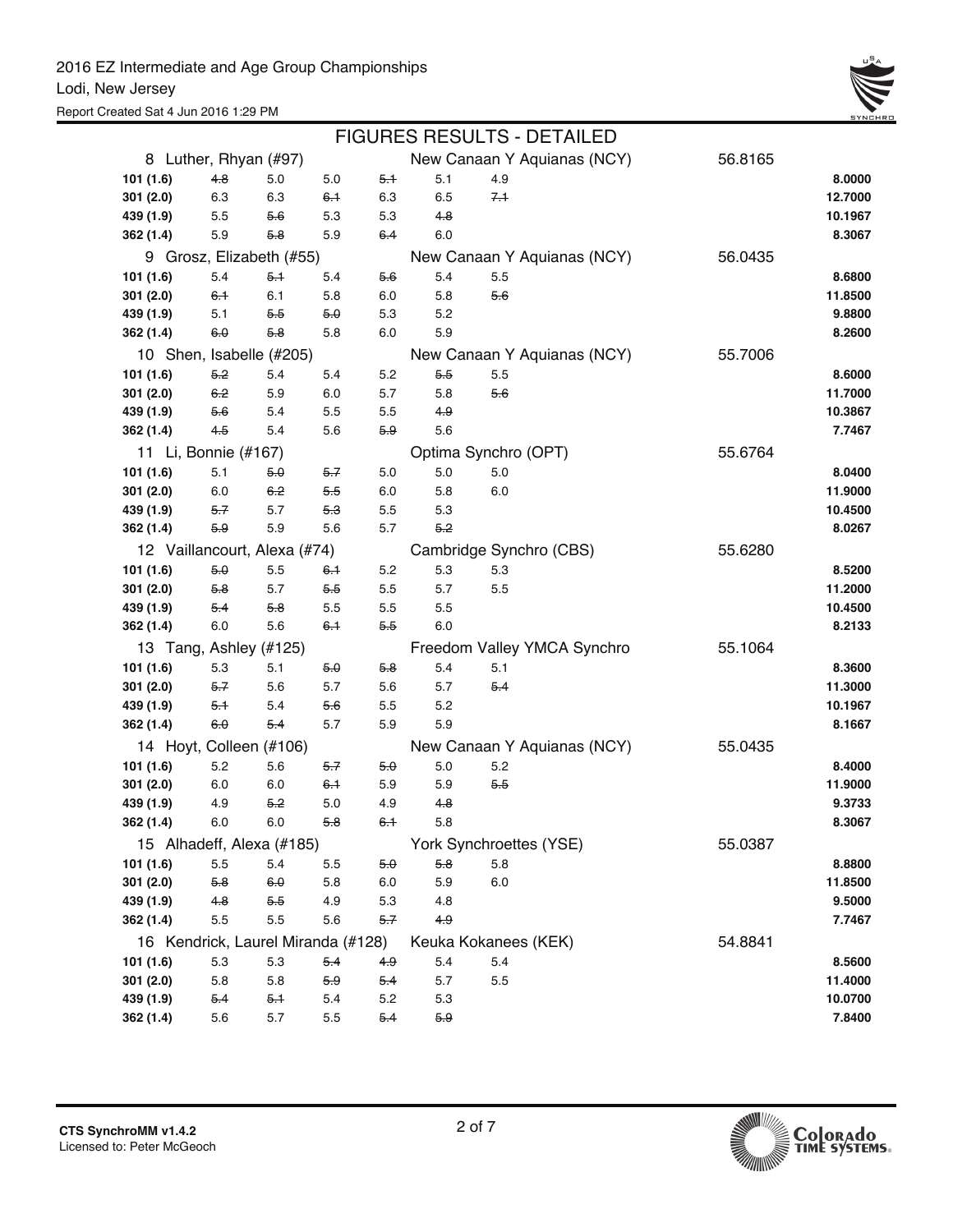

|           |         |                            |                                    |       |         | <b>FIGURES RESULTS - DETAILED</b> |         |         |
|-----------|---------|----------------------------|------------------------------------|-------|---------|-----------------------------------|---------|---------|
|           |         | 17 Lanxon, Sydney (#215)   |                                    |       |         | New Canaan Y Aquianas (NCY)       | 54.6087 |         |
| 101 (1.6) | $5-4$   | 5.2                        | 5.4                                | 5.2   | 5.0     | 5.1                               |         | 8.3600  |
| 301(2.0)  | $5 - 7$ | 5.8                        | 5.8                                | 5.9   | 5.8     | 5.9                               |         | 11.6500 |
| 439 (1.9) | 5.4     | 5.6                        | 5.0                                | 4.9   | $4-4$   |                                   |         | 9.6900  |
| 362 (1.4) | 5.6     | 5.9                        | 5.6                                | 6.0   | 5.6     |                                   |         | 7.9800  |
|           |         | 18 Bernardes, Julia (#195) |                                    |       |         | Berkeley Aquatic Synchro (BAS)    | 54.1594 |         |
| 101(1.6)  | $5-4$   | 5.1                        | 5.4                                | 5.3   | 5.0     | 5.1                               |         | 8.3600  |
| 301(2.0)  | 5.6     | 5.6                        | 5.5                                | 5.8   | $5-4$   | 5.6                               |         | 11.1500 |
| 439 (1.9) | 5.0     | 4.5                        | 5.3                                | $5-4$ | 5.3     |                                   |         | 9.8800  |
| 362 (1.4) | 5.6     | 5.8                        | 6.0                                | 5.5   | 5.7     |                                   |         | 7.9800  |
|           |         | 19 Brzykey, Bethany (#62)  |                                    |       |         | Swimkins Synchronized Swimming    | 54.0580 |         |
| 101 (1.6) | 5.3     | 5.2                        | 5.9                                | 5.6   | 5.1     | $6-1$                             |         | 8.8000  |
| 301 (2.0) | 5.8     | 5.8                        | 5.5                                | 5.2   | 5.1     | 5.0                               |         | 10.8000 |
| 439 (1.9) | 4.8     | 5.1                        | 5.1                                | 5.2   | 5.0     |                                   |         | 9.6267  |
| 362 (1.4) | 5.8     | 5.8                        | 6.0                                | 5.7   | $5-6$   |                                   |         | 8.0733  |
|           |         | 20 Zerrusen, Justine (#75) |                                    |       |         | New Canaan Y Aquianas (NCY)       | 53.6859 |         |
| 101(1.6)  | 5.2     | 5.2                        | 4.9                                | 4.5   | 4.5     | 5.0                               |         | 7.8400  |
| 301(2.0)  | 5.6     | 5.8                        | 5.6                                | 5.8   | 5.3     | 5.5                               |         | 11.2500 |
| 439 (1.9) | 5.3     | 5.1                        | 5.3                                | 5.2   | 5.0     |                                   |         | 9.8800  |
| 362 (1.4) | 5.6     | 5.7                        | 5.9                                | 5.7   | 5.9     |                                   |         | 8.0733  |
|           |         |                            | 21 Gregory, Penelope (Nell) (#149) |       |         | Cambridge Synchro (CBS)           | 53.5217 |         |
| 101(1.6)  | 5.0     | 5.3                        | 5.4                                | 5.4   | 5.1     | 5.5                               |         | 8.4800  |
| 301(2.0)  | 5.5     | 5.5                        | 5.4                                | 5.2   | 5.8     | 5.5                               |         | 10.9500 |
| 439 (1.9) | 4.9     | 5.2                        | 5.2                                | 5.3   | 5.0     |                                   |         | 9.7533  |
| 362 (1.4) | 5.8     | 5.5                        | 5.4                                | 5.2   | 5.7     |                                   |         | 7.7467  |
|           |         | 22 Peterson, Adah (#1)     |                                    |       |         | Town of Tonawanda Aquettes        | 52.8503 |         |
| 101(1.6)  | $4-9$   | 5.6                        | 5.8                                | 5.0   | 5.2     | 5.3                               |         | 8.4400  |
| 301(2.0)  | 5.8     | 6.0                        | 5.9                                | 5.6   | 5.5     | 5.8                               |         | 11.5500 |
| 439 (1.9) | 4.7     | 5.2                        | 4.9                                | 4.6   | 4.7     |                                   |         | 9.0567  |
| 362 (1.4) | 5.3     | 5.3                        | 5.6                                | 5.3   | 5.0     |                                   |         | 7.4200  |
|           |         | 23 Munro, Megan (#192)     |                                    |       |         | Town of Tonawanda Aquettes        | 52.3139 |         |
| 101(1.6)  | 5.1     | 5.8                        | 5.5                                | 5.2   | 5.0     | 5.4                               |         | 8.4800  |
| 301(2.0)  | 5.6     | 5.5                        | 5.3                                | 4.6   | 5.2     | 5.1                               |         | 10.5500 |
| 439 (1.9) | 4.8     | 5.0                        | 4.9                                | 4.5   | 4.2     |                                   |         | 8.9933  |
| 362 (1.4) | 5.8     | $5.7\,$                    | 5.2                                | 5.8   | 5.9     |                                   |         | 8.0733  |
|           |         | 24 Young, Maille (#121)    |                                    |       |         | Swimkins Synchronized Swimming    | 52.0917 |         |
| 101 (1.6) | 4.9     | 4.7                        | 4.6                                | 4.5   | 4.8     | 5.0                               |         | 7.6000  |
| 301(2.0)  | 5.6     | 5.6                        | 5.6                                | $5-8$ | 5.2     | 5.4                               |         | 11.1000 |
| 439 (1.9) | 4.6     | 4.9                        | 4.9                                | 5.0   | 4.9     |                                   |         | 9.3100  |
| 362 (1.4) | 5.7     | 5.6                        | 5.7                                | $5-2$ | 5.8     |                                   |         | 7.9333  |
|           |         |                            | 25 Kachulis-Moriarty, Anye (#5)    |       |         | ANA Synchro (AYS)                 | 52.0241 |         |
| 101 (1.6) | $4-9$   | 4.9                        | 5.6                                | 5.5   | $5.0\,$ | 5.4                               |         | 8.3200  |
| 301(2.0)  | 5.1     | 5.2                        | 5.2                                | 5.8   | 5.7     | 5.0                               |         | 10.6000 |
| 439 (1.9) | 5.0     | 4.9                        | 4.8                                | 4.8   | 4.8     |                                   |         | 9.1833  |
| 362 (1.4) | 5.0     | 5.7                        | $5.5\,$                            | 5.6   | 5.6     |                                   |         | 7.7933  |

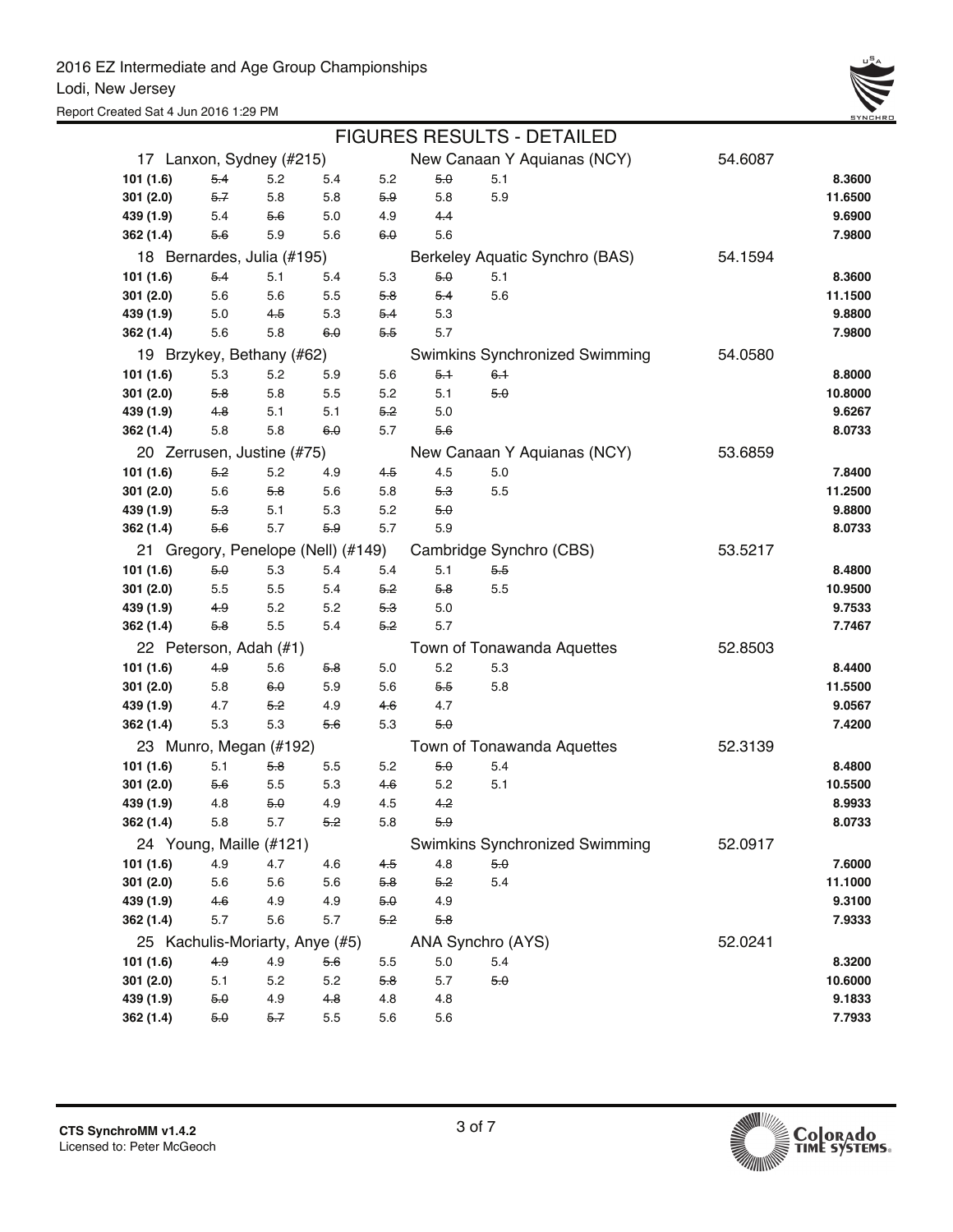|                           | <b>FIGURES RESULTS - DETAILED</b> |       |     |     |       |                             |         |         |  |  |  |  |  |
|---------------------------|-----------------------------------|-------|-----|-----|-------|-----------------------------|---------|---------|--|--|--|--|--|
| 26 Lakhani, Sitarah (#69) |                                   |       |     |     |       | Cambridge Synchro (CBS)     | 51.9083 |         |  |  |  |  |  |
| 101 (1.6)                 | 5.1                               | 4.7   | 5.2 | 5.1 | 4.3   | $5-4$                       |         | 8.0400  |  |  |  |  |  |
| 301 (2.0)                 | 5.2                               | 5.3   | 5.2 | 4.6 | 4.8   | $5-4$                       |         | 10.2500 |  |  |  |  |  |
| 439 (1.9)                 | 5.2                               | 5.1   | 5.0 | 4.9 | 4.7   |                             |         | 9.5000  |  |  |  |  |  |
| 362 (1.4)                 | 5.8                               | 5.8   | 5.6 | 5.1 | 5.9   |                             |         | 8.0267  |  |  |  |  |  |
| 27 Gentile, Maya (#240)   |                                   |       |     |     |       | Town of Tonawanda Aquettes  | 51.2948 |         |  |  |  |  |  |
| 101 (1.6)                 | 4.5                               | 5.8   | 5.2 | 5.3 | 4.6   | 5.1                         |         | 8.0800  |  |  |  |  |  |
| 301 (2.0)                 | 5.7                               | 6.0   | 6.1 | 5.6 | 5.6   | 5.7                         |         | 11.5000 |  |  |  |  |  |
| 439 (1.9)                 | 4.3                               | 4.6   | 4.7 | 4.5 | 4.3   |                             |         | 8.4867  |  |  |  |  |  |
| 362 (1.4)                 | 5.2                               | $5-5$ | 4.9 | 5.1 | 5.4   |                             |         | 7.3267  |  |  |  |  |  |
| 28 McClaren, Avery (#61)  |                                   |       |     |     |       | Town of Tonawanda Aquettes  | 50.9613 |         |  |  |  |  |  |
| 101 (1.6)                 | 5.1                               | $5-6$ | 5.4 | 5.0 | 5.1   | 4.7                         |         | 8.2400  |  |  |  |  |  |
| 301(2.0)                  | 5.5                               | 5.5   | 5.5 | 5.5 | 5.4   | 5.3                         |         | 10.9500 |  |  |  |  |  |
| 439 (1.9)                 | 4.5                               | 4.8   | 4.8 | 4.5 | 4.3   |                             |         | 8.7400  |  |  |  |  |  |
| 362 (1.4)                 | 5.3                               | 5.3   | 5.1 | 5.1 | 4.8   |                             |         | 7.2333  |  |  |  |  |  |
| 29 Schneider, Zoe (#176)  |                                   |       |     |     |       | York Synchroettes (YSE)     | 50.6909 |         |  |  |  |  |  |
| 101 (1.6)                 | 5.3                               | 5.2   | 5.3 | 5.θ | 5.0   | 5.2                         |         | 8.2800  |  |  |  |  |  |
| 301(2.0)                  | 5.5                               | 5.5   | 5.5 | 4.9 | 4.9   | 5.3                         |         | 10.6000 |  |  |  |  |  |
| 439 (1.9)                 | 4.4                               | 4.7   | 4.6 | 4.6 | 4.5   |                             |         | 8.6767  |  |  |  |  |  |
| 362 (1.4)                 | 5.0                               | 5.3   | 5.6 | 4.9 | 5.6   |                             |         | 7.4200  |  |  |  |  |  |
| 30 Miller, Zoe (#164)     |                                   |       |     |     |       | Cambridge Synchro (CBS)     | 50.6474 |         |  |  |  |  |  |
| 101 (1.6)                 | 5.0                               | 5.0   | 5.2 | 4.7 | 5.2   | 5.3                         |         | 8.1600  |  |  |  |  |  |
| 301 (2.0)                 | 5.6                               | 5.8   | 5.4 | 5.6 | 5.5   | 5.4                         |         | 11.0500 |  |  |  |  |  |
| 439 (1.9)                 | 4.5                               | 4.4   | 4.5 | 4.8 | 4.5   |                             |         | 8.5500  |  |  |  |  |  |
| 362 (1.4)                 | 5.3                               | 5.1   | 5.2 | 5.0 | 5.1   |                             |         | 7.1867  |  |  |  |  |  |
| 31 Buzdich, Alice (#244)  |                                   |       |     |     |       | Town of Tonawanda Aquettes  | 50.5458 |         |  |  |  |  |  |
| 101 (1.6)                 | 5.4                               | 5.8   | 5.2 | 5.3 | 5.0   | 5.6                         |         | 8.6000  |  |  |  |  |  |
| 301 (2.0)                 | 5.2                               | 5.3   | 4.9 | 4.9 | 4.8   | 5.2                         |         | 10.1000 |  |  |  |  |  |
| 439 (1.9)                 | 4.6                               | 4.8   | 4.8 | 4.5 | 4.0   |                             |         | 8.8033  |  |  |  |  |  |
| 362 (1.4)                 | 5.4                               | 5.5   | 5.1 | 5.2 | 5.2   |                             |         | 7.3733  |  |  |  |  |  |
| 32 Powers, Fiona (#189)   |                                   |       |     |     |       | New Canaan Y Aquianas (NCY) | 50.3333 |         |  |  |  |  |  |
| 101 (1.6)                 | 5.5                               | 5.0   | 5.0 | 5.0 | 5.2   | 4.9                         |         | 8.0800  |  |  |  |  |  |
| 301(2.0)                  | 5.5                               | 5.4   | 4.9 | 5.3 | 5.1   | 5.4                         |         | 10.6000 |  |  |  |  |  |
| 439 (1.9)                 | 4.8                               | 5.2   | 4.5 | 4.4 | $4-3$ |                             |         | 8.6767  |  |  |  |  |  |
| 362 (1.4)                 | 5.3                               | 5.0   | 5.3 | 5.7 | 52    |                             |         | 7.3733  |  |  |  |  |  |
| 33 Doll, Brianna (#194)   |                                   |       |     |     |       | York Synchroettes (YSE)     | 50.1062 |         |  |  |  |  |  |
| 101(1.6)                  | 5.1                               | 5.2   | 5.7 | 5.1 | 5.4   | 5.1                         |         | 8.3200  |  |  |  |  |  |
| 301 (2.0)                 | 5.3                               | 5.2   | 5.4 | 5.1 | 4.9   | 5.3                         |         | 10.4500 |  |  |  |  |  |
| 439 (1.9)                 | 4.9                               | 4.5   | 4.8 | 4.6 | 4.5   |                             |         | 8.8033  |  |  |  |  |  |
| 362 (1.4)                 | 5.2                               | 5.3   | 4.5 | 4.9 | 4.9   |                             |         | 7.0000  |  |  |  |  |  |
| 34 Reiter, Grace (#105)   |                                   |       |     |     |       | New Canaan Y Aquianas (NCY) | 50.0677 |         |  |  |  |  |  |
| 101 (1.6)                 | 5.0                               | 5.1   | 5.5 | 4.9 | $4-4$ | 4.9                         |         | 7.9600  |  |  |  |  |  |
| 301 (2.0)                 | $5-7$                             | 5.6   | 5.4 | 5.6 | 5.3   | 5.2                         |         | 10.9500 |  |  |  |  |  |
| 439 (1.9)                 | 4.3                               | 4.3   | 4.7 | 4.3 | 4.2   |                             |         | 8.1700  |  |  |  |  |  |
| 362 (1.4)                 | $5-1$                             | 5.2   | 5.4 | 5.4 | 5.6   |                             |         | 7.4667  |  |  |  |  |  |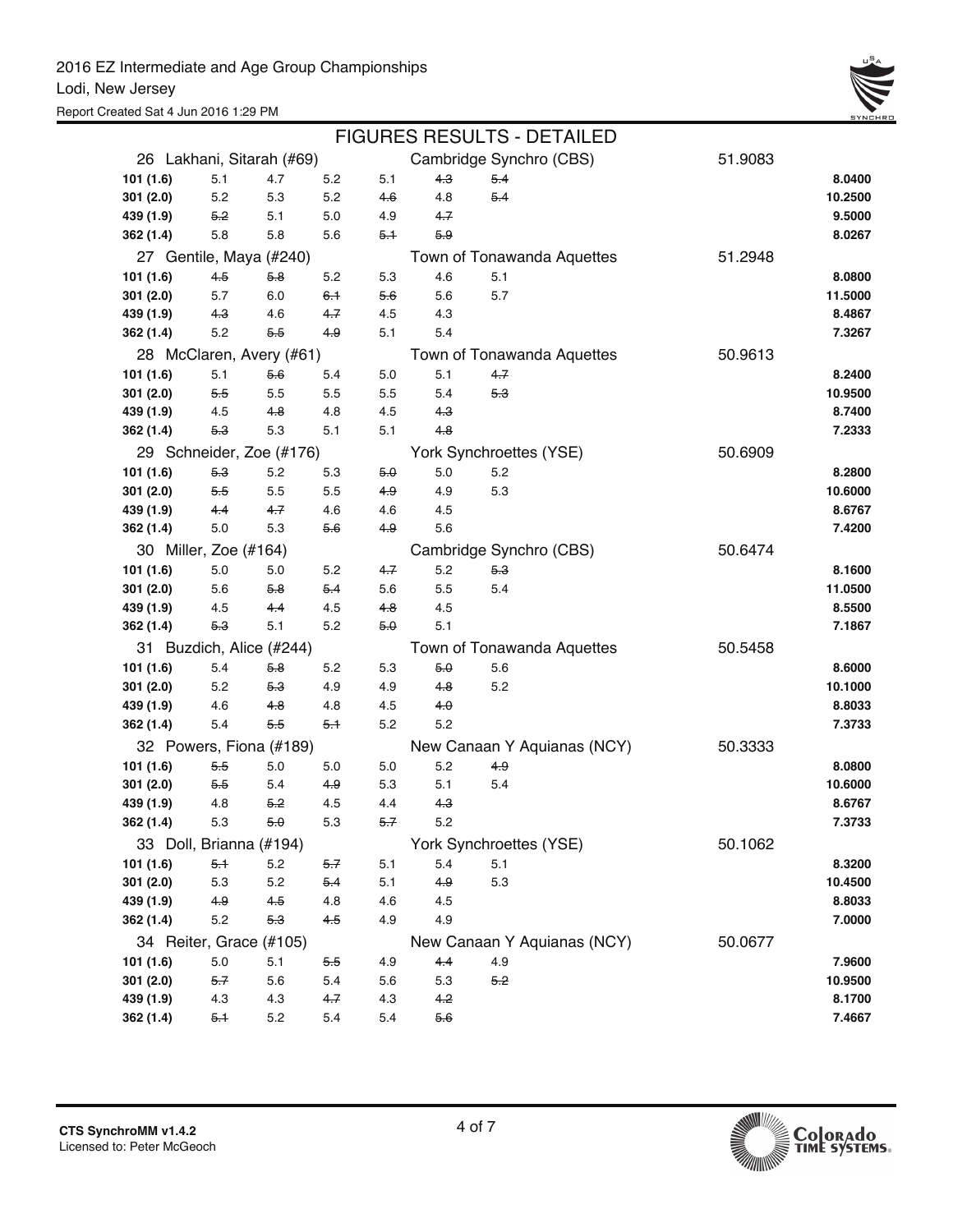

|                                 |         |       |         |     |         | <b>FIGURES RESULTS - DETAILED</b>     |         |         |
|---------------------------------|---------|-------|---------|-----|---------|---------------------------------------|---------|---------|
| 35 Klimchock, Emma (#21)        |         |       |         |     |         | York Synchroettes (YSE)               | 49.6474 |         |
| 101 (1.6)                       | $5.0\,$ | 4.8   | 4.8     | 5.4 | 4.9     | 5.0                                   |         | 7.8800  |
| 301 (2.0)                       | 5.5     | 5.8   | 5.1     | 5.4 | 5.3     | 5.1                                   |         | 10.6500 |
| 439 (1.9)                       | 4.7     | 4.4   | 4.8     | 4.7 | 4.6     |                                       |         | 8.8667  |
| 362 (1.4)                       | 4.7     | 4.9   | 5.2     | 4.8 | 5.0     |                                       |         | 6.8600  |
| 36 Koenig, Madeline (#85)       |         |       |         |     |         | ANA Synchro (AYS)                     | 49.5990 |         |
| 101 (1.6)                       | 4.9     | 4.8   | 4.7     | 4.7 | 4.8     | 5.0                                   |         | 7.6800  |
| 301 (2.0)                       | 5.6     | 5.3   | 5.1     | 5.5 | 5.4     | 5.8                                   |         | 10.9000 |
| 439 (1.9)                       | 4.4     | 4.6   | 4.4     | 4.6 | 4.5     |                                       |         | 8.5500  |
| 362 (1.4)                       | 4.4     | 5.0   | 5.3     | 4.9 | 5.3     |                                       |         | 7.0933  |
| 37 Robbe - AYS, Camille (#235)  |         |       |         |     |         | ANA Synchro (AYS)                     | 49.0677 |         |
| 101 (1.6)                       | 4.7     | $4-5$ | 4.8     | 4.6 | 4.7     | 4.8                                   |         | 7.5200  |
| 301(2.0)                        | 5.4     | 5.3   | 5.5     | 5.4 | 5.4     | 5.4                                   |         | 10.8000 |
| 439 (1.9)                       | 4.9     | 4.6   | 4.5     | 4.6 | 4.5     |                                       |         | 8.6767  |
| 362 (1.4)                       | 5.0     | 5.0   | 4.9     | 4.8 | 4.7     |                                       |         | 6.8600  |
| 38 Stack, Aisling (#56)         |         |       |         |     |         | ANA Synchro (AYS)                     | 49.0580 |         |
| 101 (1.6)                       | 4.8     | 4.3   | 4.3     | 4.5 | 4.5     | 4.7                                   |         | 7.2000  |
| 301(2.0)                        | 5.3     | 5.2   | 5.5     | 5.5 | 5.4     | 5.5                                   |         | 10.8500 |
| 439 (1.9)                       | 4.3     | 4.6   | 4.5     | 4.5 | 4.6     |                                       |         | 8.6133  |
| 362 (1.4)                       | 5.2     | 5.1   | 5.1     | 5.1 | 5.5     |                                       |         | 7.1867  |
| 39 Roger, Angelie (#210)        |         |       |         |     |         | <b>Swimkins Synchronized Swimming</b> | 48.7681 |         |
| 101 (1.6)                       | 5.0     | 4.7   | 4.8     | 5.0 | 4.5     | 5.2                                   |         | 7.8000  |
| 301(2.0)                        | 5.2     | 5.2   | 5.1     | 5.0 | 4.9     | 5.0                                   |         | 10.1500 |
| 439 (1.9)                       | 4.5     | 4.7   | 4.8     | 5.0 | 4.9     |                                       |         | 9.1200  |
| 362 (1.4)                       | 4.7     | 4.5   | 4.9     | 4.6 | 4.8     |                                       |         | 6.5800  |
| 40 Sinnott, Mary (#13)          |         |       |         |     |         | Sculpins Synchro (CDY)                | 48.6329 |         |
| 101 (1.6)                       | 4.5     | 4.2   | 4.2     | 4.4 | 4.3     | 4.5                                   |         | 6.9600  |
| 301(2.0)                        | $5 - 7$ | 5.7   | 5.4     | 5.5 | 5.4     | 5.4                                   |         | 11.0000 |
| 439 (1.9)                       | 4.4     | 4.3   | 4.5     | 4.6 | 4.7     |                                       |         | 8.5500  |
| 362 (1.4)                       | 5.3     | 5.0   | 5.2     | 4.9 | 4.8     |                                       |         | 7.0467  |
| 41 Olsen-Velasco, Raquel (#169) |         |       |         |     |         | Cambridge Synchro (CBS)               | 48.0387 |         |
| 101(1.6)                        | 5.1     | 4.8   | 4.8     | 4.5 | 4.8     | 4.7                                   |         | 7.6400  |
| 301(2.0)                        | 5.5     | 5.0   | 5.2     | 5.1 | 4.9     | 5.0                                   |         | 10.1500 |
| 439 (1.9)                       | 4.1     | 4.5   | 4.7     | 4.2 | 4.2     |                                       |         | 8.1700  |
| 362 (1.4)                       | 49      | 5.2   | 5.2     | 5.0 | 5.6     |                                       |         | 7.1867  |
| 42 Newcomer, Macy (#160)        |         |       |         |     |         | York Synchroettes (YSE)               | 47.9710 |         |
| 101(1.6)                        | 5.0     | 4.5   | 4.9     | 4.1 | 4.5     | 4.8                                   |         | 7.4800  |
| 301(2.0)                        | 5.2     | 5.0   | 5.5     | 5.1 | $5.0\,$ | 4.9                                   |         | 10.1500 |
| 439 (1.9)                       | 4.1     | 4.9   | 4.4     | 4.5 | 4.4     |                                       |         | 8.4233  |
| 362 (1.4)                       | 5.2     | 5.0   | $5.0\,$ | 4.8 | 5.1     |                                       |         | 7.0467  |
| 43 Boullie, Mariana (#183)      |         |       |         |     |         | ANA Synchro (AYS)                     | 47.7246 |         |
| 101 (1.6)                       | $5.0\,$ | 5.1   | 5.2     | 4.8 | 4.9     | 5.0                                   |         | 8.0000  |
| 301(2.0)                        | 5.3     | 5.0   | $5.0\,$ | 4.6 | 4.9     | 5.3                                   |         | 10.1000 |
| 439 (1.9)                       | 4.2     | 4.4   | 4.0     | 4.6 | 4.5     |                                       |         | 8.2967  |
| 362 (1.4)                       | 5.0     | 4.6   | 4.6     | 4.8 | 4.1     |                                       |         | 6.5333  |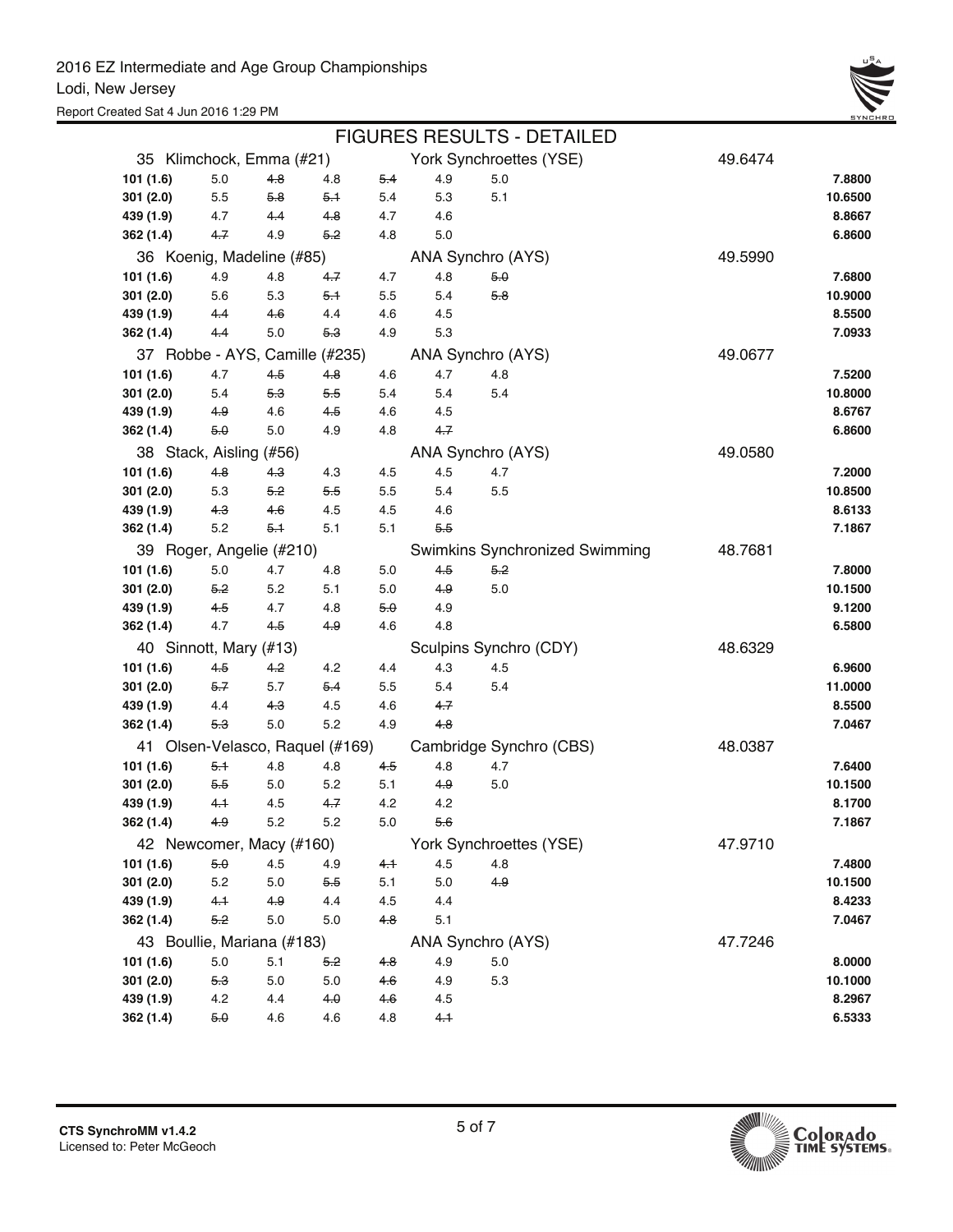|           |                             |       |         |           |       |                        | <b>FIGURES RESULTS - DETAILED</b> |           |         |
|-----------|-----------------------------|-------|---------|-----------|-------|------------------------|-----------------------------------|-----------|---------|
|           | 44 Williams, Kate (#166)    |       |         |           |       |                        | Swimkins Synchronized Swimming    | 47.7054   |         |
| 101 (1.6) | 5.0                         | 4.5   | 5.1     | 5.3       | 5.0   | 4.8                    |                                   |           | 7.9600  |
| 301(2.0)  | 5.3                         | 5.2   | 5.3     | 5.5       | 5.4   | 5.4                    |                                   |           | 10.7000 |
| 439 (1.9) | 4.0                         | 3.9   | 3.8     | 4.3       | 4.0   |                        |                                   |           | 7.5367  |
| 362 (1.4) | 5.0                         | 5.0   | $4-5$   | 4.9       | 4.5   |                        |                                   |           | 6.7200  |
|           | 45 Lee, Pia (#265)          |       |         |           |       | ANA Synchro (AYS)      |                                   | 47.6183   |         |
| 101 (1.6) | 5.0                         | 4.6   | 4.9     | 4.6       | 4.6   | 4.8                    |                                   |           | 7.5600  |
| 301(2.0)  | 5.3                         | 4.6   | 5.2     | 4.9       | 4.9   | 5.2                    |                                   |           | 10.1000 |
| 439 (1.9) | 4.4                         | 4.5   | 4.7     | 5.1       | 4.7   |                        |                                   |           | 8.8033  |
| 362 (1.4) | 5.0                         | $5-1$ | 4.5     | $4\theta$ | 4.2   |                        |                                   |           | 6.3933  |
|           | 46 Brady, Bethany (#220)    |       |         |           |       | Sculpins Synchro (CDY) |                                   | 47.1933   |         |
| 101 (1.6) | 5.0                         | 4.6   | 4.5     | 4.8       | 4.7   | 4.9                    |                                   |           | 7.6000  |
| 301(2.0)  | 4.8                         | 4.8   | 4.8     | 5.2       | 5.0   | 5.1                    |                                   |           | 9.8500  |
| 439 (1.9) | 4.3                         | 4.2   | $4 - 7$ | 4.4       | 4.7   |                        |                                   |           | 8.4867  |
| 362 (1.4) | 5.0                         | 4.7   | $4-4$   | 4.8       | 4.7   |                        |                                   |           | 6.6267  |
|           | 47 Biesinger, Olivia (#153) |       |         |           |       |                        | Swimkins Synchronized Swimming    | 46.6281   |         |
| 101 (1.6) | 4.8                         | 4.7   | 5.0     | 4.8       | 5.0   | 5.0                    |                                   |           | 7.8400  |
| 301(2.0)  | 5.1                         | 5.2   | 5.1     | 4.6       | 4.5   | 5.0                    |                                   |           | 9.9000  |
| 439 (1.9) | 4.4                         | 4.7   | 4.2     | 4.7       | 4.3   |                        |                                   |           | 8.4867  |
| 362 (1.4) | 5.2                         | 5.3   | $5-4$   | 5.2       | 4.9   |                        | $-2.0$                            | SS 11.1.2 | 7.3267  |
|           | 48 Cordio, Rachel (#2)      |       |         |           |       | ANA Synchro (AYS)      |                                   | 46.5797   |         |
| 101 (1.6) | 4.5                         | 4.6   | 4.5     | 4.2       | 4.5   | 4.5                    |                                   |           | 7.2000  |
| 301(2.0)  | 5.6                         | 5.4   | $5-1$   | 5.7       | 5.6   | 5.9                    |                                   |           | 11.1500 |
| 439 (1.9) | 3.9                         | 4.8   | 4.0     | 3.9       | 4.0   |                        |                                   |           | 7.5367  |
| 362 (1.4) | 4.4                         | 4.4   | $5-0$   | 4.6       | $4-3$ |                        |                                   |           | 6.2533  |
|           | 49 Atkinson, Meghan (#231)  |       |         |           |       | Sculpins Synchro (CDY) |                                   | 45.0290   |         |
| 101 (1.6) | $4-4$                       | 4.9   | 5.0     | 4.7       | 4.7   | 5.0                    |                                   |           | 7.7200  |
| 301(2.0)  | 5.1                         | 5.0   | $4-6$   | 5.1       | 5.0   | 5.0                    |                                   |           | 10.0500 |
| 439 (1.9) | 4.0                         | 4.3   | 3.6     | $3-4$     | 3.6   |                        |                                   |           | 7.0933  |
| 362 (1.4) | 4.4                         | 4.5   | 4.4     | 4.5       | $4-3$ |                        |                                   |           | 6.2067  |
|           | 50 Van Patten, Kylie (#175) |       |         |           |       | Sculpins Synchro (CDY) |                                   | 44.3333   |         |
| 101 (1.6) | 44                          | 4.8   | 4.8     | 4.7       | 4.6   | 5.0                    |                                   |           | 7.5600  |
| 301(2.0)  | 4.7                         | 5.0   | 4.9     | 5.1       | 5.0   | 5.0                    |                                   |           | 9.9500  |
| 439 (1.9) | 3.7                         | 36    | 3.6     | 3.9       | 3.7   |                        |                                   |           | 6.9667  |
| 362 (1.4) | 4.1                         | 4.3   | 4.4     | 4.4       | 4.6   |                        |                                   |           | 6.1133  |
|           | 51 Sampedro, Sofia (#138)   |       |         |           |       | ANA Synchro (AYS)      |                                   | 44.3043   |         |
| 101 (1.6) | 4.2                         | 4.3   | 4.5     | 4.4       | 4.2   | 4.7                    |                                   |           | 6.9600  |
| 301 (2.0) | 4.3                         | 4.4   | 4.0     | 4.4       | 4.2   | 4.7                    |                                   |           | 8.6500  |
| 439 (1.9) | 4.4                         | 4.9   | 4.5     | 4.6       | 4.5   |                        |                                   |           | 8.6133  |
| 362 (1.4) | 4.8                         | 4.5   | 4.6     | 4.5       | $4-0$ |                        |                                   |           | 6.3467  |
|           | 52 Mercado, Amalia (#212)   |       |         |           |       |                        | Swimkins Synchronized Swimming    | 44.2706   |         |
| 101 (1.6) | 4.6                         | 4.6   | 4.9     | 4.5       | 4.7   | 4.7                    |                                   |           | 7.4400  |
| 301 (2.0) | 5.0                         | 5.0   | 5.4     | 4.5       | 4.5   | 4.8                    |                                   |           | 9.6500  |
| 439 (1.9) | 3.5                         | 3.8   | 3.8     | $4-1$     | 3.7   |                        |                                   |           | 7.1567  |
| 362 (1.4) | 4.9                         | 4.3   | 4.2     | 4.7       | 4.5   |                        |                                   |           | 6.3000  |

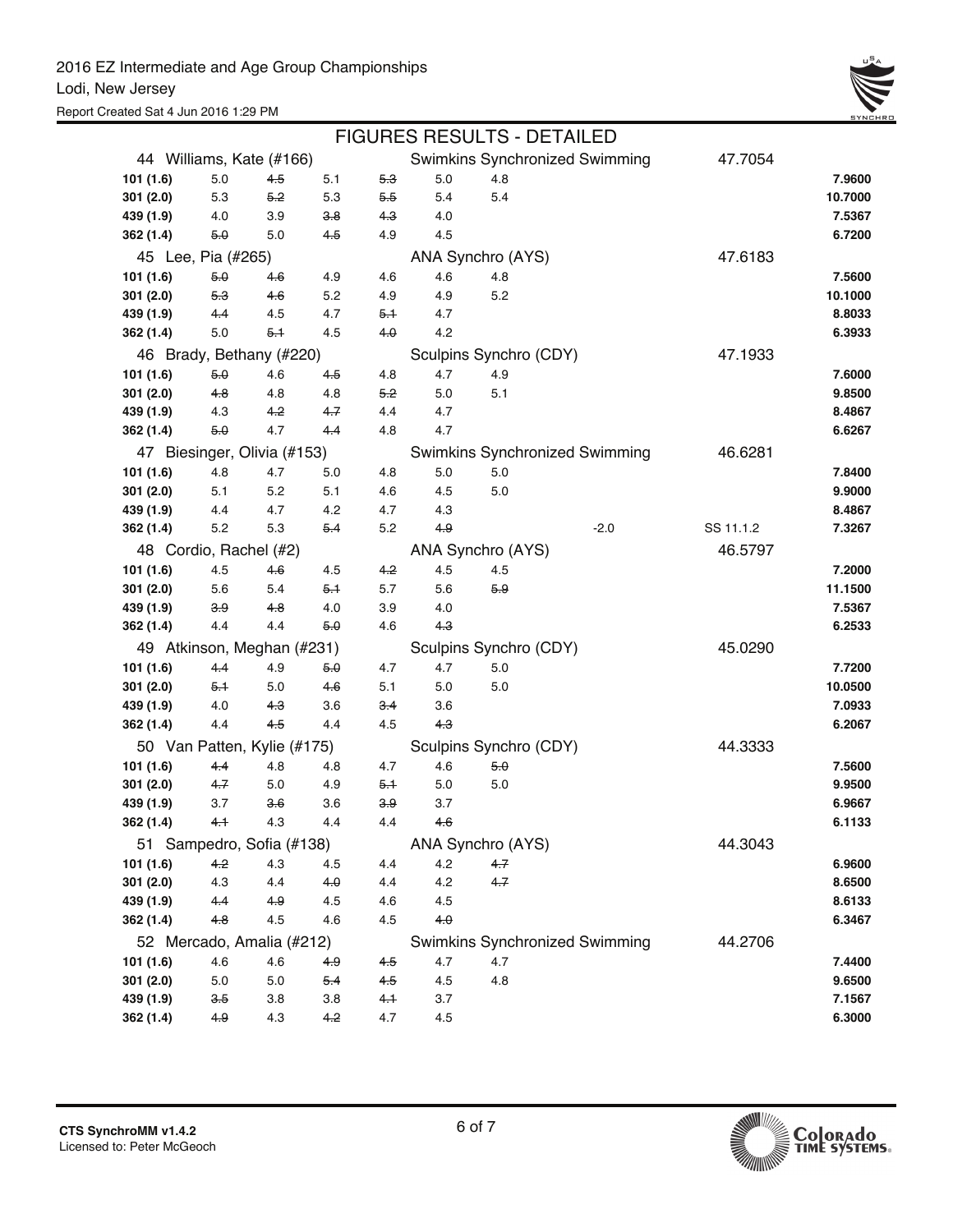

|                            |       |     |     |     |     | <b>FIGURES RESULTS - DETAILED</b> |         |        |
|----------------------------|-------|-----|-----|-----|-----|-----------------------------------|---------|--------|
| 53 Kantimanthu, Maya (#77) |       |     |     |     |     | Sculpins Synchro (CDY)            | 40.3865 |        |
| 101(1.6)                   | 4.0   | 3.9 | 3.9 | 4.0 | 4.0 | 3.8                               |         | 6.3200 |
| 301(2.0)                   | 4.5   | 4.6 | 4.8 | 4.8 | 4.6 | 4.0                               |         | 9.2500 |
| 439 (1.9)                  | 3.4   | 4.0 | 3.7 | 3.3 | 3.4 |                                   |         | 6.6500 |
| 362(1.4)                   | 4.1   | 4.0 | 4.0 | 4.3 | 3.9 |                                   |         | 5.6467 |
| 54 Alonso, Emily (#182)    |       |     |     |     |     | Sculpins Synchro (CDY)            | 40.1980 |        |
| 101(1.6)                   | 4.4   | 4.6 | 4.3 | 4.2 | 4.1 | 4.0                               |         | 6.8000 |
| 301(2.0)                   | 4.4   | 4.4 | 4.3 | 4.6 | 4.6 | 4.9                               |         | 9.0000 |
| 439 (1.9)                  | $3-2$ | 3.6 | 3.4 | 3.6 | 3.3 |                                   |         | 6.5233 |
| 362 (1.4)                  | 4.0   | 4.0 | 3.9 | 3.7 | 3.7 |                                   |         | 5.4133 |

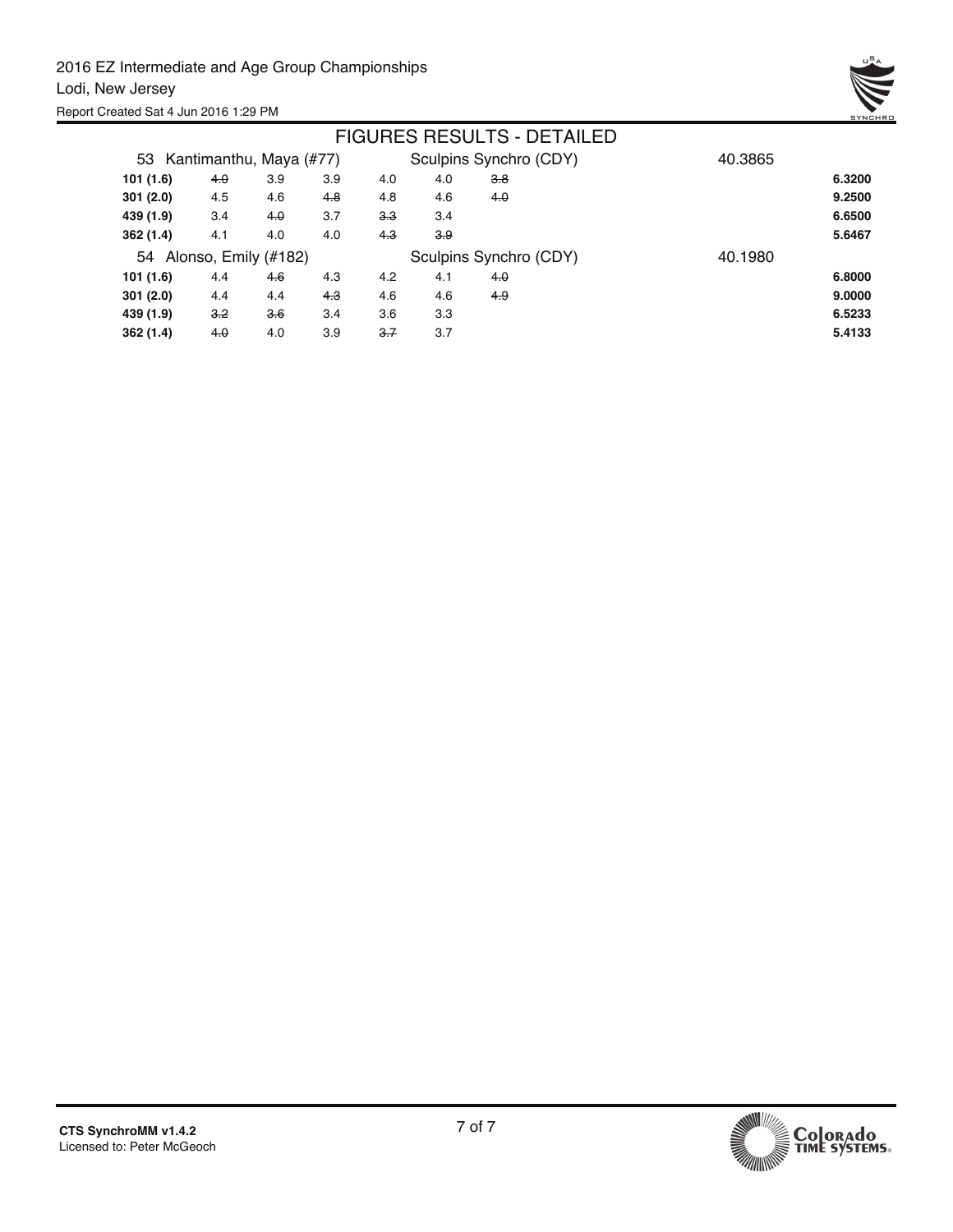

## **AGE GROUP 12 AND UNDER SOLO FREE ROUTINE FINAL RESULTS**

|      |                    | Referee<br>Vice Referee |           | Fandel, Michal<br>Stambaugh, Debbie | HAY<br>YSE |  |            |                  |            |
|------|--------------------|-------------------------|-----------|-------------------------------------|------------|--|------------|------------------|------------|
|      | Execution          |                         | IArtistic |                                     |            |  | Difficulty |                  |            |
| l# 1 | Muzyk, Jennifer    | <b>NCY</b>              | #         | Morgillo, Elaine                    | <b>RDS</b> |  | #1         | Weist, Robin     | YSE        |
| I# 2 | Sullivan, Kristina | U                       | l# 2      | Bardin, Althea                      | <b>NCY</b> |  | #2         | Montgomery, Anna | <b>HHC</b> |
| l#3  | Foster, Lauren     | TTA                     | l#3       | Alvarez, Karen                      | TTA        |  | l#3        | Preiss, MegAnn   | <b>EES</b> |
| l#4  | Kim. M.            | <b>MST</b>              | #4        | Foster, Marta                       | <b>BGW</b> |  | #4         | Johnson, K.      | <b>BAS</b> |

|                | <b>Rank Club</b> |                                               | <b>Athlete</b>                      |     | <b>Execution</b> | Artistic Impr. | <b>Difficulty</b> | Pen | <b>Total</b> | <b>Behind</b> |
|----------------|------------------|-----------------------------------------------|-------------------------------------|-----|------------------|----------------|-------------------|-----|--------------|---------------|
|                | <b>OPT</b>       | Optima Synchro<br>(#7)                        | PARADIS, Julia E                    | '04 | 18,4000          | 24.1333        | 17.9000           |     | 60.4333      |               |
| $\overline{2}$ | <b>BSK</b>       | Swimkins<br>Synchronized<br>Swimming (#5)     | SULLIVAN, Taylor                    | '05 | 17.7000          | 23.7333        | 18.4000           |     | 59.8333      | 0.6000        |
| 3              | <b>TTA</b>       | Town of<br>Tonawanda<br>Aquettes (#11)        | MELBER, Grace                       | '04 | 17.8000          | 24.2667        | 17.6000           |     | 59.6667      | 0.7667        |
| 4              | <b>PYS</b>       | Freedom Vallev<br>YMCA Synchro<br>(#9)        | FIELD, Megumi                       | '05 | 17.7000          | 23.0667        | 17.7000           |     | 58.4667      | 1.9667        |
| 5              | OPT              | Optima Synchro<br>(#1)                        | LI, Bonnie                          | '06 | 16.9000          | 23.8667        | 17.1000           |     | 57.8667      | 2.5667        |
| 6              | <b>NCY</b>       | New Canaan Y<br>Aquianas (#10)                | HOYT, Colleen                       | '04 | 16.7000          | 22.6667        | 17.1000           |     | 56.4667      | 3.9667        |
| $\overline{7}$ | <b>NCY</b>       | New Canaan Y<br>Aquianas (#4)                 | ZERRUSEN, Justine                   | '04 | 16.3000          | 22,8000        | 16.6000           |     | 55.7000      | 4.7333        |
| 8              | <b>PYS</b>       | Freedom Vallev<br><b>YMCA Synchro</b><br>(#6) | ZHANG, Liz                          | '04 | 16.2000          | 22.1333        | 16.8000           |     | 55.1333      | 5.3000        |
| 9              | <b>BAS</b>       | <b>Berkeley Aquatic</b><br>Synchro (#8)       | <b>BERNARDES, Julia</b>             | '01 | 16.2000          | 22.0000        | 16.4000           |     | 54.6000      | 5.8333        |
| 10             | <b>KEK</b>       | Keuka Kokanees<br>(42)                        | <b>KENDRICK, Laurel Miranda '04</b> |     | 16.1000          | 21.7333        | 15.6000           |     | 53.4333      | 7.0000        |
| 11             | <b>CBS</b>       | Cambridge<br>Synchro (#3)                     | GREGORY, Penelope (Nell) '04        |     | 15.4000          | 21.3333        | 15.3000           |     | 52.0333      | 8.4000        |
| PRE AYS        |                  | ANA Synchro (#1P)                             | ROBBE - AYS, Camille                | '05 | 16.0000          | 21.8667        | 15.5000           |     | 53.3667      |               |

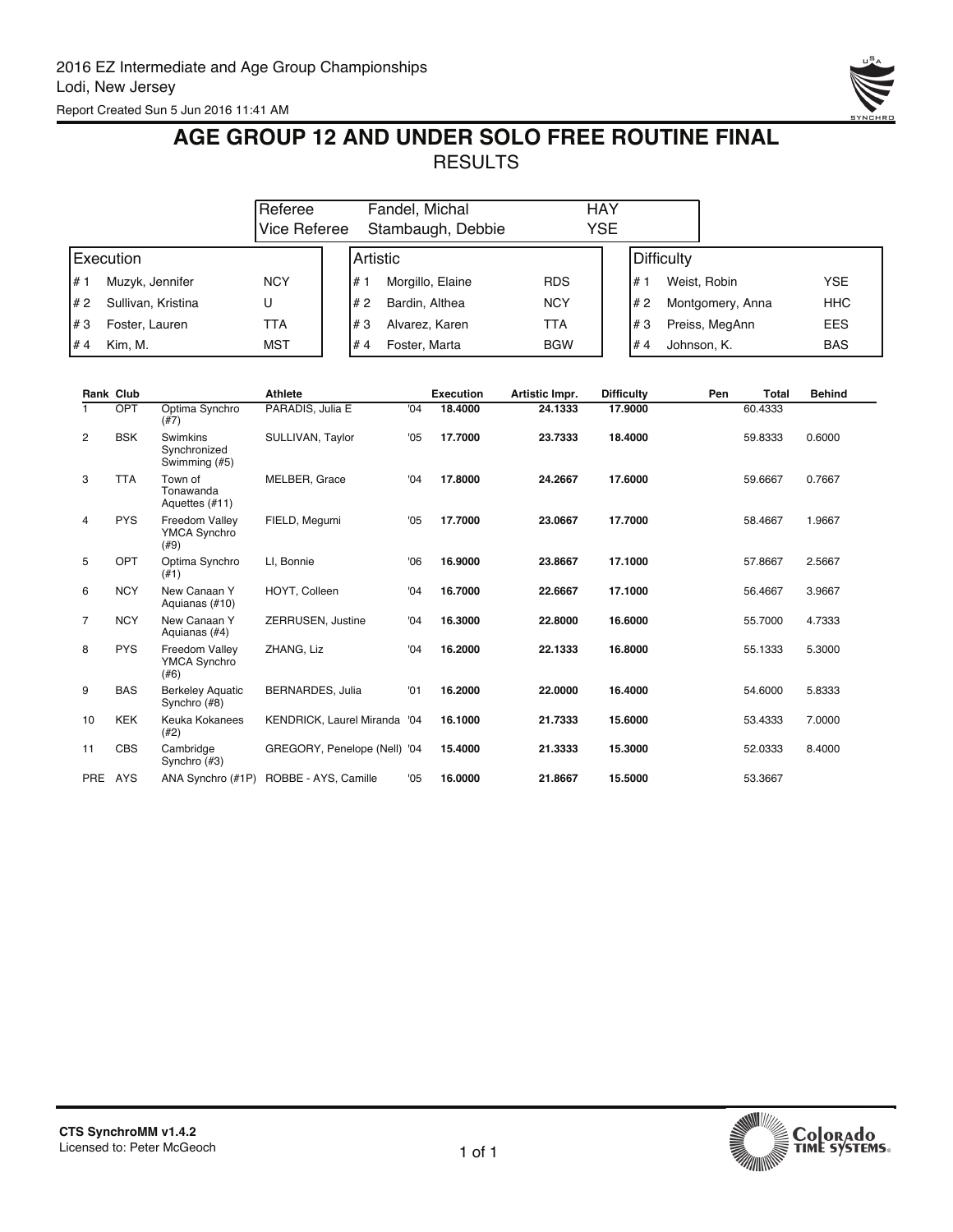

## **AGE GROUP 12 AND UNDER SOLO FREE ROUTINE FINAL**

|                         |            |                                     | Fandel, Michal<br>Referee    |  |          |     | <b>HAY</b>                  |                            |                               |                    |                |                   |             |                  |            |               |
|-------------------------|------------|-------------------------------------|------------------------------|--|----------|-----|-----------------------------|----------------------------|-------------------------------|--------------------|----------------|-------------------|-------------|------------------|------------|---------------|
|                         |            |                                     | <b>Vice Referee</b>          |  |          |     | Stambaugh, Debbie           |                            |                               |                    | <b>YSE</b>     |                   |             |                  |            |               |
|                         | Execution  |                                     |                              |  | Artistic |     |                             |                            |                               |                    |                | <b>Difficulty</b> |             |                  |            |               |
| # 1                     |            | Muzyk, Jennifer                     | <b>NCY</b>                   |  | # 1      |     | Morgillo, Elaine            |                            |                               | <b>RDS</b>         |                | # 1               |             | Weist, Robin     | <b>YSE</b> |               |
| #2                      |            | Sullivan, Kristina                  | U                            |  | #2       |     | Bardin, Althea              |                            |                               | <b>NCY</b>         |                | # 2               |             | Montgomery, Anna | HHC        |               |
| #3                      |            | Foster, Lauren                      | <b>TTA</b>                   |  | #3       |     | Alvarez, Karen              |                            |                               | TTA                |                | #3                |             | Preiss, MegAnn   | <b>EES</b> |               |
| #4                      | Kim, M.    |                                     | MST                          |  | #4       |     | Foster, Marta               |                            |                               | <b>BGW</b>         |                | # 4               | Johnson, K. |                  | <b>BAS</b> |               |
|                         |            |                                     |                              |  |          |     |                             |                            |                               |                    |                |                   |             |                  |            |               |
|                         |            |                                     |                              |  |          |     |                             |                            |                               |                    | <b>JUDGES</b>  |                   |             |                  |            |               |
| Rank                    |            | <b>NOC</b>                          | <b>Athlete</b>               |  |          |     |                             | 1                          | 2                             | 3                  | 4              |                   |             | Pen              | Total      | <b>Behind</b> |
| 1                       | OPT        | Optima Synchro (#7)                 | PARADIS, Julia E             |  |          | '04 | Exec                        | 6.2                        | <del>5.8</del>                | 6.2 6.1            |                |                   | 18.400      |                  | 60.4333    |               |
|                         |            |                                     |                              |  |          |     | Al                          | 6.0                        | 6.0                           | 6.0 $6.2$          |                |                   | 24.133      |                  |            |               |
|                         |            |                                     |                              |  |          |     | Diff                        | 5.8                        | 6.1 6.0 5.9                   |                    |                |                   | 17.900      |                  |            |               |
| $\overline{\mathbf{c}}$ | <b>BSK</b> | Swimkins<br>Synchronized            | SULLIVAN, Taylor             |  |          | '05 | Exec                        | 58                         |                               | $6.0$ $6.1$ 5.8    |                |                   | 17.700      |                  | 59.8333    | 0.6000        |
|                         |            | Swimming (#5)                       |                              |  |          |     | AI                          |                            | 6.2 5.9 5.9 5.9               |                    |                |                   | 23.733      |                  |            |               |
|                         |            |                                     |                              |  |          |     | <b>Diff</b>                 |                            | $5.7 \quad 6.2$               | 6.1 6.2            |                |                   | 18.400      |                  |            |               |
| 3                       | <b>TTA</b> | Town of Tonawanda<br>Aquettes (#11) | MELBER, Grace                |  |          | '04 | Exec                        | 6.0                        | 5.7                           | 5.8                | 6.3            |                   | 17.800      |                  | 59.6667    | 0.7667        |
|                         |            |                                     |                              |  |          |     | Al                          | 63                         | 5.9                           | $6.2$ $5.8$        |                |                   | 24.267      |                  |            |               |
|                         |            |                                     |                              |  |          |     | Diff                        |                            | $6.0$ 5.7 6.3 5.7             |                    |                |                   | 17.600      |                  |            |               |
| 4                       | <b>PYS</b> | Freedom Valley YMCA FIELD, Megumi   |                              |  |          | '05 | Exec                        | 56                         | 5.9                           | 6.0 5.9            |                |                   | 17.700      |                  | 58.4667    | 1.9667        |
|                         |            | Synchro (#9)                        |                              |  |          |     | AI                          | 5.8                        | 5.7                           | <del>6.0</del> 5.6 |                |                   | 23.067      |                  |            |               |
|                         |            |                                     |                              |  |          |     | <b>Diff</b>                 | $6\theta$                  | 5.6                           | 6.0 5.8            |                |                   | 17.700      |                  |            |               |
| 5                       | OPT        | Optima Synchro (#1)                 | LI, Bonnie                   |  |          | '06 | Exec                        | 56                         | 5.6                           | $5.6$ $5.9$        |                |                   | 16.900      |                  | 57.8667    | 2.5667        |
|                         |            |                                     |                              |  |          |     | Al                          | 5.9                        | $6.1$ 5.8 6.0                 |                    |                |                   | 23.867      |                  |            |               |
|                         |            |                                     |                              |  |          |     | Diff                        |                            | 5.5 5.8 5.7 5.7               |                    |                |                   | 17.100      |                  |            |               |
| 6                       | <b>NCY</b> | New Canaan Y                        | HOYT, Colleen                |  |          | '04 | Exec                        | 5.7                        | 5.4                           | 5.5 5.6            |                |                   | 16.700      |                  | 56.4667    | 3.9667        |
|                         |            | Aquianas (#10)                      |                              |  |          |     | AI                          |                            | 5.6 5.8 5.5 5.7               |                    |                |                   | 22.667      |                  |            |               |
|                         |            |                                     |                              |  |          |     | <b>Diff</b>                 | 5.5                        | <del>5.9</del>                | 5.9                | 5.4            |                   | 17.100      |                  |            |               |
| 7                       | <b>NCY</b> | New Canaan Y                        | ZERRUSEN, Justine            |  |          | '04 | Exec                        | <del>5.3</del>             | 5.3                           | $5.5 \t6.0$        |                |                   | 16.300      |                  | 55.7000    | 4.7333        |
|                         |            | Aquianas (#4)                       |                              |  |          |     | AI                          | 5.7                        | 5.7                           | 56                 | <del>5.8</del> |                   | 22.800      |                  |            |               |
|                         |            |                                     |                              |  |          |     | Diff                        |                            | 5.3 5.7 5.7 5.4               |                    |                |                   | 16.600      |                  |            |               |
| 8                       | <b>PYS</b> | Freedom Valley YMCA ZHANG, Liz      |                              |  |          | '04 | Exec                        | $5.2$ 5.4                  |                               | <del>5.6</del> 5.4 |                |                   | 16.200      |                  | 55.1333    | 5.3000        |
|                         |            | Synchro (#6)                        |                              |  |          |     | AI                          | 5.7                        | 5.3 5.5                       |                    | - 5.6          |                   | 22.133      |                  |            |               |
|                         |            |                                     |                              |  |          |     | Diff                        |                            | 5.5 5.7 5.8 5.2               |                    |                |                   | 16.800      |                  |            |               |
| 9                       | <b>BAS</b> | <b>Berkeley Aquatic</b>             | BERNARDES, Julia             |  |          | '01 |                             | <del>5.5 5.3</del> 5.3 5.5 |                               |                    |                |                   | 16.200      |                  | 54.6000    | 5.8333        |
|                         |            | Synchro (#8)                        |                              |  |          |     | Exec                        | Al 5.6 5.5 5.4 5.5         |                               |                    |                |                   | 22.000      |                  |            |               |
|                         |            |                                     |                              |  |          |     |                             |                            | 5.4 $5.2$ $5.8$ 5.5           |                    |                |                   | 16.400      |                  |            |               |
| 10                      | KEK        | Keuka Kokanees (#2)                 | KENDRICK, Laurel Miranda '04 |  |          |     | Diff                        |                            |                               |                    |                |                   |             |                  | 53.4333    | 7.0000        |
|                         |            |                                     |                              |  |          |     | Exec                        |                            | 5.4 5.4 5.3 5.3               |                    |                |                   | 16.100      |                  |            |               |
|                         |            |                                     |                              |  |          |     | AI                          |                            | $6.0$ 5.4 5.4 5.2             |                    |                |                   | 21.733      |                  |            |               |
| 11                      | <b>CBS</b> | Cambridge Synchro                   | GREGORY, Penelope (Nell) '04 |  |          |     | Diff                        |                            | 5.3 5.1 $\frac{6.6}{6.0}$ 5.0 |                    |                |                   | 15.600      |                  | 52.0333    | 8.4000        |
|                         |            | (#3)                                |                              |  |          |     | Exec                        |                            | $5.0$ 5.1 $5.2$ 5.2           |                    |                |                   | 15.400      |                  |            |               |
|                         |            |                                     |                              |  |          |     |                             | Al 5.6 5.6 5.0 5.1         |                               |                    |                |                   | 21.333      |                  |            |               |
|                         |            |                                     |                              |  |          |     | Diff                        |                            | 5.1 5.0 $\frac{5.6}{0.9}$ 4.9 |                    |                |                   | 15.300      |                  |            |               |
| PRE AYS                 |            | ANA Synchro (#1)                    | ROBBE - AYS, Camille         |  |          | '05 | Exec                        |                            | $5.7$ $5.2$ 5.2 5.4           |                    |                |                   | 16.000      |                  | 53.3667    |               |
|                         |            |                                     |                              |  |          |     | AI                          |                            | <del>5.3 5.6</del> 5.5 5.4    |                    |                |                   | 21.867      |                  |            |               |
|                         |            |                                     |                              |  |          |     | <b>Diff</b> 4.8 5.5 5.5 4.8 |                            |                               |                    |                |                   | 15.500      |                  |            |               |

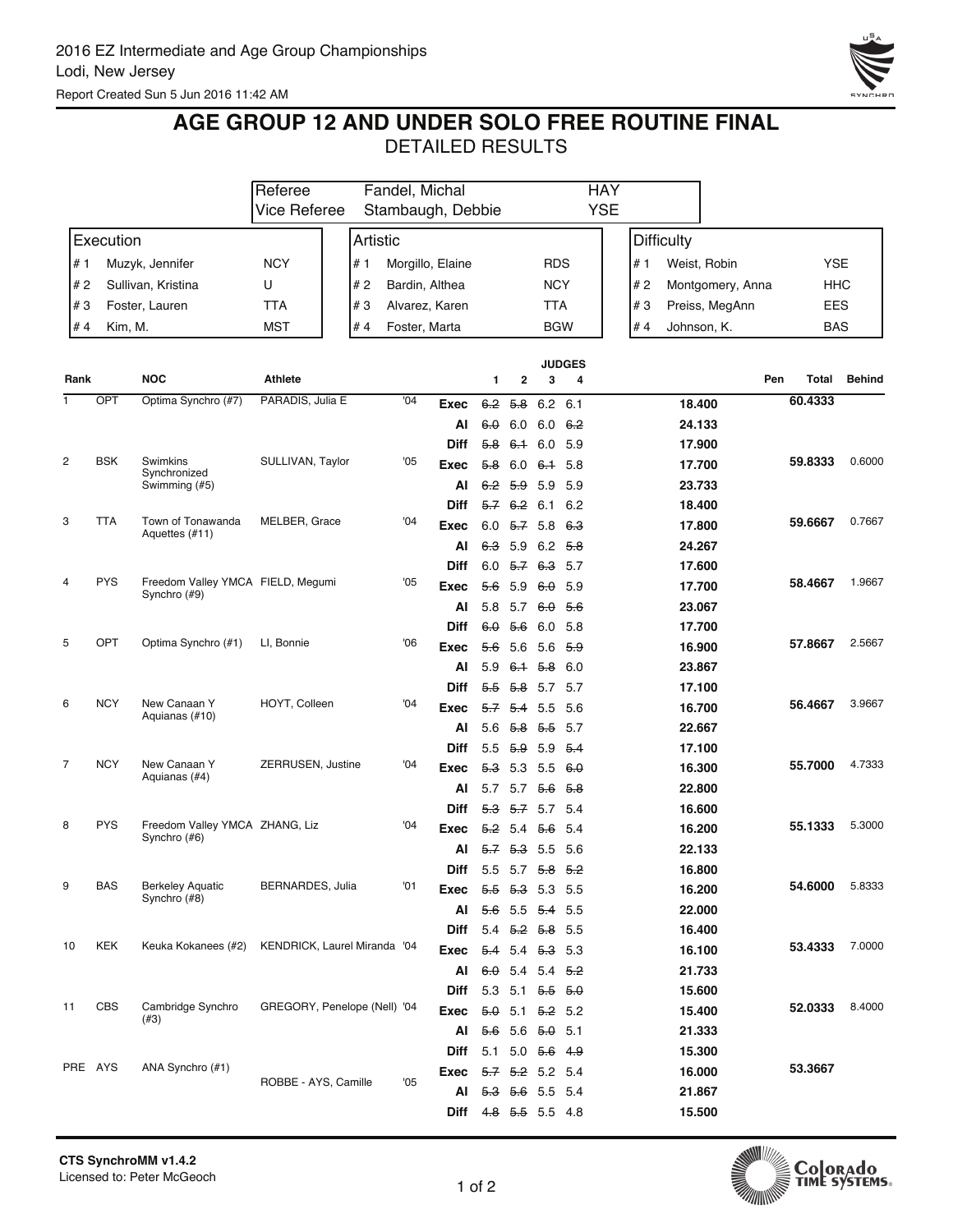

# **AGE GROUP 12 AND UNDER SOLO FREE ROUTINE FINAL**

| Legend: |                       |    | * Judge was absent and average of remaining judges was used |             |            |
|---------|-----------------------|----|-------------------------------------------------------------|-------------|------------|
|         | <b>Exec</b> Execution | ΑI | Artistic Impression                                         | <b>Diff</b> | Difficulty |

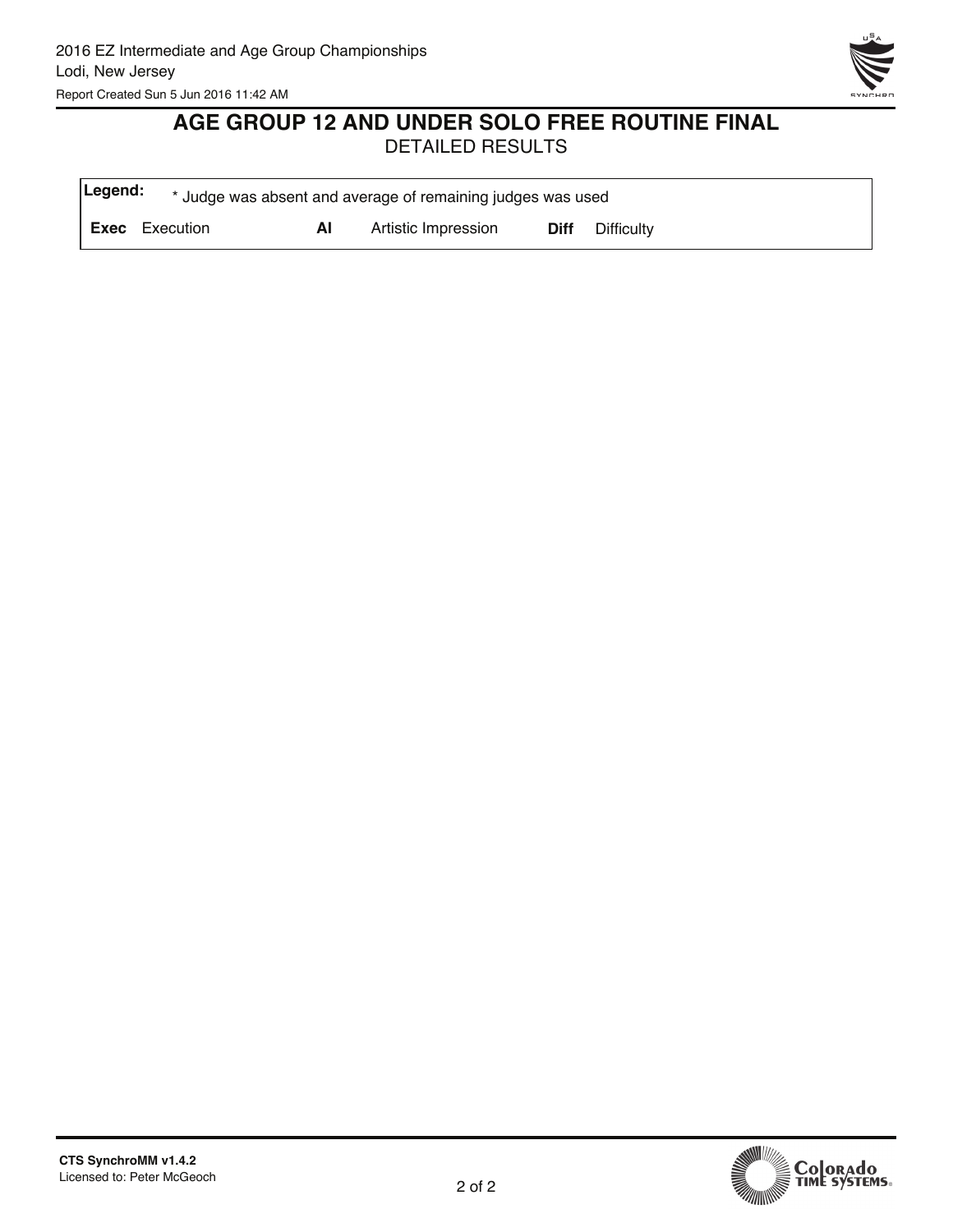

#### **Aggregate Totals Age Group 12 and Under Solo Final**

| Rank           | <b>Club</b>                       |            |                          |     | <b>Figures</b> | Free    | Total    | <b>Behind</b> |
|----------------|-----------------------------------|------------|--------------------------|-----|----------------|---------|----------|---------------|
|                | Optima Synchro                    | <b>OPT</b> | Paradis, Julia E         | '04 | 59.8938        | 60.4333 | 120.3271 |               |
| 2              | Swimkins Synchronized<br>Swimming | <b>BSK</b> | Sullivan, Taylor         | '05 | 60.4251        | 59.8333 | 120.2584 | 0.0687        |
| 3              | Town of Tonawanda<br>Aquettes     | TTA        | Melber, Grace            | '04 | 60.4783        | 59.6667 | 120.1450 | 0.1821        |
| 4              | Freedom Valley YMCA<br>Synchro    | <b>PYS</b> | Field, Megumi            | '05 | 61.3913        | 58.4667 | 119.8580 | 0.4691        |
| 5              | Optima Synchro                    | <b>OPT</b> | Li, Bonnie               | 06' | 55.6764        | 57.8667 | 113.5431 | 6.7840        |
| 6              | Freedom Valley YMCA<br>Synchro    | <b>PYS</b> | Zhang, Liz               | '04 | 57.6812        | 55.1333 | 112.8145 | 7.5126        |
| $\overline{7}$ | New Canaan Y Aquianas             | <b>NCY</b> | Hoyt, Colleen            | '04 | 55.0435        | 56.4667 | 111.5102 | 8.8169        |
| 8              | New Canaan Y Aquianas             | <b>NCY</b> | Zerrusen, Justine        | '04 | 53.6859        | 55.7000 | 109.3859 | 10.9412       |
| 9              | Berkeley Aquatic Synchro          | <b>BAS</b> | Bernardes, Julia         | '01 | 54.1594        | 54.6000 | 108.7594 | 11.5677       |
| 10             | Keuka Kokanees                    | <b>KEK</b> | Kendrick, Laurel Miranda | '04 | 54.8841        | 53.4333 | 108.3174 | 12.0097       |
| 11             | Cambridge Synchro                 | <b>CBS</b> | Gregory, Penelope (Nell) | '04 | 53.5217        | 52.0333 | 105.5550 | 14.7721       |
| P              | <b>ANA Synchro</b>                | <b>AYS</b> | Robbe - AYS, Camille     | '05 | 0.0000         | 53.3667 | 53.3667  | 66.9604       |



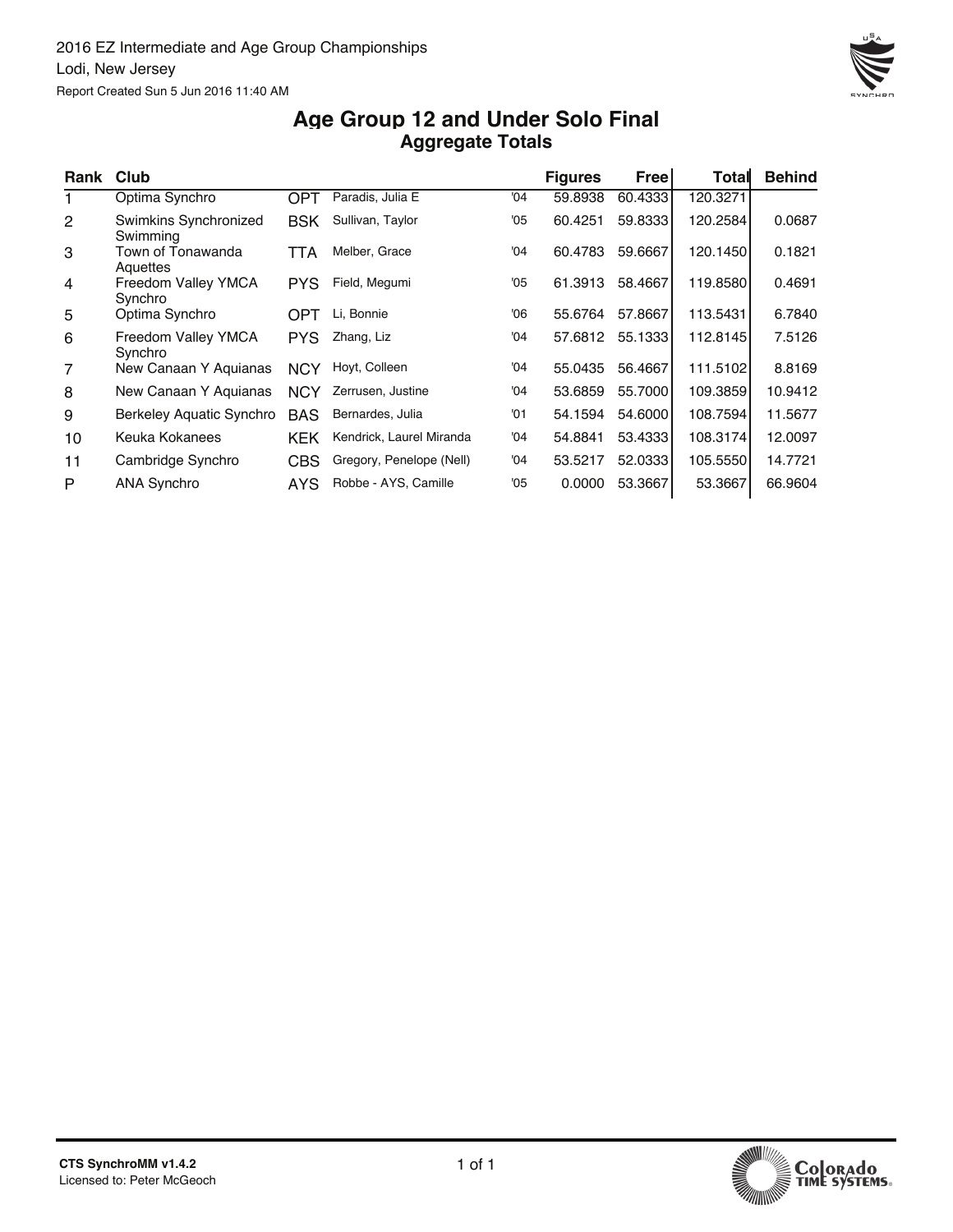

## **AGE GROUP 12 AND UNDER DUET FREE ROUTINE FINAL RESULTS**

|      |                    | Referee<br>Vice Referee |      | Fandel, Michal<br>Stambaugh, Debbie | HAY<br><b>YSE</b> |                 |                  |            |
|------|--------------------|-------------------------|------|-------------------------------------|-------------------|-----------------|------------------|------------|
|      | Execution          |                         |      | <b>IArtistic</b>                    |                   | Difficulty      |                  |            |
| l# 1 | Muzyk, Jennifer    | <b>NCY</b>              | #    | Wachob, Vivian                      | KEK               | l# 1            | Weist, Robin     | <b>YSE</b> |
| I# 2 | Hatt, Jennifer     | <b>PYS</b>              | l# 2 | Bardin, Althea                      | <b>NCY</b>        | #2              | Montgomery, Anna | <b>HHC</b> |
| l#3  | Sullivan, Kristina | U                       | l#3  | Alvarez, Karen                      | TTA               | l#3             | Preiss, MegAnn   | <b>EES</b> |
| l# 4 | Foster, Lauren     | TTA                     | l#4  | Foster, Marta                       | <b>BGW</b>        | #4<br>Maeng, S. |                  | <b>MST</b> |

|                | Rank Club  |                                               | <b>Athlete</b>                                               |                   | <b>Execution</b> | Artistic Impr. | <b>Difficulty</b> | Pen | Total   | <b>Behind</b> |
|----------------|------------|-----------------------------------------------|--------------------------------------------------------------|-------------------|------------------|----------------|-------------------|-----|---------|---------------|
|                | <b>TTA</b> | Town of<br>Tonawanda<br>Aquettes (#3)         | <b>LESINSKI, Natalie</b><br>MELBER, Grace                    | $^{0}$<br>'04     | 18.1000          | 24.2667        | 17.7000           |     | 60.0667 |               |
| 2              | OPT        | Optima Synchro<br>(#6)                        | LI, Bonnie<br>PARADIS, Julia E                               | '06<br>'04        | 18.0000          | 23.4667        | 17.5000           |     | 58.9667 | 1.1000        |
| 3              | <b>BSK</b> | Swimkins<br>Synchronized<br>Swimming (#5)     | BRZYKEY, Bethany<br>SULLIVAN, Taylor                         | '06<br>'05        | 17.4000          | 22.9333        | 17.0000           |     | 57.3333 | 2.7333        |
| 4              | <b>NCY</b> | New Canaan Y<br>Aquianas (#1)                 | HOYT, Colleen<br>LUTHER, Rhyan                               | '04<br>'04        | 16.8000          | 22,8000        | 16.9000           |     | 56.5000 | 3.5667        |
| 5              | <b>NCY</b> | New Canaan Y<br>Aquianas (#11)                | GROSZ, Elizabeth<br>SHEN, Isabelle<br>(R) ZERRUSEN, Justine  | '05<br>'05<br>'04 | 16.7000          | 22.2667        | 16.5000           |     | 55.4667 | 4.6000        |
| 6              | <b>TTA</b> | Town of<br>Tonawanda<br>Aquettes (#12)        | CANNA, Olivia<br>PETERSON, Adah                              | '05<br>'04        | 16.4000          | 22.6667        | 15.9000           |     | 54.9667 | 5.1000        |
| $\overline{7}$ | <b>NCY</b> | New Canaan Y<br>Aquianas (#9)                 | LANXON, Sydney<br>REITER, Grace<br>(R) POWERS, Fiona         | '05<br>'05<br>'04 | 16.4000          | 21.8667        | 15.7000           |     | 53.9667 | 6.1000        |
| 8              | <b>PYS</b> | Freedom Valley<br><b>YMCA Synchro</b><br>(#7) | TANG, Ashley<br>ZHANG, Liz                                   | '04<br>'04        | 16.2000          | 20,8000        | 16.5000           |     | 53.5000 | 6.5667        |
| 9              | <b>CBS</b> | Cambridge<br>Synchro (#10)                    | LAKHANI, Sitarah<br>VAILLANCOURT, Alexa                      | '04<br>'05        | 16.2000          | 21.7333        | 15.5000           |     | 53.4333 | 6.6333        |
| 10             | <b>AYS</b> | ANA Synchro (#8)                              | KACHULIS-MORIARTY,<br>KOENIG, Madeline<br>(R) CORDIO. Rachel | '04<br>'04<br>'05 | 15.8000          | 22.0000        | 15.6000           |     | 53.4000 | 6.6667        |
| 11             | <b>YSE</b> | <b>York Synchroettes</b><br>(#4)              | ALHADEFF, Alexa<br>SCHNEIDER, Zoe                            | '04<br>'05        | 15.7000          | 21.8667        | 15.7000           |     | 53.2667 | 6.8000        |
| 12             | <b>YSE</b> | <b>York Synchroettes</b><br>(#2)              | DOLL, Brianna<br>KLIMCHOCK, Emma                             | '05<br>'04        | 15.3000          | 20.9333        | 15.7000           |     | 51.9333 | 8.1333        |

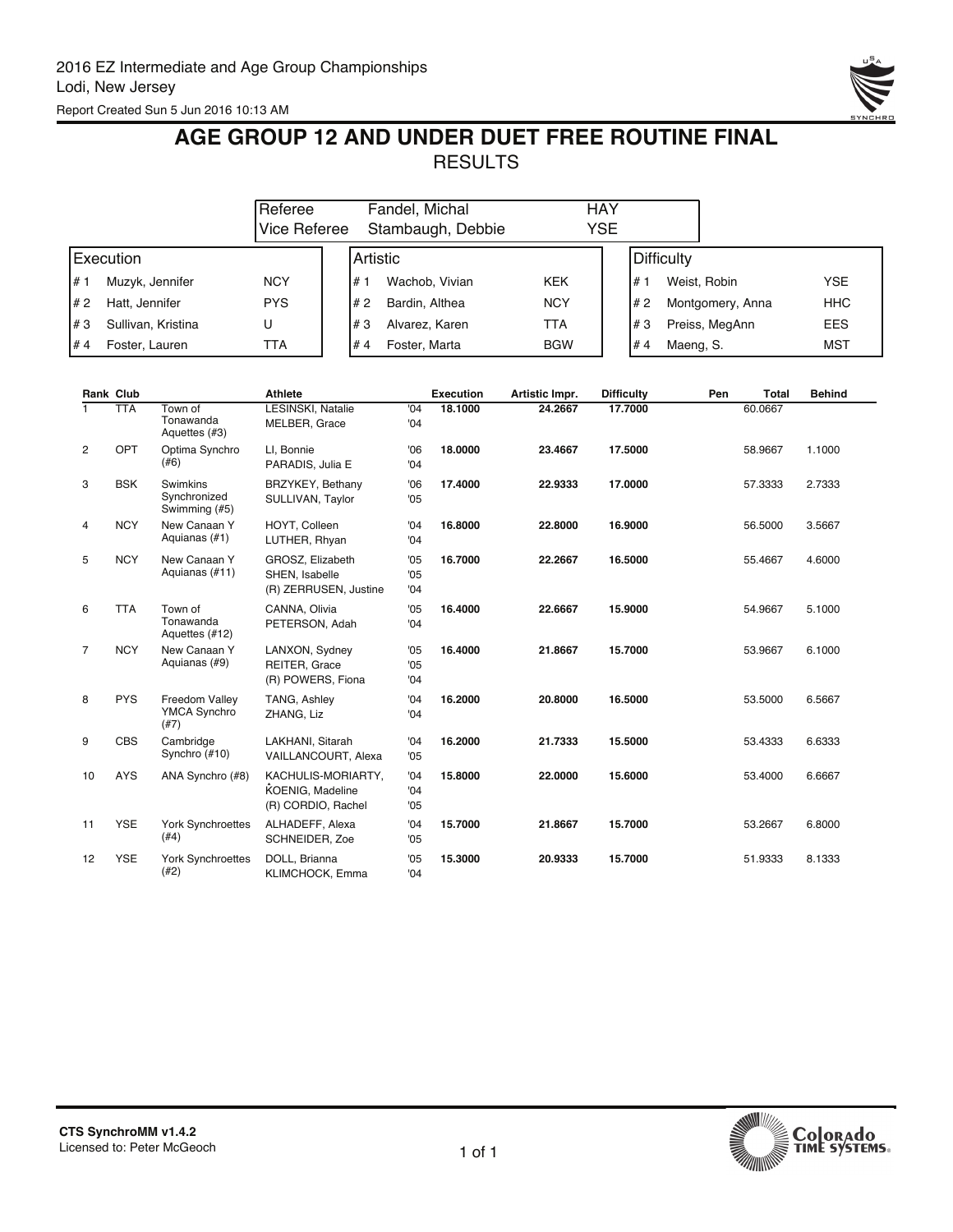

## **AGE GROUP 12 AND UNDER DUET FREE ROUTINE FINAL**

|      |            |                                        | Referee                  |          | Fandel, Michal |                   |       |                                       |                | <b>HAY</b>     |                   |                  |            |               |
|------|------------|----------------------------------------|--------------------------|----------|----------------|-------------------|-------|---------------------------------------|----------------|----------------|-------------------|------------------|------------|---------------|
|      |            |                                        | Vice Referee             |          |                | Stambaugh, Debbie |       |                                       |                | <b>YSE</b>     |                   |                  |            |               |
|      | Execution  |                                        |                          | Artistic |                |                   |       |                                       |                |                | <b>Difficulty</b> |                  |            |               |
| # 1  |            | Muzyk, Jennifer                        | <b>NCY</b>               | # 1      |                | Wachob, Vivian    |       |                                       | KEK            |                | # 1               | Weist, Robin     | <b>YSE</b> |               |
| #2   |            | Hatt, Jennifer                         | <b>PYS</b>               | #2       | Bardin, Althea |                   |       |                                       | <b>NCY</b>     |                | #2                | Montgomery, Anna | HHC        |               |
| #3   |            | Sullivan, Kristina                     | U                        | #3       | Alvarez, Karen |                   |       |                                       | <b>TTA</b>     |                | #3                | Preiss, MegAnn   | <b>EES</b> |               |
| #4   |            | Foster, Lauren                         | <b>TTA</b>               | #4       | Foster, Marta  |                   |       |                                       | <b>BGW</b>     |                | #4<br>Maeng, S.   |                  | <b>MST</b> |               |
|      |            |                                        |                          |          |                |                   |       |                                       |                |                |                   |                  |            |               |
|      |            |                                        |                          |          |                |                   |       |                                       |                | <b>JUDGES</b>  |                   |                  |            |               |
| Rank |            | <b>NOC</b>                             | <b>Athlete</b>           |          |                |                   | 1     | 2                                     | 3              | 4              |                   | Pen              | Total      | <b>Behind</b> |
| 1    | <b>TTA</b> | Town of Tonawanda                      | <b>LESINSKI, Natalie</b> |          | '04            | Exec              | 6.0   | 5.9                                   | 6.0            | 6.3            |                   | 18.100           | 60.0667    |               |
|      |            | Aquettes (#3)                          | MELBER, Grace            |          | '04            | Al                | 6.5   | 6.1                                   | 6.0            | <del>5.8</del> |                   | 24.267           |            |               |
|      |            |                                        |                          |          |                | <b>Diff</b>       | 6.0   | 5.8                                   | 6.2 5.5        |                |                   | 17.700           |            |               |
| 2    | OPT        | Optima Synchro (#6)                    | LI, Bonnie               |          | 06             | Exec              |       | 6.1 6.0                               | <del>5.8</del> | 6.0            |                   | 18.000           | 58.9667    | 1.1000        |
|      |            |                                        | PARADIS, Julia E         |          | '04            | Al                | 5.7   | 5.9                                   | 5.8            | 6.1            |                   | 23.467           |            |               |
|      |            |                                        |                          |          |                | <b>Diff</b>       | 5.9   | 5.9                                   | 5.8            | 5.7            |                   | 17.500           |            |               |
| 3    | <b>BSK</b> | Swimkins                               | BRZYKEY, Bethany         |          | '06            | Exec              | $5-7$ | <del>5.8</del>                        | 5.8            | 5.8            |                   | 17.400           | 57.3333    | 2.7333        |
|      |            | Synchronized<br>Swimming (#5)          | SULLIVAN, Taylor         |          | '05            | Al                | 5.9   | 6.2 5.6                               |                | - 5.2          |                   | 22.933           |            |               |
|      |            |                                        |                          |          |                | <b>Diff</b>       | 5.5   | 6.0                                   | 5.9            | 5.0            |                   | 17.000           |            |               |
| 4    | <b>NCY</b> | New Canaan Y                           | HOYT, Colleen            |          | '04            | Exec              |       | 5.8 5.7                               | 5.4 5.5        |                |                   | 16.800           | 56.5000    | 3.5667        |
|      |            | Aquianas (#1)                          | LUTHER, Rhyan            |          | '04            | Al                | 60    | 5.8                                   | 5.6            | <del>5.3</del> |                   | 22.800           |            |               |
|      |            |                                        |                          |          |                | <b>Diff</b>       | 5.5   | 6.2 5.8                               |                | 5.0            |                   | 16.900           |            |               |
| 5    | <b>NCY</b> | New Canaan Y                           | GROSZ, Elizabeth         |          | '05            | Exec              | 5.6   | <del>5.5</del>                        | 5.5            | - 5.7          |                   | 16.700           | 55.4667    | 4.6000        |
|      |            | Aquianas (#11)                         | SHEN, Isabelle           |          | '05<br>'04     | Al                | $5-5$ | <del>5.7</del> 5.5                    |                | 5.6            |                   | 22.267           |            |               |
|      |            |                                        | (R) ZERRUSEN, Justine    |          |                | <b>Diff</b>       | 5.5   | 5.8 5.5 5.3                           |                |                |                   | 16.500           |            |               |
| 6    | TTA        | Town of Tonawanda                      | CANNA, Olivia            |          | '05            | Exec              | 5.4   | 5.3 5.5 5.7                           |                |                |                   | 16.400           | 54.9667    | 5.1000        |
|      |            | Aquettes (#12)                         | PETERSON, Adah           |          | 04             | AI                |       | <del>5.7</del> 5.7 <del>5.4</del> 5.7 |                |                |                   | 22.667           |            |               |
|      |            |                                        |                          |          |                | <b>Diff</b>       |       | $5.2$ 5.5 5.4                         |                | 5.2            |                   | 15.900           |            |               |
| 7    | <b>NCY</b> | New Canaan Y                           | LANXON, Sydney           |          | '05            | Exec              |       | 5.6 5.3 5.3                           |                | - 5.6          |                   | 16.400           | 53.9667    | 6.1000        |
|      |            | Aquianas (#9)                          | REITER, Grace            |          | '05            | Al                | 56    | 5.5                                   | 5.5            | 5.0            |                   | 21.867           |            |               |
|      |            |                                        | (R) POWERS, Fiona        |          | '04            | <b>Diff</b>       |       | $5.2$ $5.9$ $5.2$ $4.9$               |                |                |                   | 15.700           |            |               |
| 8    | <b>PYS</b> | Freedom Valley YMCA TANG, Ashley       |                          |          | '04            | Exec              |       | 5.3 5.6                               | 5.3 5.5        |                |                   | 16.200           | 53.5000    | 6.5667        |
|      |            | Synchro (#7)                           | ZHANG, Liz               |          | '04            | Al                | 5.6   | 5.1                                   | 5.3            | 4.9            |                   | 20.800           |            |               |
|      |            |                                        |                          |          |                | <b>Diff</b>       |       | 5.5 5.8 5.3 5.5                       |                |                |                   | 16.500           |            |               |
| 9    | CBS        | Cambridge Synchro                      | LAKHANI, Sitarah         |          | 04             | Exec              |       | 5.3 5.4 5.4 5.4                       |                |                |                   | 16.200           | 53.4333    | 6.6333        |
|      |            | $(\#10)$                               | VAILLANCOURT, Alexa      |          | '05            | Al                | 5.6   | $5.6$ 5.3 <del>5.1</del>              |                |                |                   | 21.733           |            |               |
|      |            |                                        |                          |          |                | Diff              |       | $5.3$ 5.1 5.3 4.8                     |                |                |                   | 15.500           |            |               |
| 10   | AYS        | ANA Synchro (#8)                       | KACHULIS-MORIARTY,       |          | '04            | Exec              |       | $5.2$ $5.4$ $5.4$ 5.3                 |                |                |                   | 15.800           | 53.4000    | 6.6667        |
|      |            |                                        | KOENIG, Madeline         |          | '04            |                   |       | 5.8 5.6 5.4 5.1                       |                |                |                   | 22.000           |            |               |
|      |            |                                        | (R) CORDIO, Rachel       |          | '05            | Al                |       |                                       |                |                |                   |                  |            |               |
| 11   | <b>YSE</b> | York Synchroettes (#4) ALHADEFF, Alexa |                          |          | '04            | Diff              |       | 5.3 $5.4$ 5.1 $5.0$                   |                |                |                   | 15.600           | 53.2667    | 6.8000        |
|      |            |                                        | SCHNEIDER, Zoe           |          | '05            | Exec              |       | $5.0$ 5.2 5.3 $5.4$                   |                |                |                   | 15.700           |            |               |
|      |            |                                        |                          |          |                | Al                |       | $5.5$ 5.5 5.5 $5.0$                   |                |                |                   | 21.867           |            |               |
| 12   | <b>YSE</b> | York Synchroettes (#2) DOLL, Brianna   |                          |          | '05            | Diff              |       | $5.6$ $5.2$ 5.2 5.2                   |                |                |                   | 15.700           | 51.9333    | 8.1333        |
|      |            |                                        | KLIMCHOCK, Emma          |          | '04            | Exec              |       | $5.2$ 5.2 4.9 5.0                     |                |                |                   | 15.300           |            |               |
|      |            |                                        |                          |          |                | AI                |       | $5.6$ 5.4 5.1 4.8                     |                |                |                   | 20.933           |            |               |
|      |            |                                        |                          |          |                | Diff              |       | 5.3 4.9 5.4 5.2                       |                |                |                   | 15.700           |            |               |

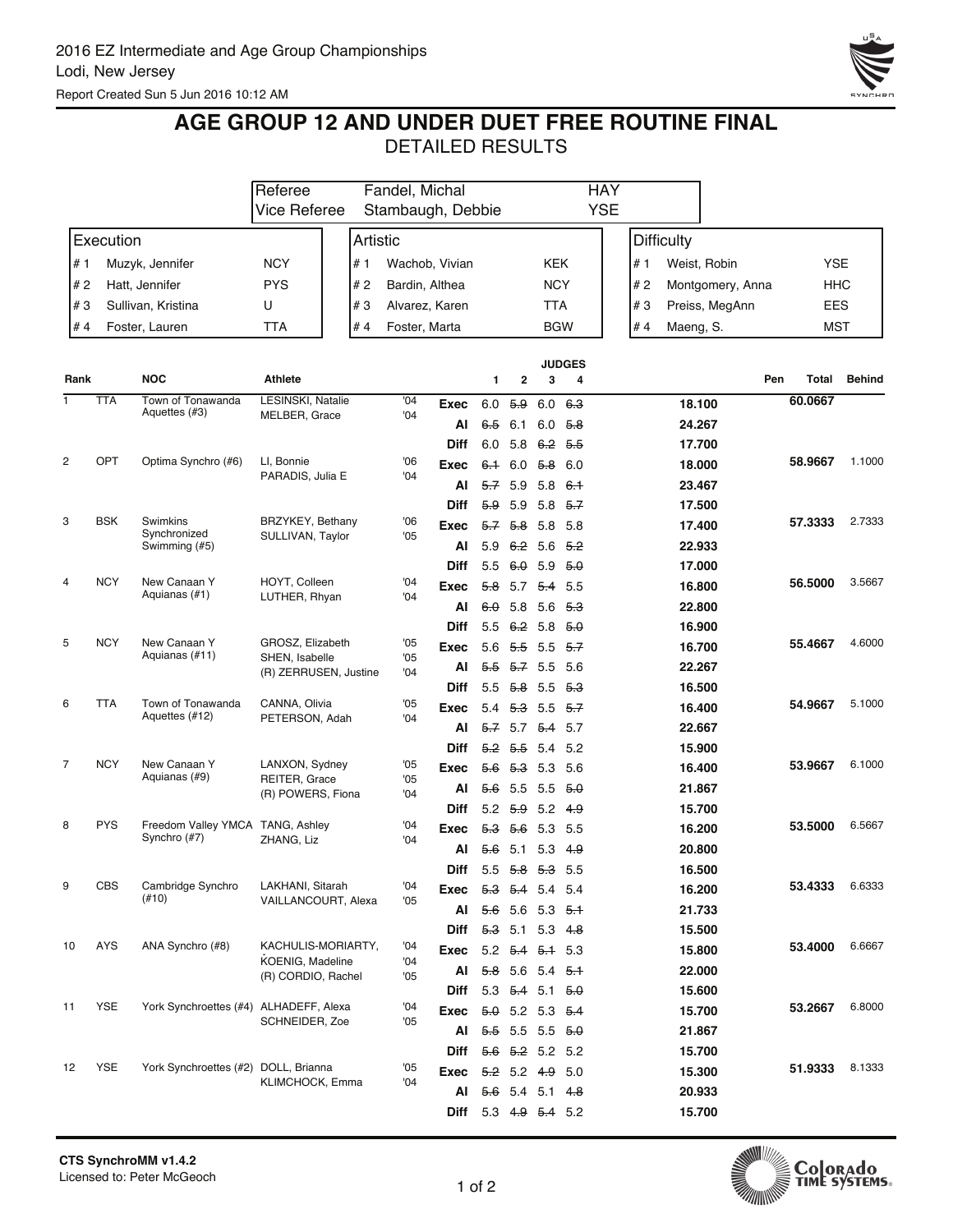

# **AGE GROUP 12 AND UNDER DUET FREE ROUTINE FINAL**

| Legend: |                       |    | * Judge was absent and average of remaining judges was used |      |            |
|---------|-----------------------|----|-------------------------------------------------------------|------|------------|
|         | <b>Exec</b> Execution | ΑI | Artistic Impression                                         | Diff | Difficulty |

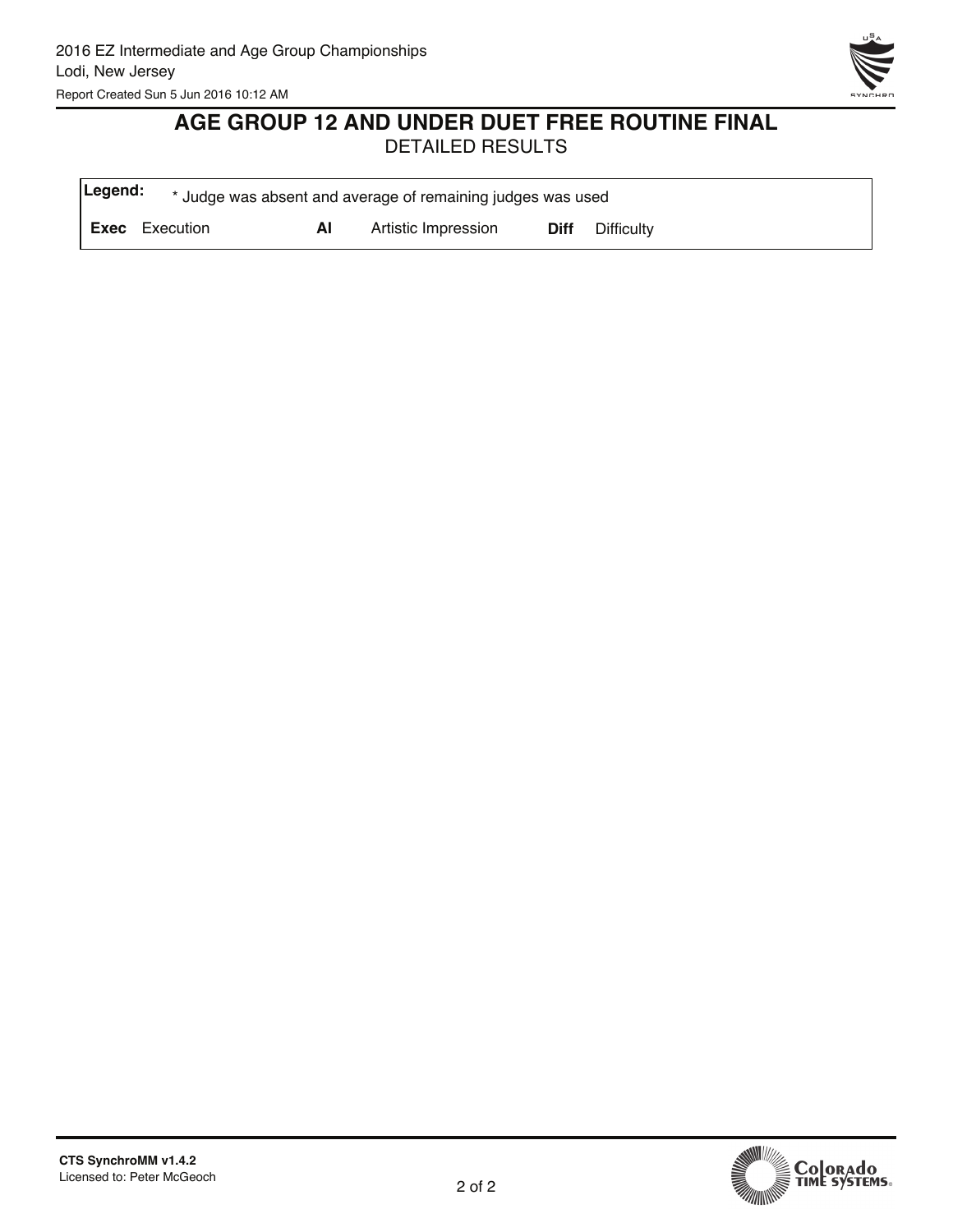

#### **Aggregate Totals Age Group 12 and Under Duet Final**

| Rank | <b>Club</b>                           |            |                                                                   |                   | <b>Figures</b> | Freel   | <b>Total</b> | <b>Behind</b> |
|------|---------------------------------------|------------|-------------------------------------------------------------------|-------------------|----------------|---------|--------------|---------------|
| 1.   | Town of Tonawanda<br>Aquettes         | <b>TTA</b> | Lesinski, Natalie<br>Melber, Grace                                | '04<br>'04        | 59.7295        | 60.0667 | 119.7962     |               |
| 2    | Optima Synchro                        | <b>OPT</b> | Li, Bonnie<br>Paradis, Julia E                                    | '06<br>'04        | 57.7851        | 58.9667 | 116.7518     | 3.0444        |
| 3    | Swimkins Synchronized<br>Swimming     | <b>BSK</b> | Brzykey, Bethany<br>Sullivan, Taylor                              | '06<br>'05        | 57.2416        | 57.3333 | 114.5749     | 5.2213        |
| 4    | New Canaan Y Aquianas                 | <b>NCY</b> | Hoyt, Colleen<br>Luther, Rhyan                                    | '04<br>'04        | 55.9300        | 56.5000 | 112.4300     | 7.3662        |
| 5    | New Canaan Y Aquianas                 | <b>NCY</b> | Grosz, Elizabeth<br>Shen, Isabelle<br>(R) Zerrusen, Justine       | '05<br>'05<br>'04 | 55.8721        | 55.4667 | 111.3388     | 8.4574        |
| 6    | Town of Tonawanda<br>Aquettes         | <b>TTA</b> | Canna, Olivia<br>Peterson, Adah                                   | '05<br>'04        | 54.9783        | 54.9667 | 109.9450     | 9.8512        |
| 7    | <b>Freedom Valley YMCA</b><br>Synchro | <b>PYS</b> | Tang, Ashley<br>Zhang, Liz                                        | '04<br>'04        | 56.3938        | 53.5000 | 109.8938     | 9.9024        |
| 8    | Cambridge Synchro                     | <b>CBS</b> | Lakhani, Sitarah<br>Vaillancourt, Alexa                           | '04<br>'05        | 53.7682        | 53.4333 | 107.2015     | 12.5947       |
| 9    | New Canaan Y Aquianas                 | <b>NCY</b> | Lanxon, Sydney<br>Reiter, Grace<br>(R) Powers, Fiona              | '05<br>'05<br>'04 | 52.3382        | 53.9667 | 106.3049     | 13.4913       |
| 10   | <b>York Synchroettes</b>              | <b>YSE</b> | Alhadeff, Alexa<br>Schneider, Zoe                                 | '04<br>'05        | 52.8648        | 53.2667 | 106.1315     | 13.6647       |
| 11   | <b>ANA Synchro</b>                    | <b>AYS</b> | Kachulis-Moriarty, Anye<br>Koenig, Madeline<br>(R) Cordio, Rachel | '04<br>'04<br>'05 | 50.8116        | 53.4000 | 104.2116     | 15.5846       |
| 12   | <b>York Synchroettes</b>              | <b>YSE</b> | Doll, Brianna<br>Klimchock, Emma                                  | '05<br>'04        | 49.8768        | 51.9333 | 101.8101     | 17.9861       |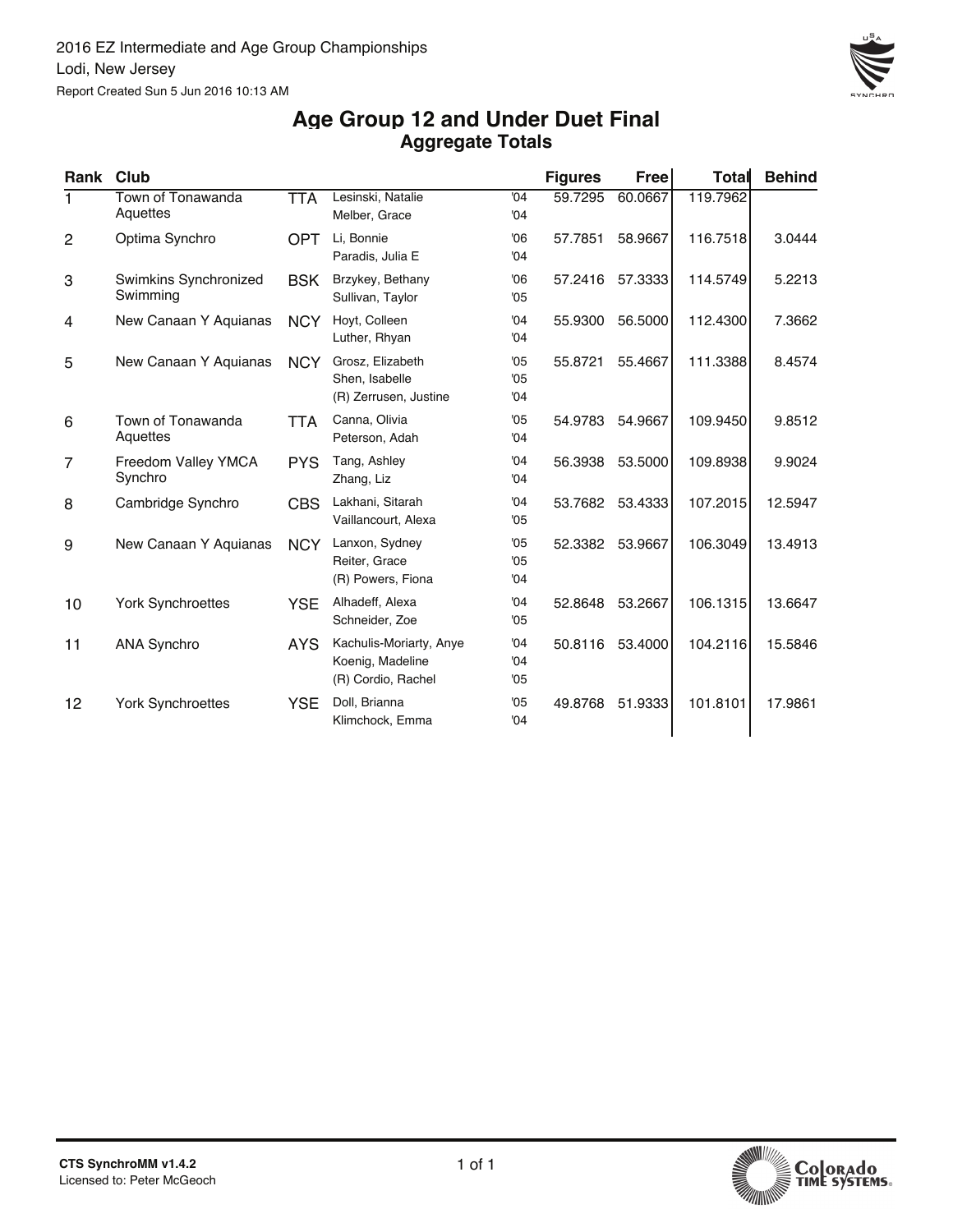

## **AGE GROUP 12 AND UNDER TEAM FREE ROUTINE FINAL RESULTS**

|                |                         |                                           | Referee<br><b>Vice Referee</b>                                                                                                                                                 | Jolibois, V.<br>Maeng, S.                             |                                                             |                             |                           | <b>NCY</b><br><b>MST</b>     |                   |              |     |                  |               |
|----------------|-------------------------|-------------------------------------------|--------------------------------------------------------------------------------------------------------------------------------------------------------------------------------|-------------------------------------------------------|-------------------------------------------------------------|-----------------------------|---------------------------|------------------------------|-------------------|--------------|-----|------------------|---------------|
|                |                         |                                           |                                                                                                                                                                                |                                                       |                                                             |                             |                           |                              |                   |              |     |                  |               |
|                | Execution               |                                           |                                                                                                                                                                                | Artistic                                              |                                                             |                             |                           |                              | <b>Difficulty</b> |              |     |                  |               |
| # 1            | Foster, Marta           |                                           | <b>BGW</b>                                                                                                                                                                     | # 1                                                   |                                                             | Sullivan, Kristina          | U                         | # 1                          | Hatt, Jennifer    |              |     |                  | <b>PYS</b>    |
| #2             |                         | Montgomery, Anna                          | <b>HHC</b>                                                                                                                                                                     | #2                                                    | Kim, M.                                                     |                             | <b>MST</b>                | #2                           | Alvarez, Karen    |              |     |                  | <b>TTA</b>    |
| #3             | Weist, Robin            |                                           | <b>YSE</b>                                                                                                                                                                     | #3                                                    |                                                             | Foster, Lauren              | <b>TTA</b>                | #3                           | Muzyk, Jennifer   |              |     |                  | <b>NCY</b>    |
| #4             | Wachob, Vivian          |                                           | KEK                                                                                                                                                                            | #4                                                    |                                                             | Bardin, Althea              | <b>NCY</b>                | #4                           | Fandel, Michal    |              |     |                  | <b>HAY</b>    |
|                |                         |                                           |                                                                                                                                                                                |                                                       |                                                             |                             |                           |                              |                   | Mem          |     |                  |               |
| $\overline{1}$ | Rank Club<br><b>NCY</b> | New Canaan Y                              | <b>Athlete</b><br>GROSZ, Elizabeth                                                                                                                                             |                                                       | '05                                                         | <b>Execution</b><br>17.2000 | Artistic Impr.<br>24.0000 | <b>Difficulty</b><br>17.5000 |                   | Pen.<br>0.00 | Pen | Total<br>58,7000 | <b>Behind</b> |
|                |                         | Aquianas (#6)                             | HOYT, Colleen<br>LANXON, Sydney<br>LUTHER, Rhyan<br>REITER, Grace<br>SHEN, Isabelle<br>POWERS, Fiona<br>ZERRUSEN, Justine                                                      |                                                       | '04<br>'05<br>'04<br>'05<br>'05<br>'04<br>'04               |                             |                           |                              |                   |              |     |                  |               |
| 1              | <b>TTA</b>              | Town of<br>Tonawanda<br>Aquettes (#5)     | <b>BUZDICH, Alice</b><br>CANNA, Olivia<br><b>GENTILE, Maya</b><br>LESINSKI, Natalie<br><b>MCCLAREN, Avery</b><br>MELBER, Grace<br>MUNRO, Megan<br>PETERSON, Adah               |                                                       | '04<br>'05<br>'04<br>'04<br>'05<br>'04<br>'04<br>'04        | 17.7000                     | 24.0000                   | 17.0000                      |                   | 0.00         |     | 58.7000          |               |
| 3              | <b>BSK</b>              | Swimkins<br>Synchronized<br>Swimming (#3) | BRZYKEY, Bethany<br>SULLIVAN, Taylor<br>WILLIAMS, Kate<br>YOUNG, Maille<br>BIESINGER, Olivia<br>MERCADO, Amalia<br>ROGER, Angelie                                              |                                                       | '06<br>'05<br>'05<br>'04<br>'04<br>'05<br>'05               | 17.1000                     | 23.2000                   | 16.7000                      |                   | $-0.25$      |     | 56.7500          | 1.9500        |
| 4              | AYS                     | ANA Synchro (#1)                          | CORDIO, Rachel<br>DURAN-CLARK, Mara<br>KACHULIS-MORIARTY,<br>KOENIG, Madeline<br>SAMPEDRO, Sofia<br>STACK, Aisling<br>LEE, Pia<br>ROBBE - AYS, Camille<br>(R) BOULLIE, Mariana |                                                       | '05<br>'05<br>'04<br>'04<br>'04<br>'04<br>'05<br>'05<br>'04 | 15.4000                     | 21.6000                   | 16.5000                      |                   | 0.00         |     | 53.5000          | 5.2000        |
| 5              | CBS                     | Cambridge<br>Synchro (#4)                 | LAKHANI, Sitarah<br>MILLER, Zoe<br>VAILLANCOURT, Alexa                                                                                                                         | GREGORY, Penelope (Nell) '04<br>OLSEN-VELASCO, Raquel | 04<br>'04<br>'04<br>'05                                     | 16.3000                     | 21.4667                   | 16.0000                      |                   | $-0.75$      |     | 53.0167          | 5.6833        |
| 6              | YSE                     | <b>York Synchroettes</b><br>(42)          | ALHADEFF, Alexa<br>DOLL, Brianna<br>KLIMCHOCK, Emma<br>NEWCOMER, Macy<br>SCHNEIDER, Zoe                                                                                        |                                                       | '04<br>'05<br>04<br>'04<br>'05                              | 16.1000                     | 21.6000                   | 15.7000                      |                   | $-0.75$      |     | 52.6500          | 6.0500        |



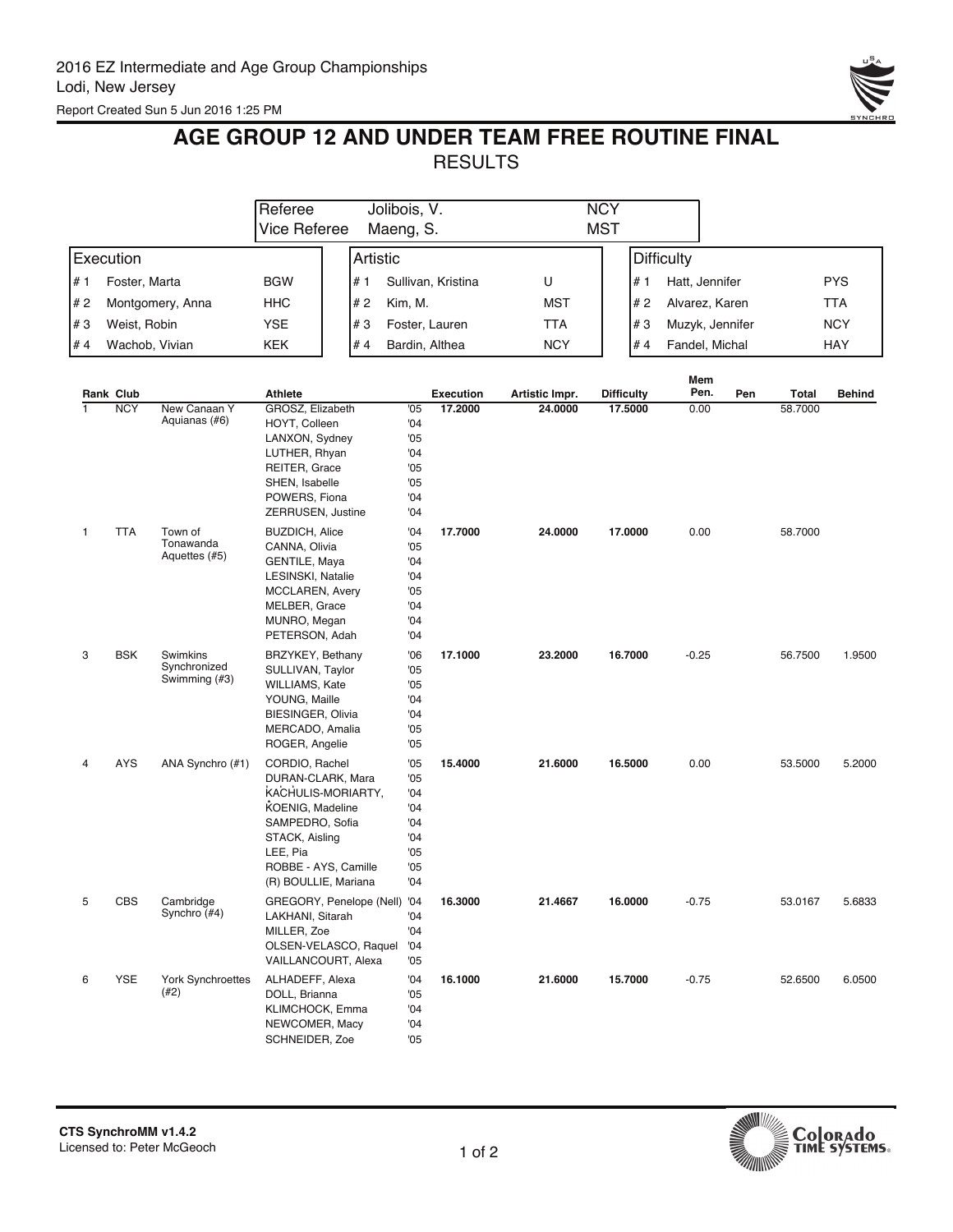

#### **AGE GROUP 12 AND UNDER TEAM FREE ROUTINE FINAL** RESULTS

| Rank Club  |                  | <b>Athlete</b>    |     | <b>Execution</b> | Artistic Impr. | <b>Difficulty</b> | Mem<br>Pen. | Pen | <b>Total</b> | <b>Behind</b> |
|------------|------------------|-------------------|-----|------------------|----------------|-------------------|-------------|-----|--------------|---------------|
|            |                  |                   |     |                  |                |                   |             |     |              |               |
| <b>CDY</b> | Sculpins Synchro | ATKINSON, Meghan  | '05 | 15.0000          | 20,0000        | 15.4000           | $-0.50$     |     | 49.9000      | 8.8000        |
|            | (#7)             | BRADY, Bethany    | '05 |                  |                |                   |             |     |              |               |
|            |                  | KANTIMANTHU, Maya | 06  |                  |                |                   |             |     |              |               |
|            |                  | SINNOTT, Mary     | '05 |                  |                |                   |             |     |              |               |
|            |                  | VAN PATTEN, Kylie | '05 |                  |                |                   |             |     |              |               |
|            |                  | ALONSO, Emily     | 06  |                  |                |                   |             |     |              |               |



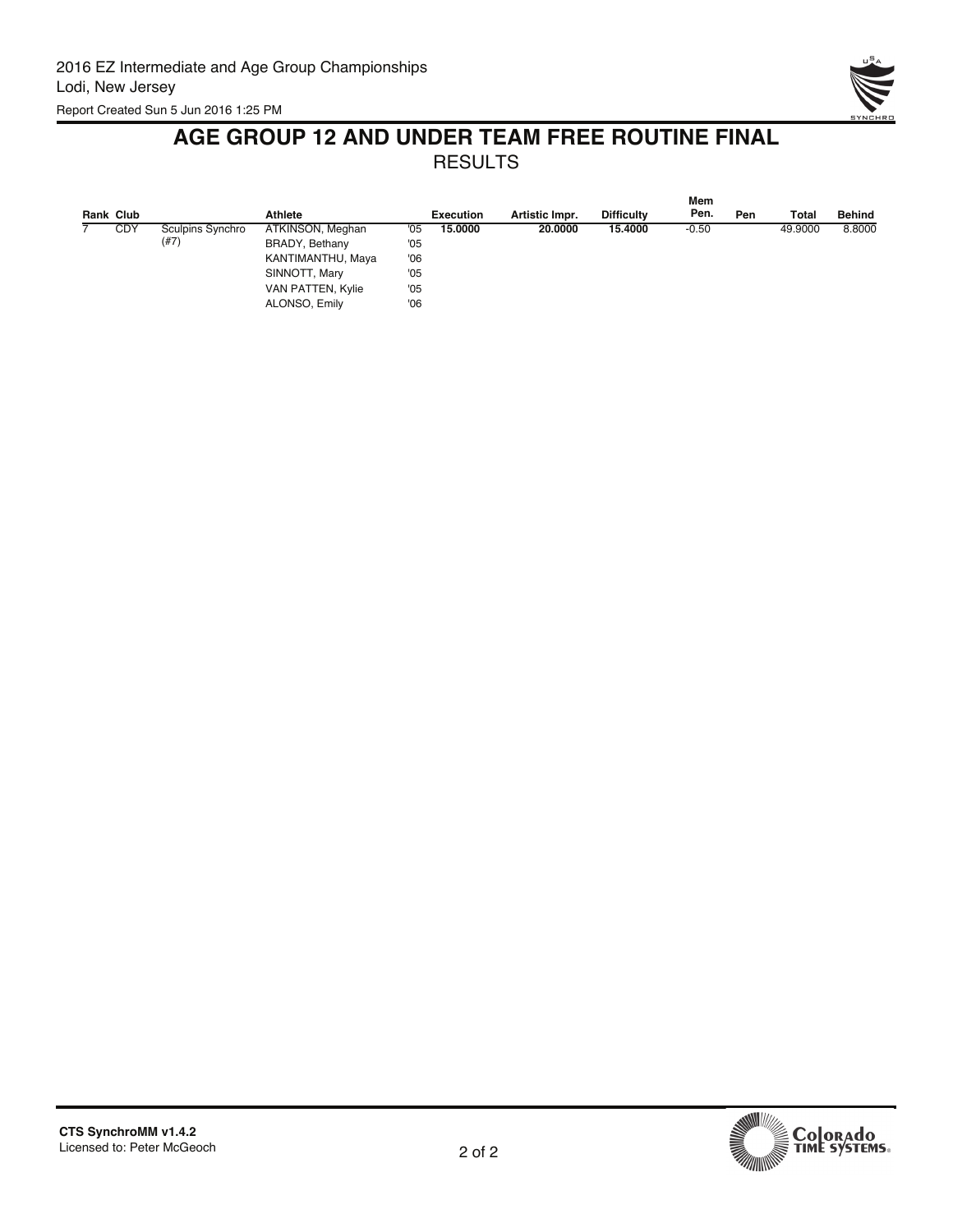

## **AGE GROUP 12 AND UNDER TEAM FREE ROUTINE FINAL**

|      |            |                                        | Referee                                     | Jolibois, V. |            |                                 |                            |                     |            | <b>NCY</b>         |     |                   |         |          |            |               |
|------|------------|----------------------------------------|---------------------------------------------|--------------|------------|---------------------------------|----------------------------|---------------------|------------|--------------------|-----|-------------------|---------|----------|------------|---------------|
|      |            |                                        | Vice Referee                                | Maeng, S.    |            |                                 |                            |                     |            | <b>MST</b>         |     |                   |         |          |            |               |
|      | Execution  |                                        |                                             | Artistic     |            |                                 |                            |                     |            |                    |     | <b>Difficulty</b> |         |          |            |               |
| # 1  |            | Foster, Marta                          | BGW                                         | # 1          |            | Sullivan, Kristina              |                            |                     | U          |                    | # 1 | Hatt, Jennifer    |         |          | <b>PYS</b> |               |
| #2   |            | Montgomery, Anna                       | <b>HHC</b>                                  | # 2          | Kim, M.    |                                 |                            |                     | <b>MST</b> |                    | #2  | Alvarez, Karen    |         |          | <b>TTA</b> |               |
| #3   |            | Weist, Robin                           | <b>YSE</b>                                  | #3           |            | Foster, Lauren                  |                            |                     | TTA        |                    | #3  | Muzyk, Jennifer   |         |          | <b>NCY</b> |               |
| # 4  |            | Wachob, Vivian                         | <b>KEK</b>                                  | #4           |            | Bardin, Althea                  |                            |                     | <b>NCY</b> |                    | #4  | Fandel, Michal    |         |          | <b>HAY</b> |               |
|      |            |                                        |                                             |              |            |                                 |                            |                     |            |                    |     |                   |         |          |            |               |
| Rank |            | <b>NOC</b>                             | Athlete                                     |              |            |                                 | 1                          | $\mathbf{2}$        | 3          | <b>JUDGES</b><br>4 |     |                   | Mem     | Pen. Pen | Total      | <b>Behind</b> |
| 1    | <b>NCY</b> | New Canaan Y                           | GROSZ, Elizabeth                            |              | '05        | Exec                            | $5-5$                      | <del>5.8</del>      | 5.7 5.8    |                    |     | 17.200            | 0.00    |          | 58.7000    |               |
|      |            | Aquianas (#6)                          | HOYT, Colleen<br>LANXON, Sydney             |              | '04<br>'05 | Al                              |                            | 6.1 5.9 $5.7$ 6.3   |            |                    |     | 24.000            |         |          |            |               |
|      |            |                                        | LUTHER, Rhyan                               |              | '04        | Diff                            |                            | $5.9$ 5.9 5.8 $5.7$ |            |                    |     | 17.500            |         |          |            |               |
|      |            |                                        | REITER, Grace                               |              | '05        |                                 |                            |                     |            |                    |     |                   |         |          |            |               |
|      |            |                                        | SHEN, Isabelle<br>POWERS, Fiona             |              | '05<br>'04 |                                 |                            |                     |            |                    |     |                   |         |          |            |               |
|      |            |                                        | ZERRUSEN, Justine                           |              | '04        |                                 |                            |                     |            |                    |     |                   |         |          |            |               |
| 1    | <b>TTA</b> | Town of Tonawanda                      | <b>BUZDICH, Alice</b>                       |              | '04        |                                 |                            |                     |            |                    |     |                   | 0.00    |          | 58.7000    |               |
|      |            | Aquettes (#5)                          | CANNA, Olivia                               |              | '05        | Exec                            |                            | $5.7$ $5.4$ 6.1 6.2 |            |                    |     | 17.700            |         |          |            |               |
|      |            |                                        | GENTILE, Maya                               |              | 04         | AI                              |                            | 6.2 5.8 6.0         |            | 6.0                |     | 24.000            |         |          |            |               |
|      |            |                                        | LESINSKI, Natalie<br><b>MCCLAREN, Avery</b> |              | '04<br>'05 | Diff                            |                            | $5.6$ 6.0 5.6 5.7   |            |                    |     | 17.000            |         |          |            |               |
|      |            |                                        | MELBER, Grace                               |              | '04        |                                 |                            |                     |            |                    |     |                   |         |          |            |               |
|      |            |                                        | MUNRO, Megan                                |              | '04        |                                 |                            |                     |            |                    |     |                   |         |          |            |               |
|      |            |                                        | PETERSON, Adah                              |              | '04        |                                 |                            |                     |            |                    |     |                   |         |          |            |               |
| 3    | <b>BSK</b> | Swimkins                               | BRZYKEY, Bethany                            |              | '06        | Exec                            |                            | 5.6 $5.5$ 5.8 5.8   |            |                    |     | 17.100            | $-0.25$ |          | 56.7500    | 1.9500        |
|      |            | Synchronized<br>Swimming (#3)          | SULLIVAN, Taylor                            |              | '05        | Al                              |                            | $6.0$ 5.6 5.8 5.8   |            |                    |     | 23.200            |         |          |            |               |
|      |            |                                        | WILLIAMS, Kate<br>YOUNG, Maille             |              | '05<br>04  | Diff                            |                            | 5.8 5.4 5.5 5.6     |            |                    |     | 16.700            |         |          |            |               |
|      |            |                                        | <b>BIESINGER, Olivia</b>                    |              | '04        |                                 |                            |                     |            |                    |     |                   |         |          |            |               |
|      |            |                                        | MERCADO, Amalia<br>ROGER, Angelie           |              | '05<br>'05 |                                 |                            |                     |            |                    |     |                   |         |          |            |               |
|      |            |                                        |                                             |              |            |                                 |                            |                     |            |                    |     |                   |         |          |            |               |
| 4    | <b>AYS</b> | ANA Synchro (#1)                       | CORDIO, Rachel                              |              | '05        | Exec                            |                            | $5.4$ 5.0 5.3 4.8   |            |                    |     | 15.400            | 0.00    |          | 53.5000    | 5.2000        |
|      |            |                                        | DURAN-CLARK, Mara<br>KACHULIS-MORIARTY,     |              | '05<br>'04 | Al                              |                            | 5.4 5.4 5.4 5.4     |            |                    |     | 21.600            |         |          |            |               |
|      |            |                                        | KOENIG, Madeline                            |              | 04         | Diff                            |                            | $5.6$ 5.5 5.5 $5.2$ |            |                    |     | 16.500            |         |          |            |               |
|      |            |                                        | SAMPEDRO, Sofia<br>STACK, Aisling           |              | '04<br>'04 |                                 |                            |                     |            |                    |     |                   |         |          |            |               |
|      |            |                                        | LEE, Pia                                    |              | '05        |                                 |                            |                     |            |                    |     |                   |         |          |            |               |
|      |            |                                        | ROBBE - AYS, Camille                        |              | '05        |                                 |                            |                     |            |                    |     |                   |         |          |            |               |
|      |            |                                        | (R) BOULLIE, Mariana                        |              | '04        |                                 |                            |                     |            |                    |     |                   |         |          |            |               |
| 5    | <b>CBS</b> | Cambridge Synchro                      | GREGORY, Penelope (Nell) '04                |              |            | <b>Exec</b> 5.4 $5\div 5.5$ 5.7 |                            |                     |            |                    |     | 16.300            | $-0.75$ |          | 53.0167    | 5.6833        |
|      |            | $(\#4)$                                | LAKHANI, Sitarah                            |              | '04        | AI                              | 5.4 5.3 <del>5.2 5.6</del> |                     |            |                    |     | 21.467            |         |          |            |               |
|      |            |                                        | MILLER, Zoe<br>OLSEN-VELASCO, Raquel        |              | 04<br>'04  | Diff 5.5 5.1 5.2 5.5            |                            |                     |            |                    |     | 16.000            |         |          |            |               |
|      |            |                                        | VAILLANCOURT, Alexa                         |              | '05        |                                 |                            |                     |            |                    |     |                   |         |          |            |               |
| 6    | <b>YSE</b> | York Synchroettes (#2) ALHADEFF, Alexa |                                             |              | '04        |                                 |                            |                     |            |                    |     | 16.100            | $-0.75$ |          | 52.6500    | 6.0500        |
|      |            |                                        | DOLL, Brianna                               |              | '05        | Exec $5.3$ $5.4$ 5.4 5.3        |                            |                     |            |                    |     |                   |         |          |            |               |
|      |            |                                        | KLIMCHOCK, Emma                             |              | '04        |                                 | AI 5.3 5.5 5.3 5.6         |                     |            |                    |     | 21.600            |         |          |            |               |
|      |            |                                        | NEWCOMER, Macy<br>SCHNEIDER, Zoe            |              | '04<br>'05 | Diff 5.4 5.2 5.3 5.0            |                            |                     |            |                    |     | 15.700            |         |          |            |               |

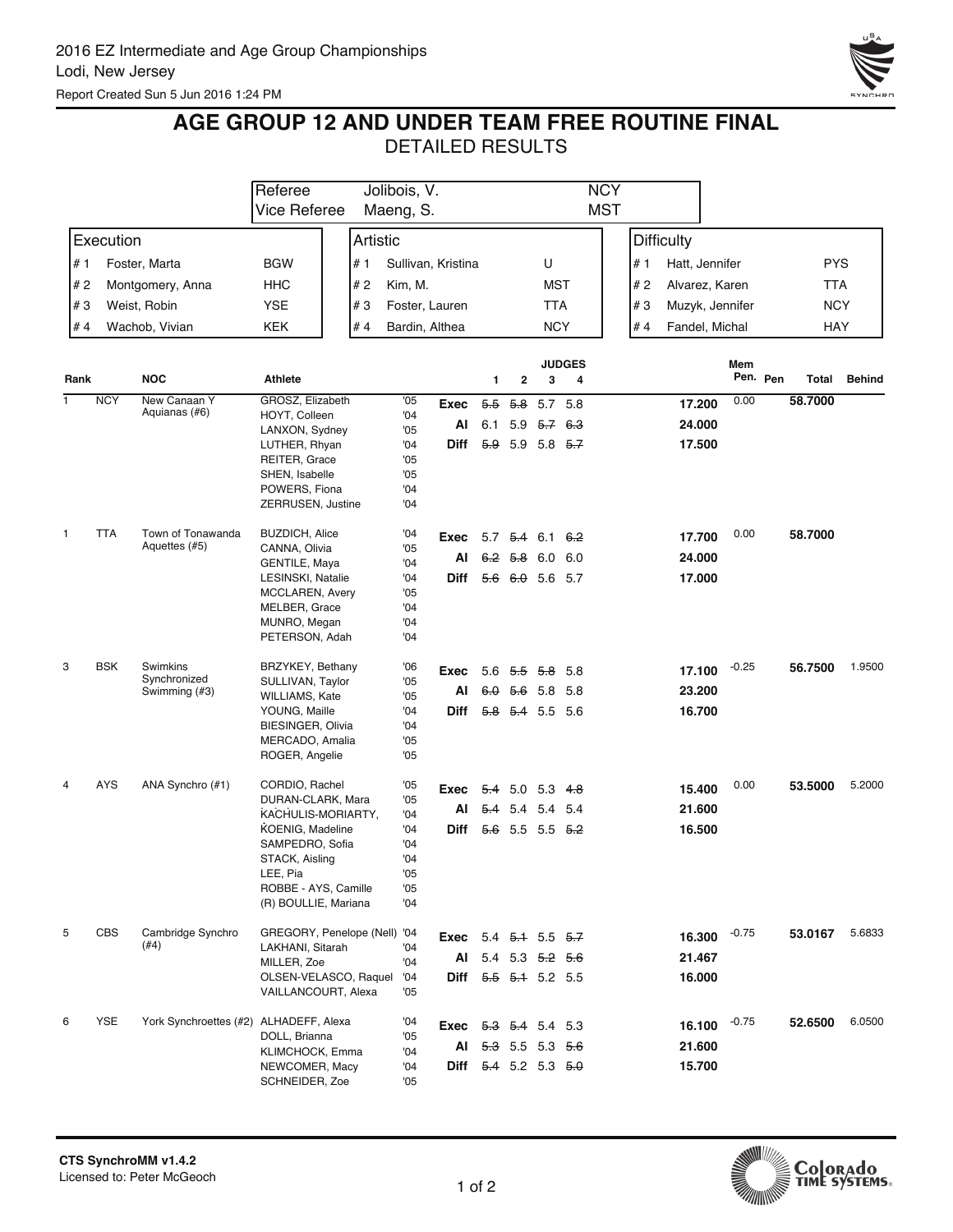

# **AGE GROUP 12 AND UNDER TEAM FREE ROUTINE FINAL**

|      |            |                       |                                                             |                     |                        |                                 |   |                            | <b>JUDGES</b> |                   | Mem     |          |         |               |
|------|------------|-----------------------|-------------------------------------------------------------|---------------------|------------------------|---------------------------------|---|----------------------------|---------------|-------------------|---------|----------|---------|---------------|
| Rank |            | <b>NOC</b>            | <b>Athlete</b>                                              |                     |                        |                                 | 2 | 3                          | - 4           |                   |         | Pen. Pen | Total   | <b>Behind</b> |
|      | <b>CDY</b> | Sculpins Synchro (#7) | ATKINSON, Meghan<br>BRADY, Bethany                          | '05<br>'05          | Exec $5.1$ 4.8 5.0 5.0 |                                 |   |                            |               | 15.000            | $-0.50$ |          | 49.9000 | 8.8000        |
|      |            |                       | KANTIMANTHU, Maya                                           | '06                 | AI                     |                                 |   | <del>5.0 5.1</del> 5.0 5.0 |               | 20,000            |         |          |         |               |
|      |            |                       | SINNOTT, Mary<br>VAN PATTEN, Kylie<br>ALONSO, Emily         | '05<br>'05<br>'06   |                        | <b>Diff</b> $5.2$ 5.1 $5.0$ 5.2 |   |                            |               | 15.400            |         |          |         |               |
|      | Legend:    |                       | * Judge was absent and average of remaining judges was used |                     |                        |                                 |   |                            |               |                   |         |          |         |               |
|      | Exec       | Execution             | ΑI                                                          | Artistic Impression |                        |                                 |   |                            | <b>Diff</b>   | <b>Difficulty</b> |         |          |         |               |

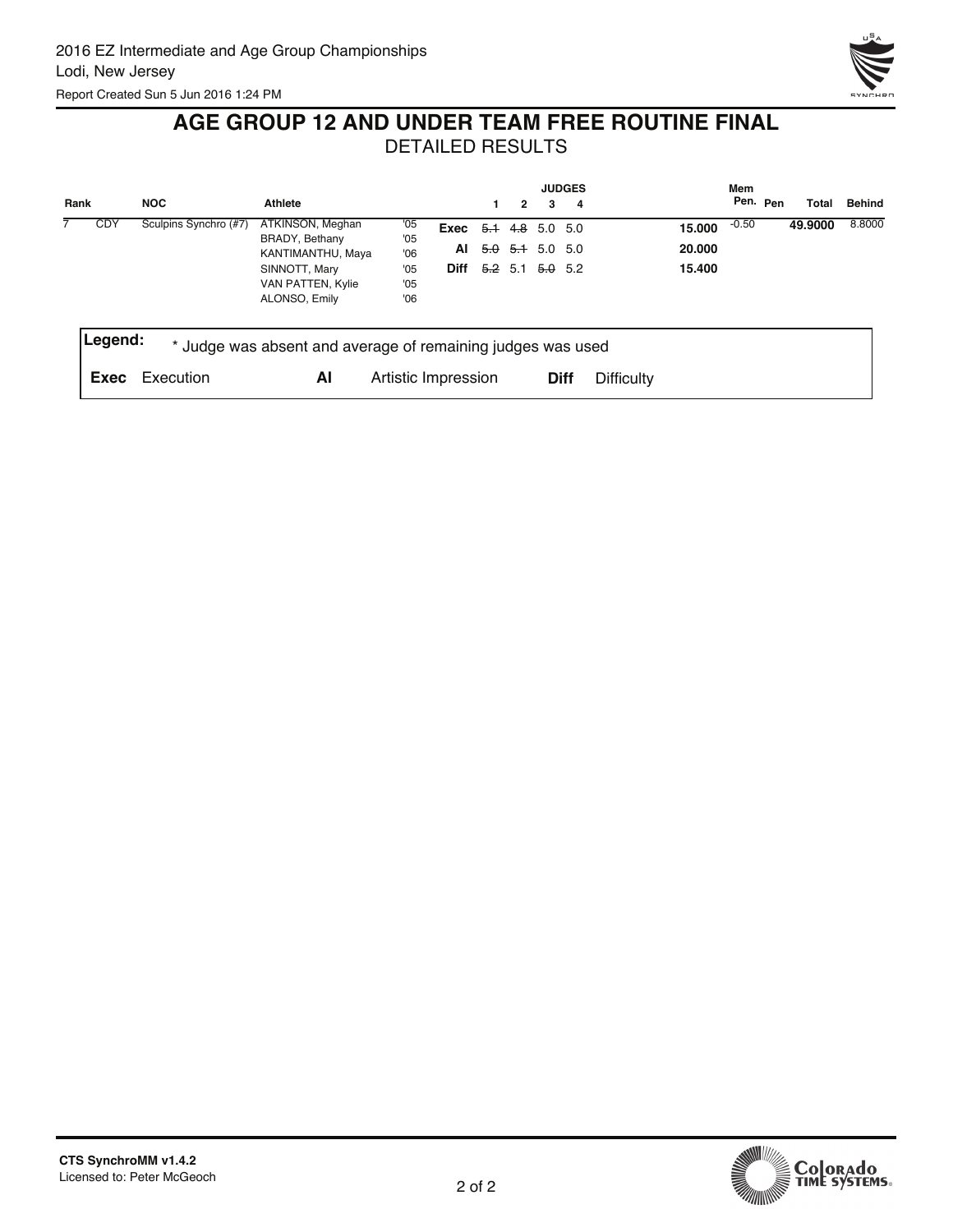

#### **Aggregate Totals Age Group 12 and Under Team Final**

| Rank Club      |                          |            |                          |     | <b>Figures</b> | Free    | <b>Total</b> | <b>Behind</b> |
|----------------|--------------------------|------------|--------------------------|-----|----------------|---------|--------------|---------------|
| 1              | Town of Tonawanda        | <b>TTA</b> | Buzdich, Alice           | '04 | 54.3164        | 58.7000 | 113.0164     |               |
|                | Aquettes                 |            | Canna, Olivia            | '05 |                |         |              |               |
|                |                          |            | Gentile, Maya            | '04 |                |         |              |               |
|                |                          |            | Lesinski, Natalie        | '04 |                |         |              |               |
|                |                          |            | McClaren, Avery          | '05 |                |         |              |               |
|                |                          |            | Melber, Grace            | '04 |                |         |              |               |
|                |                          |            | Munro, Megan             | '04 |                |         |              |               |
|                |                          |            | Peterson, Adah           | '04 |                |         |              |               |
| $\overline{2}$ | New Canaan Y Aquianas    | <b>NCY</b> | Grosz, Elizabeth         | '05 | 54.0375        | 58.7000 | 112.7375     | 0.2789        |
|                |                          |            | Hoyt, Colleen            | '04 |                |         |              |               |
|                |                          |            | Lanxon, Sydney           | '05 |                |         |              |               |
|                |                          |            | Luther, Rhyan            | '04 |                |         |              |               |
|                |                          |            | Reiter, Grace            | '05 |                |         |              |               |
|                |                          |            | Shen, Isabelle           | '05 |                |         |              |               |
|                |                          |            | Powers, Fiona            | '04 |                |         |              |               |
|                |                          |            | Zerrusen, Justine        | '04 |                |         |              |               |
| 3              | Swimkins Synchronized    | <b>BSK</b> | Brzykey, Bethany         | '06 | 50.5639        | 56.7500 | 107.3139     | 5.7025        |
|                | Swimming                 |            | Sullivan, Taylor         | '05 |                |         |              |               |
|                |                          |            | Williams, Kate           | '05 |                |         |              |               |
|                |                          |            | Young, Maille            | '04 |                |         |              |               |
|                |                          |            | Biesinger, Olivia        | '04 |                |         |              |               |
|                |                          |            | Mercado, Amalia          | '05 |                |         |              |               |
|                |                          |            | Roger, Angelie           | '05 |                |         |              |               |
| 4              | Cambridge Synchro        | <b>CBS</b> | Gregory, Penelope (Nell) | '04 | 51.9488        | 53.0167 | 104.9655     | 8.0509        |
|                |                          |            | Lakhani, Sitarah         | '04 |                |         |              |               |
|                |                          |            | Miller, Zoe              | '04 |                |         |              |               |
|                |                          |            | Olsen-Velasco, Raquel    | '04 |                |         |              |               |
|                |                          |            | Vaillancourt, Alexa      | '05 |                |         |              |               |
| 5              | <b>York Synchroettes</b> | <b>YSE</b> | Alhadeff, Alexa          | '04 | 50.6908        | 52.6500 | 103.3408     | 9.6756        |
|                |                          |            | Doll, Brianna            | '05 |                |         |              |               |
|                |                          |            | Klimchock, Emma          | '04 |                |         |              |               |
|                |                          |            | Newcomer, Macy           | '04 |                |         |              |               |
|                |                          |            | Schneider, Zoe           | '05 |                |         |              |               |
| 6              | <b>ANA Synchro</b>       | <b>AYS</b> | Cordio, Rachel           | '05 | 48.3216        | 53.5000 | 101.8216     | 11.1948       |
|                |                          |            | Duran-Clark, Mara Isabel | '05 |                |         |              |               |
|                |                          |            | Kachulis-Moriarty, Anye  | '04 |                |         |              |               |
|                |                          |            | Koenig, Madeline         | '04 |                |         |              |               |
|                |                          |            | Sampedro, Sofia          | '04 |                |         |              |               |
|                |                          |            | Stack, Aisling           | '04 |                |         |              |               |
|                |                          |            | Lee, Pia                 | '05 |                |         |              |               |
|                |                          |            | Robbe - AYS, Camille     | '05 |                |         |              |               |
|                |                          |            | (R) Boullie, Mariana     | '04 |                |         |              |               |
| 7              | Sculpins Synchro         | CDY.       | Atkinson, Meghan         | '05 | 44.2955        | 49.9000 | 94.1955      | 18.8209       |
|                |                          |            | Brady, Bethany           | '05 |                |         |              |               |
|                |                          |            | Kantimanthu, Maya        | '06 |                |         |              |               |
|                |                          |            | Sinnott, Mary            | '05 |                |         |              |               |
|                |                          |            | Van Patten, Kylie        | '05 |                |         |              |               |
|                |                          |            | Alonso, Emily            | 06  |                |         |              |               |

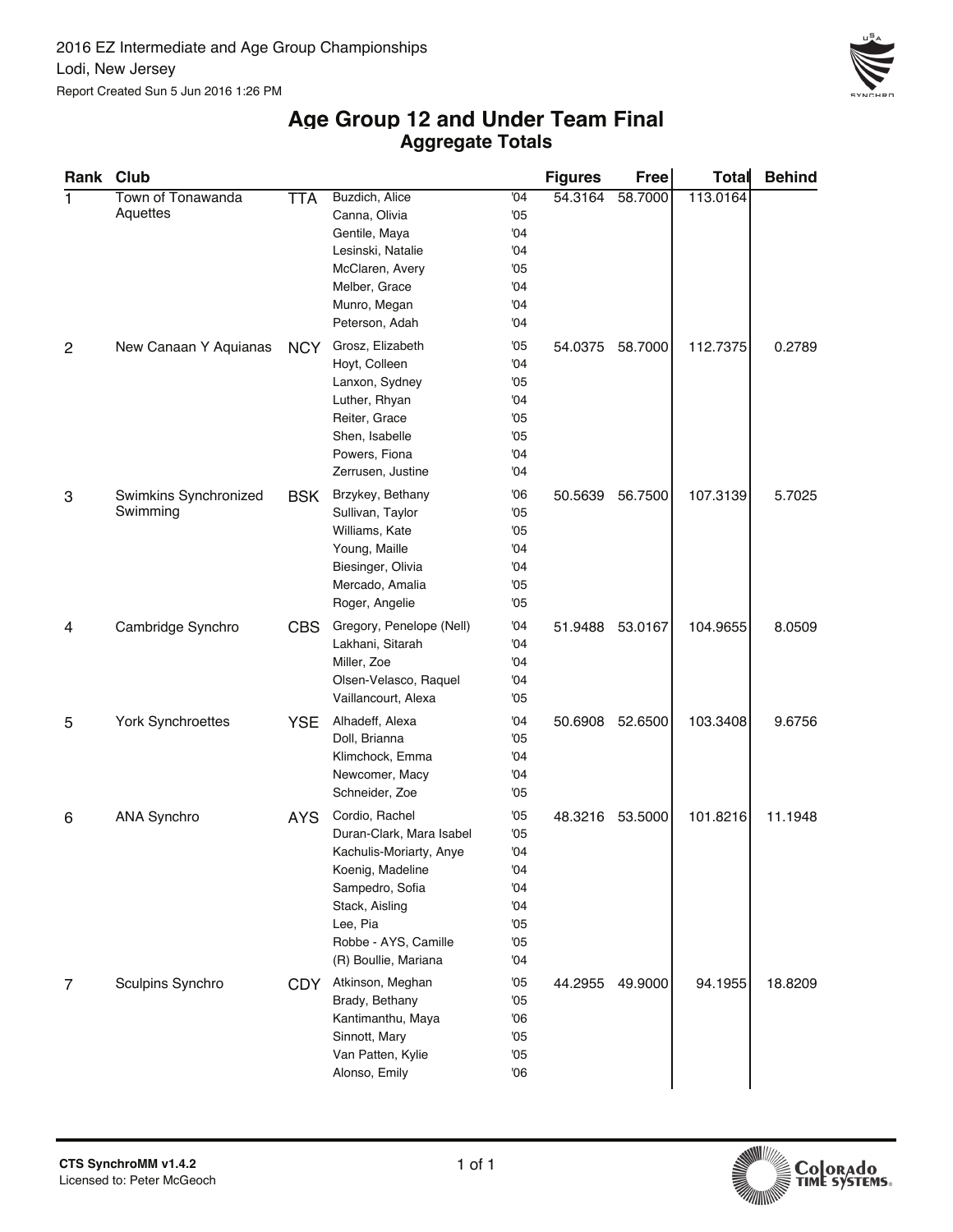

## **AGE GROUP 13 AND OVER SOLO FREE ROUTINE FINAL RESULTS**

|       | Referee<br>lVice Referee |            |            | Fandel, Michal<br>Stambaugh, Debbie | HAY<br>YSE |            |                  |            |
|-------|--------------------------|------------|------------|-------------------------------------|------------|------------|------------------|------------|
|       | Execution                |            | l Artistic |                                     |            | Difficulty |                  |            |
| $H$ 1 | Muzyk, Jennifer          | <b>NCY</b> | #          | Morgillo, Elaine                    | <b>RDS</b> | #1         | Weist, Robin     | <b>YSE</b> |
| #2    | Kim. M.                  | <b>MST</b> | 1# 2       | Bardin, Althea                      | <b>NCY</b> | #2         | Montgomery, Anna | <b>HHC</b> |
| #3    | Sullivan, Kristina       | U          | l#3        | Alvarez, Karen                      | TTA        | #3         | Preiss, MegAnn   | <b>EES</b> |
| #4    | Foster, Lauren           | TTA        | #4         | Foster, Marta                       | <b>BGW</b> | #4         | Johnson, Heather | <b>PYS</b> |

|                | Rank Club  |                                               | <b>Athlete</b>       |     | <b>Execution</b> | Artistic Impr. | <b>Difficulty</b> | Pen | Total   | <b>Behind</b> |
|----------------|------------|-----------------------------------------------|----------------------|-----|------------------|----------------|-------------------|-----|---------|---------------|
|                | <b>OPT</b> | Optima Synchro<br>(#3)                        | MALINOVSKAYA, Polina | '03 | 17.2000          | 23,6000        | 17.3000           |     | 58.1000 |               |
| $\overline{2}$ | <b>BBD</b> | <b>Brecksville Blue</b><br>Dolphins (#4)      | PATTON, Trinity      | '00 | 17.1000          | 23.0667        | 17.3000           |     | 57.4667 | 0.6333        |
| 3              | <b>OPT</b> | Optima Synchro<br>(#6)                        | MACDONALD, Katie     | '02 | 17.1000          | 22.5333        | 16,8000           |     | 56.4333 | 1.6667        |
| 4              | <b>KEK</b> | Keuka Kokanees<br>(#5)                        | LOUCKS, Sarah        | '02 | 15,9000          | 21.6000        | 16.3000           |     | 53,8000 | 4.3000        |
| 5              | <b>EES</b> | East End Synchro<br>Swans $(H9)$              | WINTHROP, Diana M.   | '99 | 16.5000          | 20.9333        | 16.1000           |     | 53.5333 | 4.5667        |
| 6              | <b>IMS</b> | Imagine Synchro<br>(#1)                       | HAIBERG, Hannah      | '03 | 16.1000          | 21.8667        | 15.4000           |     | 53.3667 | 4.7333        |
| 7              | <b>IMS</b> | Imagine Synchro<br>(#8)                       | MAU, Maya            | '02 | 15.9000          | 21.4667        | 15.9000           |     | 53.2667 | 4.8333        |
| 8              | <b>KEK</b> | Keuka Kokanees<br>(#7)                        | MILLERD, LeighAnna   | '02 | 15,6000          | 21.3333        | 15.3000           |     | 52.2333 | 5.8667        |
| 9              | <b>PYS</b> | Freedom Valley<br><b>YMCA Synchro</b><br>(42) | ROHATGI, Enya        | '03 | 14.9000          | 20,4000        | 15,8000           |     | 51.1000 | 7.0000        |



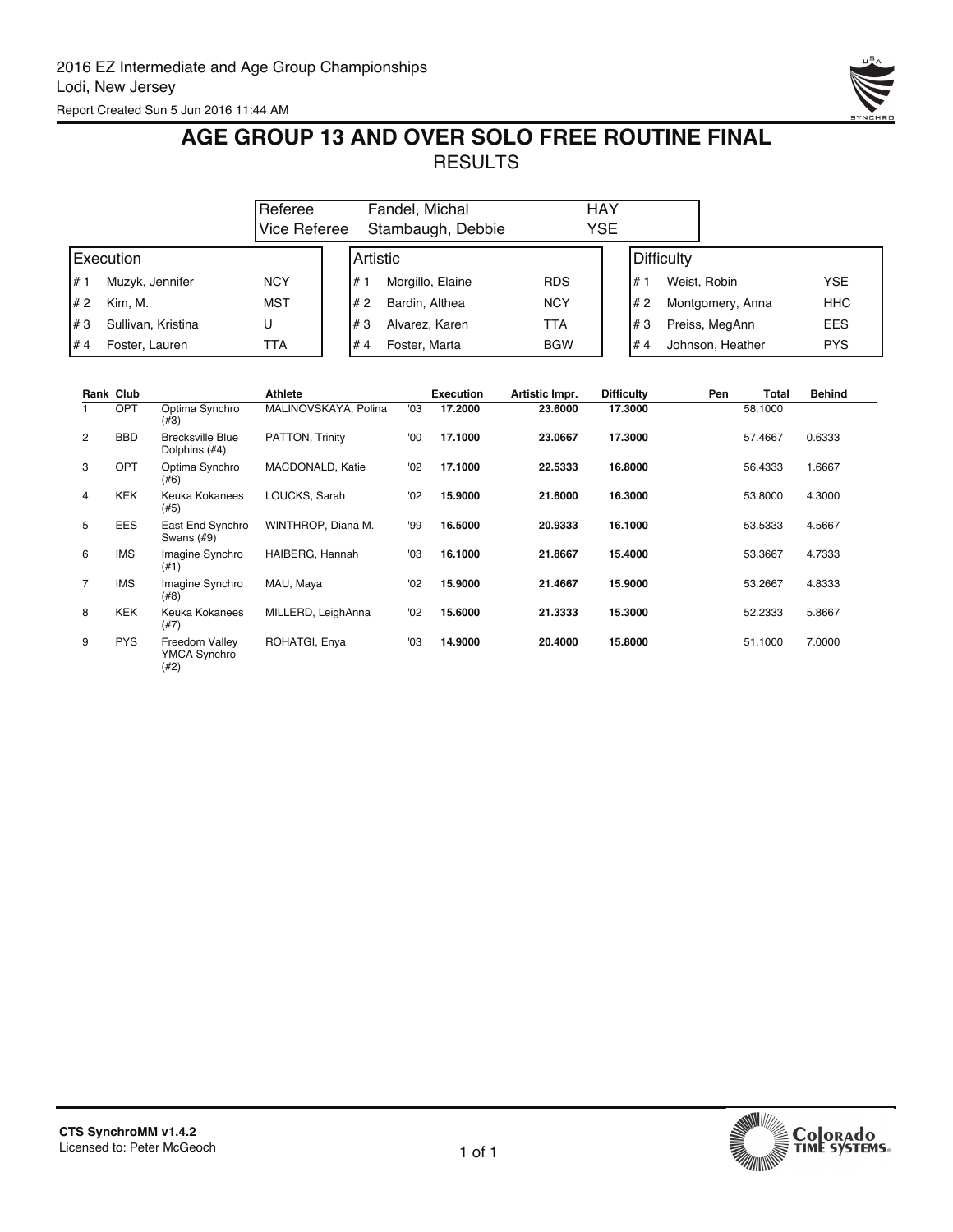

## **AGE GROUP 13 AND OVER SOLO FREE ROUTINE FINAL**

|                |            |                                                             | Referee              |     | Fandel, Michal      |                  |     |                      |                           |               | <b>HAY</b> |                   |                   |                  |     |            |               |
|----------------|------------|-------------------------------------------------------------|----------------------|-----|---------------------|------------------|-----|----------------------|---------------------------|---------------|------------|-------------------|-------------------|------------------|-----|------------|---------------|
|                |            |                                                             | <b>Vice Referee</b>  |     | Stambaugh, Debbie   |                  |     |                      |                           |               | <b>YSE</b> |                   |                   |                  |     |            |               |
|                | Execution  |                                                             |                      |     | Artistic            |                  |     |                      |                           |               |            |                   | <b>Difficulty</b> |                  |     |            |               |
|                |            |                                                             |                      |     |                     |                  |     |                      |                           |               |            |                   |                   |                  |     |            |               |
| # 1            |            | Muzyk, Jennifer                                             | <b>NCY</b>           | # 1 |                     | Morgillo, Elaine |     |                      | <b>RDS</b>                |               |            | # 1               |                   | Weist, Robin     |     | <b>YSE</b> |               |
| # 2            | Kim, M.    |                                                             | <b>MST</b>           | #2  | Bardin, Althea      |                  |     |                      | <b>NCY</b>                |               |            | # 2               |                   | Montgomery, Anna |     | HHC        |               |
| #3             |            | Sullivan, Kristina                                          | U                    | #3  |                     | Alvarez, Karen   |     |                      | TTA                       |               |            | #3                |                   | Preiss, MegAnn   |     | EES        |               |
| # 4            |            | Foster, Lauren                                              | <b>TTA</b>           | #4  | Foster, Marta       |                  |     |                      | <b>BGW</b>                |               |            | #4                |                   | Johnson, Heather |     | <b>PYS</b> |               |
| Rank           |            | <b>NOC</b>                                                  | Athlete              |     |                     |                  |     |                      |                           | <b>JUDGES</b> |            |                   |                   |                  | Pen | Total      | <b>Behind</b> |
| 1              | OPT        | Optima Synchro (#3)                                         | MALINOVSKAYA, Polina |     | '03                 |                  | 1   | $\mathbf{2}$         | 3                         | 4             |            |                   |                   |                  |     | 58.1000    |               |
|                |            |                                                             |                      |     |                     | Exec             | 5.9 |                      | $5.7$ 5.7 5.7             |               |            |                   | 17.200            |                  |     |            |               |
|                |            |                                                             |                      |     |                     | Al               | 5.9 | <del>5.8</del>       | 6.0                       | 5.9           |            |                   | 23.600            |                  |     |            |               |
| $\overline{c}$ | <b>BBD</b> | <b>Brecksville Blue</b>                                     | PATTON, Trinity      |     | '00                 | Diff             | 5.8 | 5.5                  | <del>6.2</del>            | 5.7           |            |                   | 17.300            |                  |     |            | 0.6333        |
|                |            | Dolphins (#4)                                               |                      |     |                     | Exec             | 5.7 | 5.7                  | 5.8                       | 5.6           |            |                   | 17.100            |                  |     | 57.4667    |               |
|                |            |                                                             |                      |     |                     | Al               | 5.6 | 5.8                  | 5.9                       | 5.7           |            |                   | 23.067            |                  |     |            |               |
|                |            |                                                             |                      |     |                     | Diff             | 5.8 | 5.7                  | $6\theta$                 | - 5.5         |            |                   | 17.300            |                  |     |            |               |
| 3              | <b>OPT</b> | Optima Synchro (#6)                                         | MACDONALD, Katie     |     | '02                 | Exec             | 5.8 | 5.6                  |                           | $5.6$ $5.9$   |            |                   | 17.100            |                  |     | 56.4333    | 1.6667        |
|                |            |                                                             |                      |     |                     | Al               | 5.3 |                      | 5.6 5.7 $\frac{6.9}{6.9}$ |               |            |                   | 22.533            |                  |     |            |               |
|                |            |                                                             |                      |     |                     | Diff             | 55  | 5.6                  | 5.6                       | 5.6           |            |                   | 16.800            |                  |     |            |               |
| 4              | <b>KEK</b> | Keuka Kokanees (#5)                                         | LOUCKS, Sarah        |     | '02                 | Exec             | 5.3 | 5.3                  | 5.3                       | - 5.3         |            |                   | 15.900            |                  |     | 53.8000    | 4.3000        |
|                |            |                                                             |                      |     |                     | Al               | 5.5 | 5.3                  | 5.5                       | - 5.2         |            |                   | 21.600            |                  |     |            |               |
|                |            |                                                             |                      |     |                     | Diff             | 56  | 5.4                  |                           | $5.5$ $5.4$   |            |                   | 16.300            |                  |     |            |               |
| 5              | <b>EES</b> | East End Synchro<br>Swans (#9)                              | WINTHROP, Diana M.   |     | '99                 | Exec             |     | 5.3 5.5 5.6 5.5      |                           |               |            |                   | 16.500            |                  |     | 53.5333    | 4.5667        |
|                |            |                                                             |                      |     |                     | Al               |     | 5.0 5.2 5.4 5.3      |                           |               |            |                   | 20.933            |                  |     |            |               |
|                |            |                                                             |                      |     |                     | Diff             | 5.3 | <del>5.2</del>       | 5.7                       | -5.4          |            |                   | 16.100            |                  |     |            |               |
| 6              | <b>IMS</b> | Imagine Synchro (#1)                                        | HAIBERG, Hannah      |     | '03                 | Exec             | 56  | 5.3                  | 5.4                       | - 5.2         |            |                   | 16.100            |                  |     | 53.3667    | 4.7333        |
|                |            |                                                             |                      |     |                     | Al               | 5.5 | 5.4                  | 5.4 5.5                   |               |            |                   | 21.867            |                  |     |            |               |
|                |            |                                                             |                      |     |                     | Diff             | 5.4 | 5.0                  | 5.0                       | 5.2           |            |                   | 15.400            |                  |     |            |               |
| $\overline{7}$ | <b>IMS</b> | Imagine Synchro (#8)                                        | MAU, Maya            |     | '02                 | Exec             |     | $5.2$ 5.2 $5.4$      |                           | -5.4          |            |                   | 15.900            |                  |     | 53.2667    | 4.8333        |
|                |            |                                                             |                      |     |                     | Al               | 53  | <del>5.4</del>       |                           | 53 54         |            |                   | 21.467            |                  |     |            |               |
|                |            |                                                             |                      |     |                     | Diff             | 5.4 | 4.9                  | 5.5 5.2                   |               |            |                   | 15.900            |                  |     |            |               |
| 8              | <b>KEK</b> | Keuka Kokanees (#7)                                         | MILLERD, LeighAnna   |     | '02                 | Exec             |     | $5.2$ 5.2 $5.1$ 5.2  |                           |               |            |                   | 15.600            |                  |     | 52.2333    | 5.8667        |
|                |            |                                                             |                      |     |                     | Al               |     | 5.6 5.3 5.2 5.3      |                           |               |            |                   | 21.333            |                  |     |            |               |
|                |            |                                                             |                      |     |                     | <b>Diff</b>      |     | 5.3 5.0 5.2 5.0      |                           |               |            |                   | 15.300            |                  |     |            |               |
| 9              | <b>PYS</b> | Freedom Valley YMCA ROHATGI, Enya                           |                      |     | '03                 | Exec             |     | 5.4 4.9 4.8 5.0      |                           |               |            |                   | 14.900            |                  |     | 51.1000    | 7.0000        |
|                |            | Synchro (#2)                                                |                      |     |                     | AI               |     | $5.3$ 5.1 5.1 $5.0$  |                           |               |            |                   | 20.400            |                  |     |            |               |
|                |            |                                                             |                      |     |                     |                  |     | Diff 5.2 5.1 5.5 5.3 |                           |               |            |                   | 15.800            |                  |     |            |               |
|                | Legend:    | * Judge was absent and average of remaining judges was used |                      |     |                     |                  |     |                      |                           |               |            |                   |                   |                  |     |            |               |
|                |            |                                                             |                      |     |                     |                  |     |                      |                           |               |            |                   |                   |                  |     |            |               |
|                | Exec       | Execution                                                   |                      | Al  | Artistic Impression |                  |     |                      |                           | <b>Diff</b>   |            | <b>Difficulty</b> |                   |                  |     |            |               |

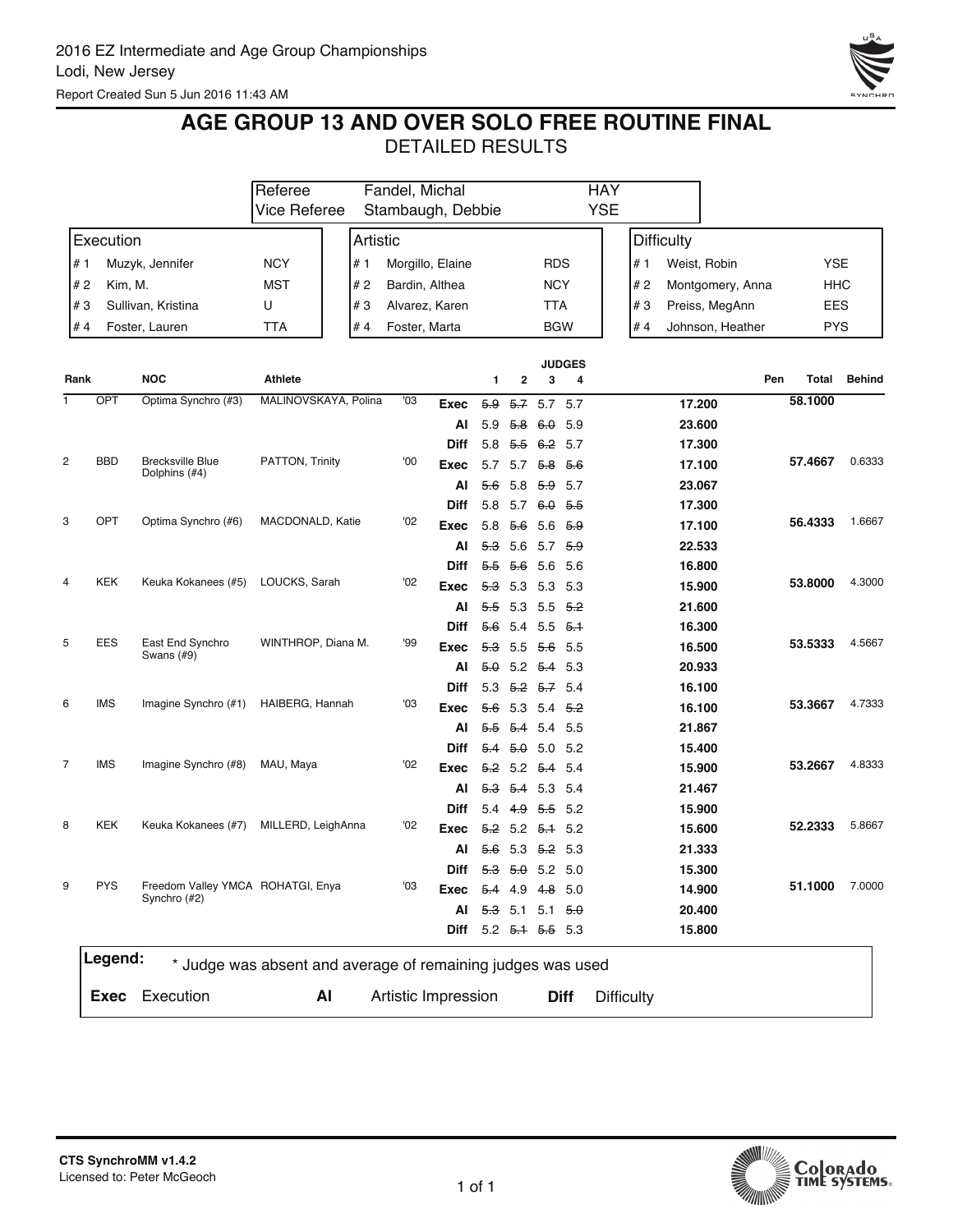

## **AGE GROUP 13 AND OVER DUET FREE ROUTINE FINAL** RESULTS

|           |                    | Referee<br>Vice Referee |            | Fandel, Michal<br>Stambaugh, Debbie | HAY<br>YSE |                  |                  |            |  |  |  |
|-----------|--------------------|-------------------------|------------|-------------------------------------|------------|------------------|------------------|------------|--|--|--|
| Execution |                    |                         | l Artistic |                                     |            | Difficulty       |                  |            |  |  |  |
| l# 1      | Muzyk, Jennifer    | <b>NCY</b>              | l# 1       | Morgillo, Elaine                    | <b>RDS</b> | 1# ۱             | Weist, Robin     | <b>YSE</b> |  |  |  |
| I# 2      | Hatt, Jennifer     | <b>PYS</b>              | l#2        | Bardin, Althea                      | <b>NCY</b> | #2               | Montgomery, Anna | <b>HHC</b> |  |  |  |
| l#3       | Sullivan, Kristina | U                       | l#3        | Alvarez, Karen                      | TTA        | l#3              | Preiss, MegAnn   | <b>EES</b> |  |  |  |
| l# 4      | Foster, Lauren     | TTA                     | #4         | Foster, Marta                       | <b>BGW</b> | l#4<br>Maeng, S. |                  | MST        |  |  |  |

|                | <b>Rank Club</b> |                                               | <b>Athlete</b>                                         |                   | <b>Execution</b> | Artistic Impr. | <b>Difficulty</b> | Pen | <b>Total</b> | <b>Behind</b> |
|----------------|------------------|-----------------------------------------------|--------------------------------------------------------|-------------------|------------------|----------------|-------------------|-----|--------------|---------------|
|                | <b>BBD</b>       | <b>Brecksville Blue</b><br>Dolphins (#6)      | <b>HARSH, Sydney</b><br><b>SKRUCK, Colette</b>         | '02<br>'02        | 17,9000          | 23,6000        | 16,8000           |     | 58.3000      |               |
| 2              | <b>PYS</b>       | Freedom Valley<br><b>YMCA Synchro</b><br>(#8) | KIESTER, Claire E<br>WEBER, Maria<br>(R) ROHATGI, Enya | '03<br>'03<br>'03 | 16.2000          | 22.5333        | 16.5000           |     | 55.2333      | 3.0667        |
| 3              | <b>KEK</b>       | Keuka Kokanees<br>(#11)                       | <b>KENDRICK, Laurel Miranda</b><br>MILLERD, LeighAnna  | '04<br>'02        | 16.0000          | 22.6667        | 16.4000           |     | 55.0667      | 3.2333        |
| 4              | <b>IMS</b>       | Imagine Synchro<br>(#2)                       | CARLON, Alessandra<br>MAU, Maya<br>(R) HAIBERG, Hannah | '03<br>'02<br>'03 | 16.3000          | 22,4000        | 15.9000           |     | 54.6000      | 3.7000        |
| 5              | <b>HHC</b>       | Hamden<br>Heronettes (#9)                     | CHERVENAK, Carly<br>RAY, Maggie<br>(R) DELANCY, Emma   | '00<br>99<br>'01  | 16.5000          | 21.8667        | 16.0000           |     | 54.3667      | 3.9333        |
| 6              | <b>HHC</b>       | Hamden<br>Heronettes (#4)                     | DELUCIA, Madeline<br>KURAS, Sarah                      | '02<br>'01        | 16.3000          | 21.8667        | 15.9000           |     | 54.0667      | 4.2333        |
| $\overline{7}$ | <b>KEK</b>       | Keuka Kokanees<br>(#5)                        | MITCHELL, Alexa<br>LOUCKS, Sarah                       | '01<br>'02        | 15.8000          | 22.1333        | 16.0000           |     | 53.9333      | 4.3667        |
| 8              | <b>BAS</b>       | <b>Berkeley Aquatic</b><br>Synchro (#10)      | <b>BERNARDES, Julia</b><br>REXFORD, Kaya               | '01<br>'03        | 16.0000          | 21.8667        | 16.0000           |     | 53.8667      | 4.4333        |
| 9              | <b>BBD</b>       | <b>Brecksville Blue</b><br>Dolphins (#3)      | HOLLAND, Anne<br>STEIGER, Elizabeth                    | '01<br>'01        | 15.1000          | 21.2000        | 15.3000           |     | 51.6000      | 6.7000        |
| 10             | <b>HAY</b>       | Synchronettes (#1)                            | FANDEL, Leah<br>FANDEL, Sara                           | '03<br>'03        | 15.0000          | 20.9333        | 15.3000           |     | 51.2333      | 7.0667        |
| 11             | <b>HAY</b>       | Synchronettes (#7)                            | CHAFFEE, Laura<br>GREW, Monique                        | '01<br>'02        | 14.0000          | 20.0000        | 15.1000           |     | 49.1000      | 9.2000        |
|                | PRE EES          | East End Synchro<br>Swans (#1P)               | TALMAGE, Ruby a<br>WINTHROP, Diana M.                  | 98<br>99          | 16.2000          | 22.1333        | 16.1000           |     | 54.4333      |               |

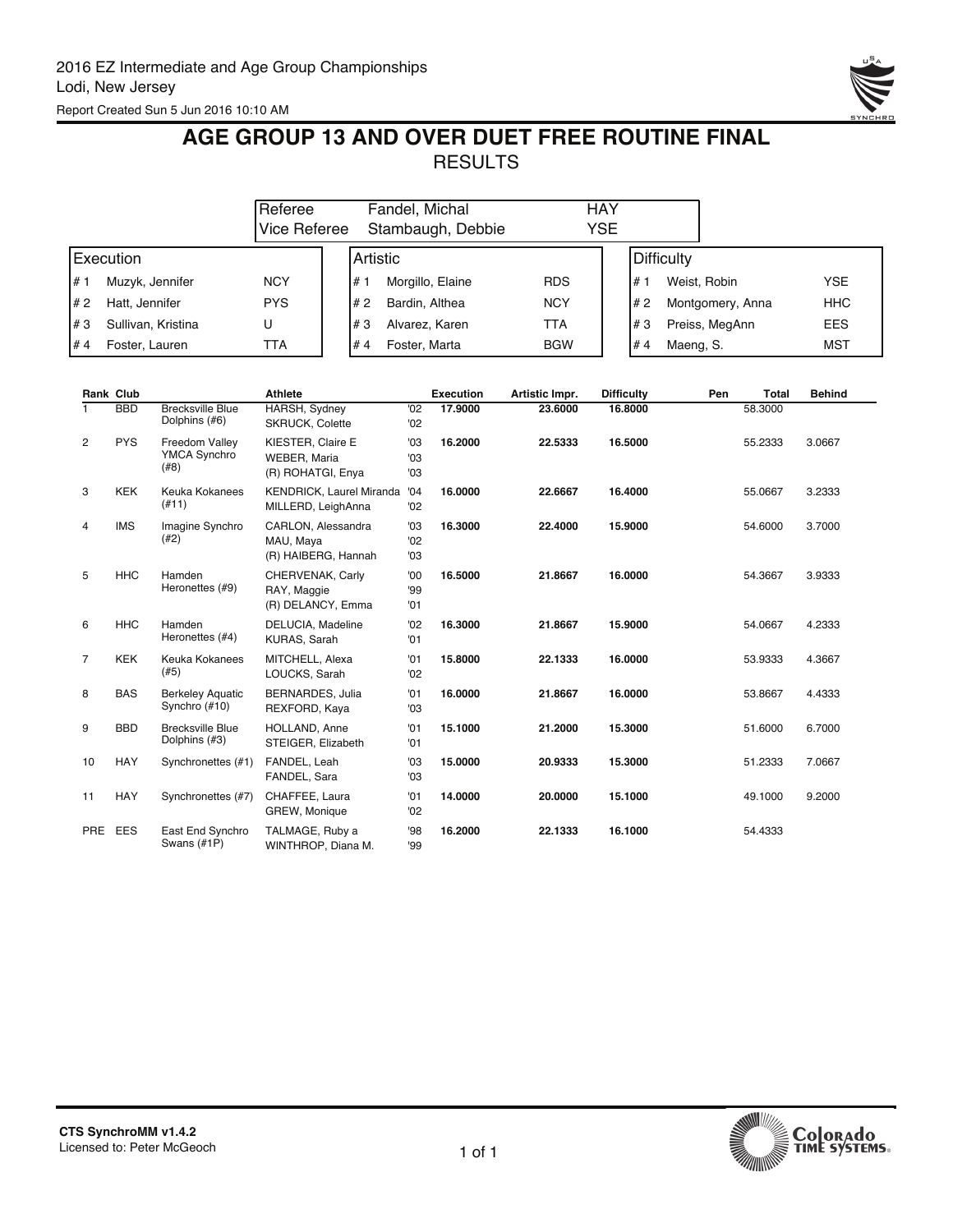

## **AGE GROUP 13 AND OVER DUET FREE ROUTINE FINAL**

|                |            |                                                       | Fandel, Michal<br>Referee             |  |          |            |                      |                                       |                                |            | <b>HAY</b>         |     |                   |                  |            |               |
|----------------|------------|-------------------------------------------------------|---------------------------------------|--|----------|------------|----------------------|---------------------------------------|--------------------------------|------------|--------------------|-----|-------------------|------------------|------------|---------------|
|                |            |                                                       | Vice Referee                          |  |          |            | Stambaugh, Debbie    |                                       |                                |            | <b>YSE</b>         |     |                   |                  |            |               |
|                | Execution  |                                                       |                                       |  | Artistic |            |                      |                                       |                                |            |                    |     | <b>Difficulty</b> |                  |            |               |
| # 1            |            | Muzyk, Jennifer                                       | <b>NCY</b>                            |  | # 1      |            | Morgillo, Elaine     |                                       |                                | <b>RDS</b> |                    | # 1 |                   | Weist, Robin     | <b>YSE</b> |               |
| #2             |            | Hatt, Jennifer                                        | <b>PYS</b>                            |  | # 2      |            | Bardin, Althea       |                                       |                                | <b>NCY</b> |                    | # 2 |                   | Montgomery, Anna | <b>HHC</b> |               |
| #3             |            | Sullivan, Kristina                                    | U                                     |  | #3       |            | Alvarez, Karen       |                                       |                                | TTA        |                    | #3  | Preiss, MegAnn    |                  | EES        |               |
| #4             |            | Foster, Lauren                                        | TTA                                   |  | #4       |            | Foster, Marta        |                                       |                                | <b>BGW</b> |                    | #4  | Maeng, S.         |                  | <b>MST</b> |               |
|                |            |                                                       |                                       |  |          |            |                      |                                       |                                |            |                    |     |                   |                  |            |               |
| Rank           |            | <b>NOC</b>                                            | <b>Athlete</b>                        |  |          |            |                      | 1                                     | $\mathbf{2}$                   | 3          | <b>JUDGES</b><br>4 |     |                   | Pen              | Total      | <b>Behind</b> |
| 1              | <b>BBD</b> | <b>Brecksville Blue</b><br>Dolphins (#6)              | HARSH, Sydney                         |  |          | '02<br>'02 | <b>Exec</b>          | $6+$                                  | 5.8                            | 5.9        | 6.0                |     | 17.900            |                  | 58.3000    |               |
|                |            |                                                       | SKRUCK, Colette                       |  |          |            | Al                   |                                       | $5.7$ 6.0 5.8 6.0              |            |                    |     | 23.600            |                  |            |               |
|                |            |                                                       |                                       |  |          |            | Diff                 |                                       | 5.4 5.6 5.6 5.6                |            |                    |     | 16.800            |                  |            |               |
| $\overline{c}$ | <b>PYS</b> | Freedom Valley YMCA KIESTER, Claire E<br>Synchro (#8) | WEBER, Maria                          |  |          | '03<br>'03 | Exec                 | 5.2                                   | 5.3 5.5                        |            | - 5.6              |     | 16.200            |                  | 55.2333    | 3.0667        |
|                |            |                                                       | (R) ROHATGI, Enya                     |  |          | '03        | Al                   |                                       | 5.6 5.7 5.7 5.5                |            |                    |     | 22.533            |                  |            |               |
|                |            |                                                       |                                       |  |          |            | Diff                 | 5.4                                   | <del>5.5</del> 5.5 5.5         |            |                    |     | 16.500            |                  |            |               |
| 3              | <b>KEK</b> | Keuka Kokanees (#11) KENDRICK, Laurel Miranda         | MILLERD, LeighAnna                    |  |          | '04<br>'02 | Exec                 |                                       | $5.2$ 5.3 $5.4$                |            | -5.4               |     | 16.000            |                  | 55.0667    | 3.2333        |
|                |            |                                                       |                                       |  |          |            | Al                   |                                       | $5.7$ 5.7 $5.4$ 5.7            |            |                    |     | 22.667            |                  |            |               |
|                |            |                                                       |                                       |  |          |            | Diff                 |                                       | $5.4$ $5.3$ $5.5$ $5.6$        |            |                    |     | 16.400            |                  |            |               |
| 4              | <b>IMS</b> | Imagine Synchro (#2)                                  | CARLON, Alessandra<br>MAU, Maya       |  |          | '03<br>'02 | Exec                 | 5.3                                   | 5.4 5.5 5.5                    |            |                    |     | 16.300            |                  | 54.6000    | 3.7000        |
|                |            |                                                       | (R) HAIBERG, Hannah                   |  |          | '03        | Al                   | 5.6                                   | 5.6 <del>5.5</del> 5.7         |            |                    |     | 22.400            |                  |            |               |
|                | <b>HHC</b> | <b>Hamden Heronettes</b>                              |                                       |  |          |            | <b>Diff</b>          |                                       | $5.3$ $5.4$ $5.3$ $5.4$        |            |                    |     | 15.900            |                  |            | 3.9333        |
| 5              |            | (#9)                                                  | CHERVENAK, Carly<br>RAY, Maggie       |  |          | '00<br>'99 | Exec                 |                                       | $5.5$ $5.4$ $5.7$ $5.5$        |            |                    |     | 16.500            |                  | 54.3667    |               |
|                |            |                                                       | (R) DELANCY, Emma                     |  |          | '01        | Al                   |                                       | 5.3 5.9 5.5 5.4                |            |                    |     | 21.867            |                  |            |               |
| 6              | <b>HHC</b> | <b>Hamden Heronettes</b>                              | DELUCIA, Madeline                     |  |          | '02        | Diff                 |                                       | $5.4$ $5.5$ $5.3$ $5.0$        |            |                    |     | 16.000            |                  | 54.0667    | 4.2333        |
|                |            | (#4)                                                  | KURAS, Sarah                          |  |          | '01        | Exec                 |                                       | $5.7$ $5.3$ 5.4 5.4            |            |                    |     | 16.300            |                  |            |               |
|                |            |                                                       |                                       |  |          |            | Al                   | 5.6                                   | 5.5 <del>5.1</del> 5.5         |            |                    |     | 21.867            |                  |            |               |
| $\overline{7}$ | <b>KEK</b> | Keuka Kokanees (#5)                                   | MITCHELL, Alexa                       |  |          | '01        | <b>Diff</b>          |                                       | $5.3$ $5.4$ $5.4$ 5.3          |            | - 5.3              |     | 15.900            |                  | 53.9333    | 4.3667        |
|                |            |                                                       | LOUCKS, Sarah                         |  |          | '02        | Exec                 | 5.6                                   | $5.1$ 5.2 $5.5$<br>5.8 5.4 5.4 |            |                    |     | 15.800<br>22.133  |                  |            |               |
|                |            |                                                       |                                       |  |          |            | Al<br>Diff           |                                       | $5.4$ 5.3 $5.0$ 5.4            |            |                    |     | 16.000            |                  |            |               |
| 8              | <b>BAS</b> | <b>Berkeley Aquatic</b>                               | <b>BERNARDES, Julia</b>               |  |          | '01        | Exec                 | 5.4                                   | 5.2 5.4 5.3                    |            |                    |     | 16.000            |                  | 53.8667    | 4.4333        |
|                |            | Synchro (#10)                                         | REXFORD, Kaya                         |  |          | '03        | Al                   |                                       | 5.4 5.6 5.3 5.5                |            |                    |     | 21.867            |                  |            |               |
|                |            |                                                       |                                       |  |          |            | Diff                 |                                       | $5.3$ $5.4$ $5.4$ $5.4$        |            |                    |     | 16.000            |                  |            |               |
| 9              | <b>BBD</b> | <b>Brecksville Blue</b>                               | HOLLAND, Anne                         |  |          | '01        | Exec                 |                                       | 4.9 4.8 5.2 5.2                |            |                    |     | 15.100            |                  | 51.6000    | 6.7000        |
|                |            | Dolphins (#3)                                         | STEIGER, Elizabeth                    |  |          | '01        | AI                   |                                       | 5.5 5.3 4.9 5.3                |            |                    |     | 21.200            |                  |            |               |
|                |            |                                                       |                                       |  |          |            | Diff                 | <del>5.2</del> 5.2 <del>5.0</del> 5.0 |                                |            |                    |     | 15.300            |                  |            |               |
| 10             | HAY        | Synchronettes (#1)                                    | FANDEL, Leah                          |  |          | '03        | Exec                 |                                       | $4.8$ 5.0 5.0 5.0              |            |                    |     | 15.000            |                  | 51.2333    | 7.0667        |
|                |            |                                                       | FANDEL, Sara                          |  |          | '03        |                      | Al $5.4$ 5.1 $5.0$ 5.4                |                                |            |                    |     | 20.933            |                  |            |               |
|                |            |                                                       |                                       |  |          |            | Diff                 | $5.1$ 4.8 5.1 5.2                     |                                |            |                    |     | 15.300            |                  |            |               |
| 11             | HAY        | Synchronettes (#7)                                    | CHAFFEE, Laura                        |  |          | '01        | Exec                 |                                       | 4.5 4.7 4.6 4.8                |            |                    |     | 14.000            |                  | 49.1000    | 9.2000        |
|                |            |                                                       | GREW, Monique                         |  |          | '02        | AI                   |                                       | $5.0$ 5.0 4.8 5.0              |            |                    |     | 20.000            |                  |            |               |
|                |            |                                                       |                                       |  |          |            | Diff                 |                                       | $5.1$ 4.7 5.3 5.0              |            |                    |     | 15.100            |                  |            |               |
| PRE EES        |            | East End Synchro                                      |                                       |  |          |            | Exec                 |                                       | $5.9$ 5.4 $5.3$ 5.3            |            |                    |     | 16.200            |                  | 54.4333    |               |
|                |            | Swans $(\#1)$                                         | TALMAGE, Ruby a<br>WINTHROP, Diana M. |  |          | 98<br>'99  | Al                   |                                       | 5.8 5.3 5.8 5.1                |            |                    |     | 22.133            |                  |            |               |
|                |            |                                                       |                                       |  |          |            | Diff 5.3 5.3 5.6 5.4 |                                       |                                |            |                    |     | 16.100            |                  |            |               |

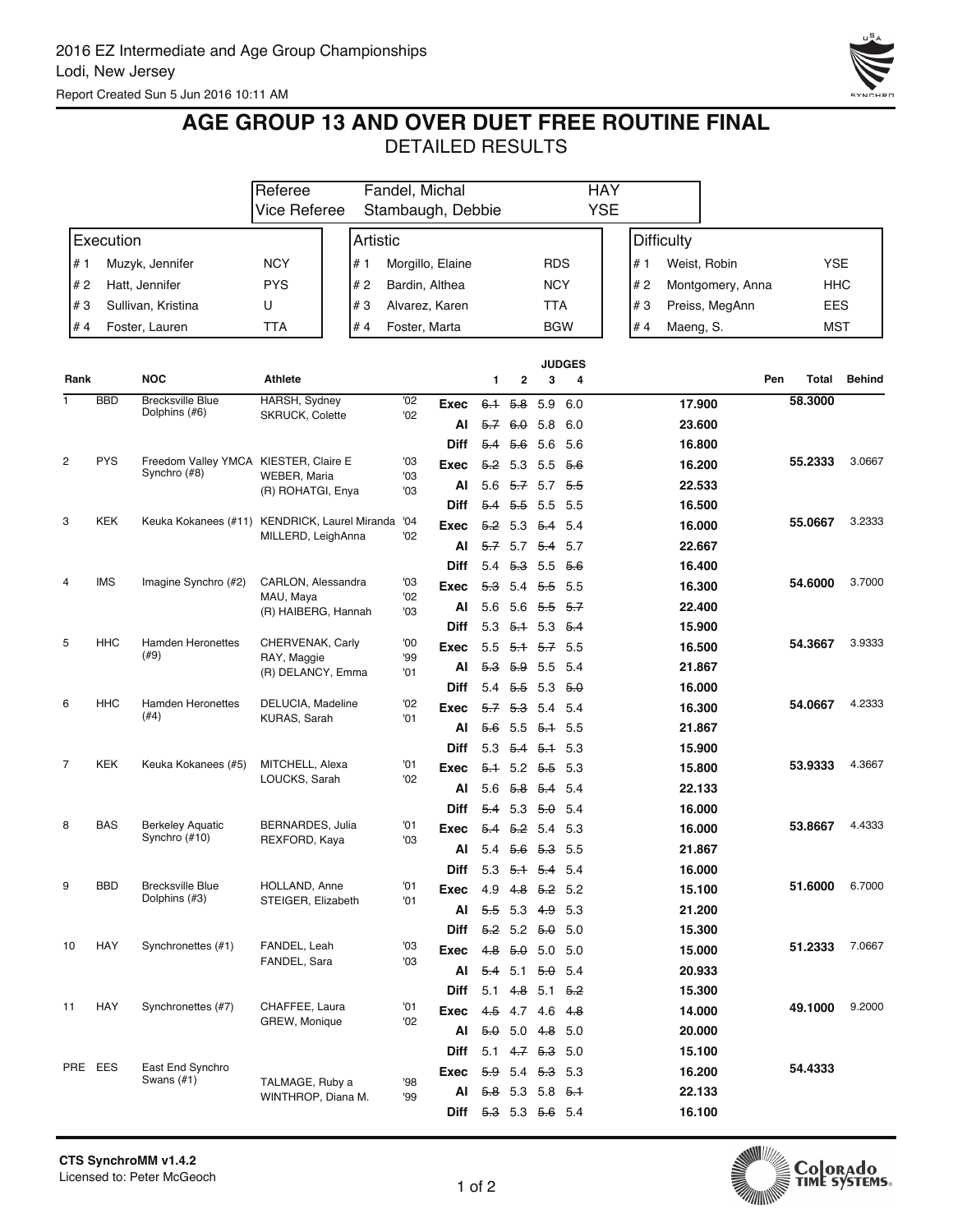

## **AGE GROUP 13 AND OVER TEAM FREE ROUTINE FINAL** RESULTS

|                          | <b>Referee</b><br>Vice Referee | Jolibois, V.<br>Maeng, S. | <b>NCY</b><br><b>MST</b> |                                      |
|--------------------------|--------------------------------|---------------------------|--------------------------|--------------------------------------|
| <b>IExecution</b>        |                                | l Artistic                |                          | Difficulty                           |
| l# 1<br>Foster, Marta    | <b>BGW</b>                     | Sullivan, Kristina<br>#   | U                        | <b>PYS</b><br>l# 1<br>Hatt, Jennifer |
| l# 2<br>Montgomery, Anna | <b>HHC</b>                     | Kim. M.<br>l# 2           | <b>MST</b>               | <b>TTA</b><br>#2<br>Alvarez, Karen   |
| l#3<br>Weist, Robin      | <b>YSE</b>                     | l#3<br>Foster, Lauren     | TTA                      | <b>NCY</b><br>#3<br>Muzyk, Jennifer  |
| l#4<br>Wachob, Vivian    | <b>KEK</b>                     | #4<br>Bardin, Althea      | <b>NCY</b>               | <b>HAY</b><br>Fandel, Michal<br>#4   |

|   |            |                         |                        |     |                  |                |                   | Mem     |     |         |               |
|---|------------|-------------------------|------------------------|-----|------------------|----------------|-------------------|---------|-----|---------|---------------|
|   | Rank Club  |                         | Athlete                |     | <b>Execution</b> | Artistic Impr. | <b>Difficulty</b> | Pen.    | Pen | Total   | <b>Behind</b> |
|   | <b>BBD</b> | <b>Brecksville Blue</b> | HARSH, Sydney          | '02 | 16.5000          | 22.9333        | 16,6000           | 0.00    |     | 56.0333 |               |
|   |            | Dolphins (#1)           | <b>HENSLEY, Elyse</b>  | '03 |                  |                |                   |         |     |         |               |
|   |            |                         | JULIEN, Laila          | '02 |                  |                |                   |         |     |         |               |
|   |            |                         | JULIEN, Maria          | '02 |                  |                |                   |         |     |         |               |
|   |            |                         | MARLOW, Cassidee       | '03 |                  |                |                   |         |     |         |               |
|   |            |                         | SHAHEEN, Madeline B    | '03 |                  |                |                   |         |     |         |               |
|   |            |                         | <b>SKRUCK, Colette</b> | '02 |                  |                |                   |         |     |         |               |
|   |            |                         | FISHMAN, Hope          | '02 |                  |                |                   |         |     |         |               |
| 2 | HAY        | Synchronettes (#2)      | CHAFFEE, Laura         | '01 | 15.2000          | 20,0000        | 15,3000           | $-1.00$ |     | 49.5000 | 6.5333        |
|   |            |                         | FANDEL, Leah           | '03 |                  |                |                   |         |     |         |               |
|   |            |                         | FANDEL, Sara           | '03 |                  |                |                   |         |     |         |               |
|   |            |                         |                        |     |                  |                |                   |         |     |         |               |
|   |            |                         | GREW, Monique          | '02 |                  |                |                   |         |     |         |               |